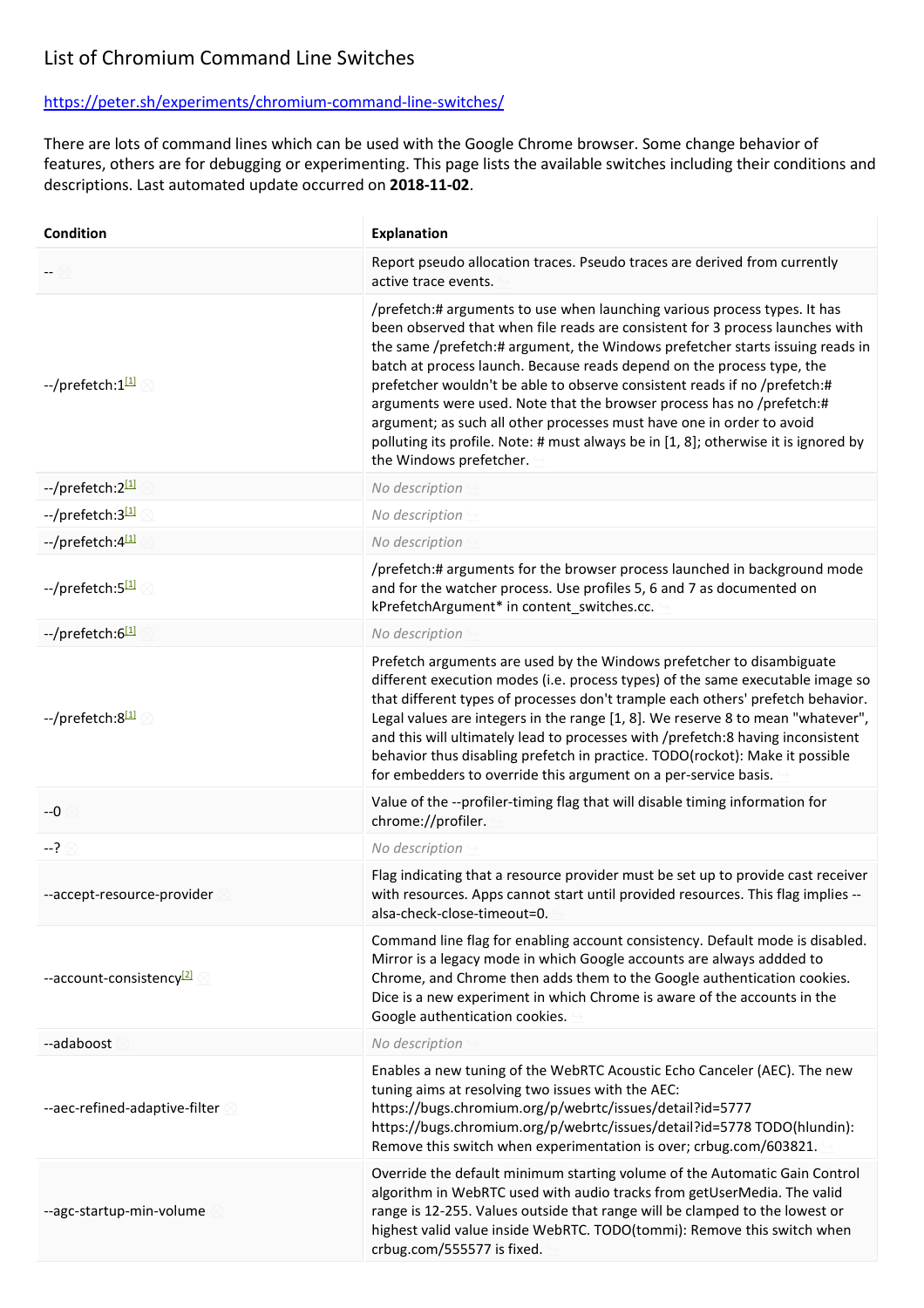| Condition                                   | <b>Explanation</b>                                                                                                                                                                                                                                                                                                                                                                                                 |
|---------------------------------------------|--------------------------------------------------------------------------------------------------------------------------------------------------------------------------------------------------------------------------------------------------------------------------------------------------------------------------------------------------------------------------------------------------------------------|
| --aggressive                                | No description                                                                                                                                                                                                                                                                                                                                                                                                     |
| --aggressive-cache-discard                  | No description                                                                                                                                                                                                                                                                                                                                                                                                     |
| --aggressive-tab-discard                    | No description                                                                                                                                                                                                                                                                                                                                                                                                     |
| $-$ all $\frac{131}{2}$                     | No description                                                                                                                                                                                                                                                                                                                                                                                                     |
| --allarticles                               | No description                                                                                                                                                                                                                                                                                                                                                                                                     |
| --allow-cross-origin-auth-prompt            | Allows third-party content included on a page to prompt for a HTTP basic auth<br>username/password pair.                                                                                                                                                                                                                                                                                                           |
| --allow-external-pages                      | Allow access to external pages during layout tests.                                                                                                                                                                                                                                                                                                                                                                |
| --allow-failed-policy-fetch-for-test        | If this flag is passed, failed policy fetches will not cause profile initialization to<br>fail. This is useful for tests because it means that tests don't have to mock out<br>the policy infrastructure.                                                                                                                                                                                                          |
| --allow-file-access-from-files              | By default, file:// URIs cannot read other file:// URIs. This is an override for<br>developers who need the old behavior for testing.                                                                                                                                                                                                                                                                              |
| --allow-hidden-media-playback               | Allows media playback for hidden WebContents                                                                                                                                                                                                                                                                                                                                                                       |
| --allow-http-background-page                | Allows non-https URL for background_page for hosted apps.                                                                                                                                                                                                                                                                                                                                                          |
| --allow-http-screen-capture                 | Allow non-secure origins to use the screen capture API and the<br>desktopCapture extension API.                                                                                                                                                                                                                                                                                                                    |
| --allow-insecure-localhost                  | Enables TLS/SSL errors on localhost to be ignored (no interstitial, no blocking<br>of requests).                                                                                                                                                                                                                                                                                                                   |
| --allow-legacy-extension-manifests          | Allows the browser to load extensions that lack a modern manifest when that<br>would otherwise be forbidden.                                                                                                                                                                                                                                                                                                       |
| --allow-loopback-in-peer-connection         | Allows loopback interface to be added in network list for peer connection.                                                                                                                                                                                                                                                                                                                                         |
| --allow-nacl-crxfs-api <sup>[4]</sup>       | Specifies comma-separated list of extension ids or hosts to grant access to CRX<br>file system APIs.                                                                                                                                                                                                                                                                                                               |
| --allow-nacl-file-handle-api <sup>[4]</sup> | Specifies comma-separated list of extension ids or hosts to grant access to file<br>handle APIs.                                                                                                                                                                                                                                                                                                                   |
| --allow-nacl-socket-api <sup>[4]</sup>      | Specifies comma-separated list of extension ids or hosts to grant access to<br>TCP/UDP socket APIs.                                                                                                                                                                                                                                                                                                                |
| --allow-no-sandbox-job                      | Enables the sandboxed processes to run without a job object assigned to<br>them. This flag is required to allow Chrome to run in RemoteApps or Citrix.<br>This flag can reduce the security of the sandboxed processes and allow them<br>to do certain API calls like shut down Windows or access the clipboard. Also we<br>lose the chance to kill some processes until the outer job that owns them<br>finishes. |
| --allow-outdated-plugins                    | Don't block outdated plugins.                                                                                                                                                                                                                                                                                                                                                                                      |
| --allow-ra-in-dev-mode                      | Allows remote attestation (RA) in dev mode for testing purpose. Usually RA is<br>disabled in dev mode because it will always fail. However, there are cases in<br>testing where we do want to go through the permission flow even in dev<br>mode. This can be enabled by this flag.                                                                                                                                |
| --allow-running-insecure-content            | By default, an https page cannot run JavaScript, CSS or plugins from http URLs.<br>This provides an override to get the old insecure behavior.                                                                                                                                                                                                                                                                     |
| --allow-sandbox-debugging                   | Allows debugging of sandboxed processes (see zygote_main_linux.cc).                                                                                                                                                                                                                                                                                                                                                |
| --allow-silent-push                         | Allows Web Push notifications that do not show a notification.                                                                                                                                                                                                                                                                                                                                                     |
| --alsa-check-close-timeout                  | Time in ms to wait before closing the PCM handle when no more mixer inputs<br>remain. Assumed to be 0 if --accept-resource-provider is present.                                                                                                                                                                                                                                                                    |
| --alsa-enable-upsampling                    | Flag that enables resampling audio with sample rate below 32kHz up to 48kHz.<br>Should be set to true for internal audio products.                                                                                                                                                                                                                                                                                 |
| --alsa-fixed-output-sample-rate             | Optional flag to set a fixed sample rate for the alsa device.                                                                                                                                                                                                                                                                                                                                                      |
| --alsa-input-device <sup>[5]</sup>          | The Alsa device to use when opening an audio input stream.                                                                                                                                                                                                                                                                                                                                                         |
| --alsa-mute-device-name                     | Name of the device the mute mixer should be opened on. If this flag is not                                                                                                                                                                                                                                                                                                                                         |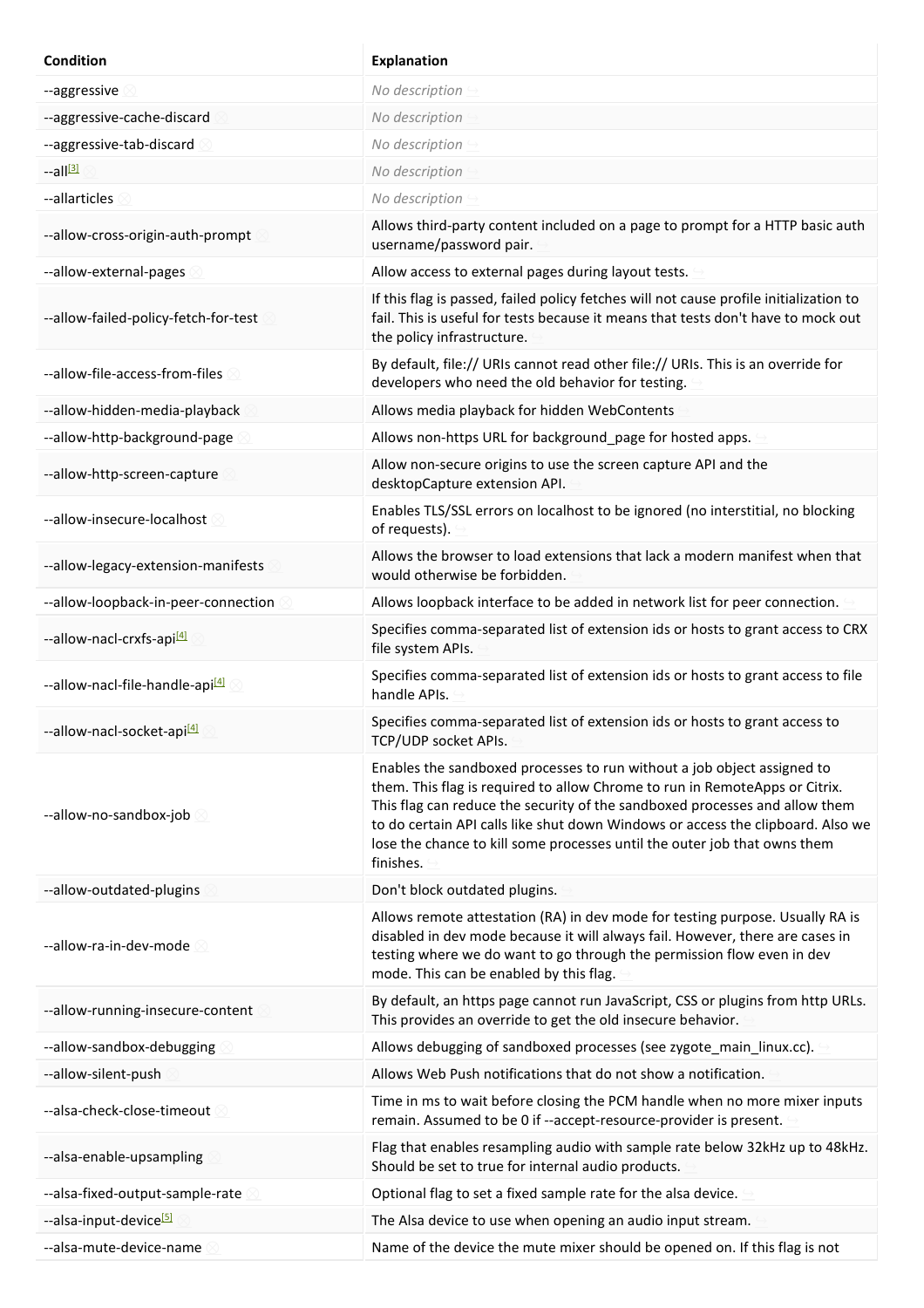| <b>Condition</b>                     | <b>Explanation</b>                                                                                                                                                                                   |
|--------------------------------------|------------------------------------------------------------------------------------------------------------------------------------------------------------------------------------------------------|
|                                      | specified it will default to the same device as kAlsaVolumeDeviceName.                                                                                                                               |
| --alsa-mute-element-name             | Name of the simple mixer control element that the ALSA-based media library<br>should use to mute the system.                                                                                         |
| --alsa-output-avail-min              | Minimum number of available frames for scheduling a transfer.                                                                                                                                        |
| --alsa-output-buffer-size            | Size of the ALSA output buffer in frames. This directly sets the latency of the<br>output device. Latency can be calculated by multiplying the sample rate by the<br>output buffer size.             |
| --alsa-output-device <sup>[5]</sup>  | The Alsa device to use when opening an audio stream.                                                                                                                                                 |
| --alsa-output-period-size            | Size of the ALSA output period in frames. The period of an ALSA output device<br>determines how many frames elapse between hardware interrupts.                                                      |
| --alsa-output-start-threshold        | How many frames need to be in the output buffer before output starts.                                                                                                                                |
| --alsa-volume-device-name            | Name of the device the volume control mixer should be opened on. Will use<br>the same device as kAlsaOutputDevice and fall back to "default" if<br>kAlsaOutputDevice is not supplied.                |
| --alsa-volume-element-name           | Name of the simple mixer control element that the ALSA-based media library<br>should use to control the volume.                                                                                      |
| --also-emit-success-logs             | Also emit full event trace logs for successful tests.                                                                                                                                                |
| --alternative                        | The Chrome-Proxy "exp" directive value used by data reduction proxy to<br>receive an alternative back end implementation.                                                                            |
| --always-authorize-plugins           | Prevents Chrome from requiring authorization to run certain widely installed<br>but less commonly used plugins.                                                                                      |
| --always-on                          | No description                                                                                                                                                                                       |
| --always-use-complex-text            | Always use the complex text path for layout tests.                                                                                                                                                   |
| --alwaystrue                         | No description                                                                                                                                                                                       |
| --android-fonts-path                 | Uses the android SkFontManager on linux. The specified directory should<br>include the configuration xml file with the name "fonts.xml". This is used in<br>blimp to emulate android fonts on linux. |
| --android-stderr-port <sup>[6]</sup> | Redirect stderr to the given port. Only supported on Android.                                                                                                                                        |
| --android-stdin-port <sup>[6]</sup>  | Redirect stdin to the given port. Only supported on Android.                                                                                                                                         |
| --android-stdout-port <sup>[6]</sup> | Redirect stdout to the given port. Only supported on Android.                                                                                                                                        |
| --angle                              | No description                                                                                                                                                                                       |
| --app $\otimes$                      | Specifies that the associated value should be launched in "application"<br>mode.                                                                                                                     |
| --app-auto-launched                  | Specifies whether an app launched in kiosk mode was auto launched with zero<br>delay. Used in order to properly restore auto-launched state during session<br>restore flow.                          |
| --app-id                             | Specifies that the extension-app with the specified id should be launched<br>according to its configuration.                                                                                         |
| --app-mode-auth-code                 | Value of GAIA auth code for --force-app-mode.                                                                                                                                                        |
| --app-mode-oauth-token               | Value of OAuth2 refresh token for --force-app-mode.                                                                                                                                                  |
| --app-mode-oem-manifest              | Path for app's OEM manifest file.                                                                                                                                                                    |
| --app-shell-allow-roaming            | Allow roaming in the cellular network.                                                                                                                                                               |
| --app-shell-host-window-size         | Size for the host window to create (i.e. "800x600").                                                                                                                                                 |
| --app-shell-preferred-network        | SSID of the preferred WiFi network.                                                                                                                                                                  |
| --app-shell-refresh-token            | Refresh token for identity API calls for the current user. Used for testing.                                                                                                                         |
| --app-shell-user 2                   | User email address of the current user.                                                                                                                                                              |
| --apple                              | No description                                                                                                                                                                                       |
| --apps-gallery-download-url          | The URL that the webstore APIs download extensions from. Note: the URL                                                                                                                               |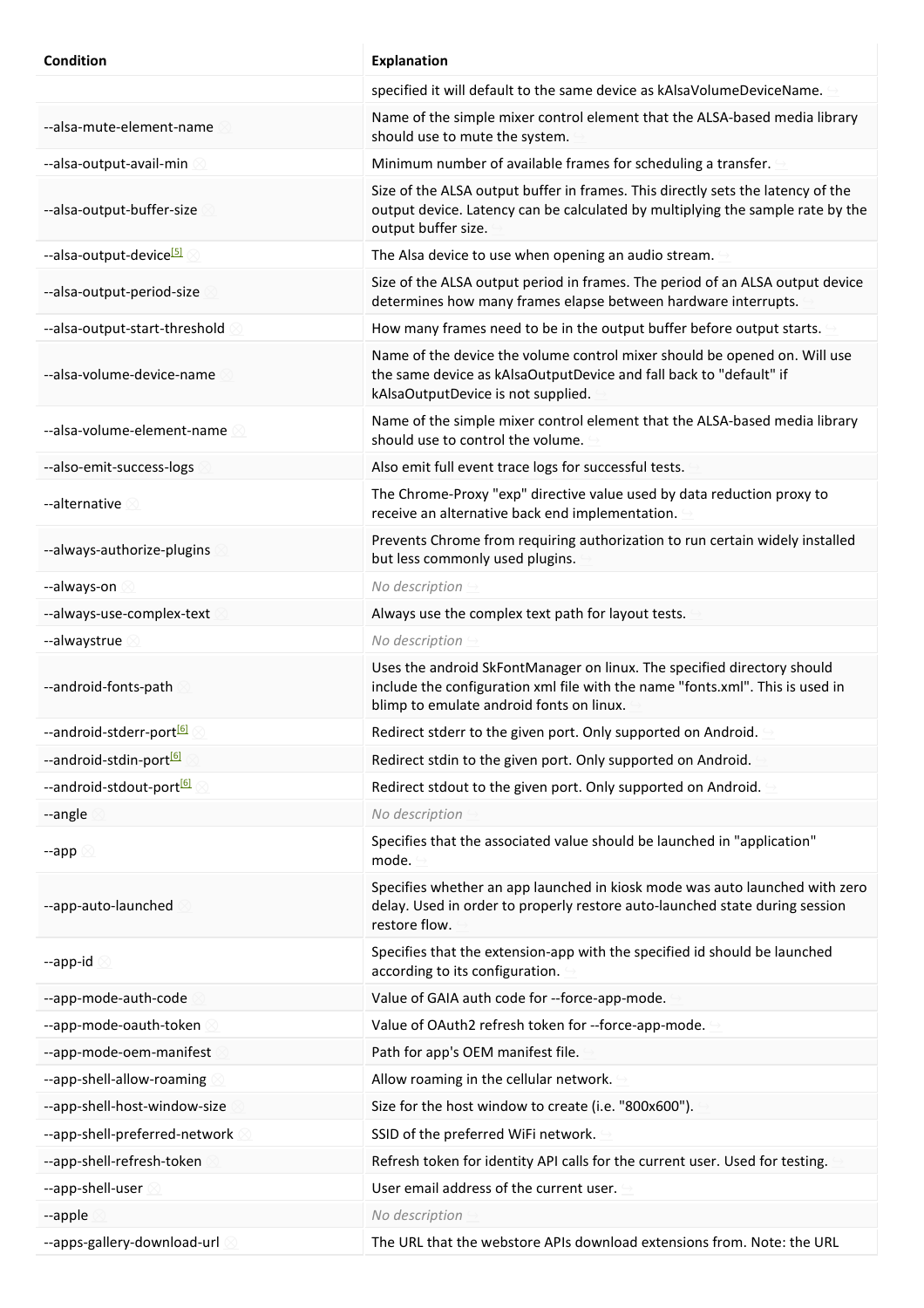| <b>Condition</b>                                 | <b>Explanation</b>                                                                                                                                                                                                                                                                                                                                                                                                           |
|--------------------------------------------------|------------------------------------------------------------------------------------------------------------------------------------------------------------------------------------------------------------------------------------------------------------------------------------------------------------------------------------------------------------------------------------------------------------------------------|
|                                                  | must contain one '%s' for the extension ID.                                                                                                                                                                                                                                                                                                                                                                                  |
| --apps-gallery-update-url                        | The update url used by gallery/webstore extensions.                                                                                                                                                                                                                                                                                                                                                                          |
| --apps-gallery-url                               | The URL to use for the gallery link in the app launcher.                                                                                                                                                                                                                                                                                                                                                                     |
| --apps-keep-chrome-alive-in-tests <sup>[7]</sup> | Prevents Chrome from quitting when Chrome Apps are open.                                                                                                                                                                                                                                                                                                                                                                     |
| --arc-availability                               | Signals ARC support status on this device. This can take one of the following<br>three values. - none: ARC is not installed on this device. (default) - installed:<br>ARC is installed on this device, but not officially supported. Users can enable<br>ARC only when Finch experiment is turned on. - officially-supported: ARC is<br>installed and supported on this device. So users can enable ARC via settings<br>etc. |
| --arc-available                                  | DEPRECATED: Please use -- arc-availability=installed. Signals the availability of<br>the ARC instance on this device.                                                                                                                                                                                                                                                                                                        |
| --arc-start-mode                                 | Defines how to start ARC. This can take one of the following values: - always-<br>start automatically start with Play Store UI support. - always-start-with-no-<br>play-store automatically start without Play Store UI. In both cases ARC starts<br>after login screen in almost all cases. Secondary profile is an exception where<br>ARC won't start. If it is not set, then ARC is started in default mode.              |
| --artifacts-dir                                  | Screenshot testing: specifies the directoru where artifacts will be stored.                                                                                                                                                                                                                                                                                                                                                  |
| --ash-animate-from-boot-splash-screen            | Enables an animated transition from the boot splash screen (Chrome logo on a<br>white background) to the login screen. Implies<br> kAshCopyHostBackgroundAtBoot  and doesn't make much sense if used in<br>conjunction with   kDisableBootAnimation   (since the transition begins at the<br>same time as the white/grayscale login screen animation).                                                                       |
| --ash-copy-host-background-at-boot               | Copies the host window's content to the system background layer at startup.<br>Can make boot slightly slower, but also hides an even-longer awkward period<br>where we display a white background if the login wallpaper takes a long time<br>to load.                                                                                                                                                                       |
| --ash-debug-shortcuts                            | Enable keyboard shortcuts useful for debugging.                                                                                                                                                                                                                                                                                                                                                                              |
| --ash-dev-shortcuts                              | Enable keyboard shortcuts used by developers only.                                                                                                                                                                                                                                                                                                                                                                           |
| --ash-disable-smooth-screen-rotation             | Disables a smoother animation for screen rotation.                                                                                                                                                                                                                                                                                                                                                                           |
| --ash-disable-touch-exploration-mode             | Disable the Touch Exploration Mode. Touch Exploration Mode will no longer<br>be turned on automatically when spoken feedback is enabled when this flag is<br>set.                                                                                                                                                                                                                                                            |
| --ash-enable-magnifier-key-scroller              | Enables key bindings to scroll magnified screen.                                                                                                                                                                                                                                                                                                                                                                             |
| --ash-enable-mirrored-screen                     | Enables mirrored screen.                                                                                                                                                                                                                                                                                                                                                                                                     |
| --ash-enable-night-light                         | Enable the Night Light feature.                                                                                                                                                                                                                                                                                                                                                                                              |
| --ash-enable-palette-on-all-displays             | Enables the palette on every display, instead of only the internal one.                                                                                                                                                                                                                                                                                                                                                      |
| --ash-enable-scale-settings-tray                 | Enables display scale tray settings. This uses force-device-scale-factor flag to<br>modify the dsf of the device to any non discrete value.                                                                                                                                                                                                                                                                                  |
| --ash-enable-software-mirroring                  | Enables software based mirroring.                                                                                                                                                                                                                                                                                                                                                                                            |
| --ash-enable-unified-desktop <sup>[8]</sup>      | Enables unified desktop mode.                                                                                                                                                                                                                                                                                                                                                                                                |
| --ash-estimated-presentation-delay               | Specifies the estimated time (in milliseconds) from VSYNC event until when<br>visible light can be noticed by the user.                                                                                                                                                                                                                                                                                                      |
| --ash-hide-notifications-for-factory             | Hides notifications that are irrelevant to Chrome OS device factory testing,<br>such as battery level updates.                                                                                                                                                                                                                                                                                                               |
| --ash-host-window-bounds                         | Sets a window size, optional position, and optional scale factor. "1024x768"<br>creates a window of size 1024x768. "100+200-1024x768" positions the<br>window at 100,200. "1024x768*2" sets the scale factor to 2 for a high DPI<br>display. "800,0+800-800x800" for two displays at 800x800 resolution.<br>"800,0+800-800x800,0+1600-800x800" for three displays at 800x800<br>resolution.                                  |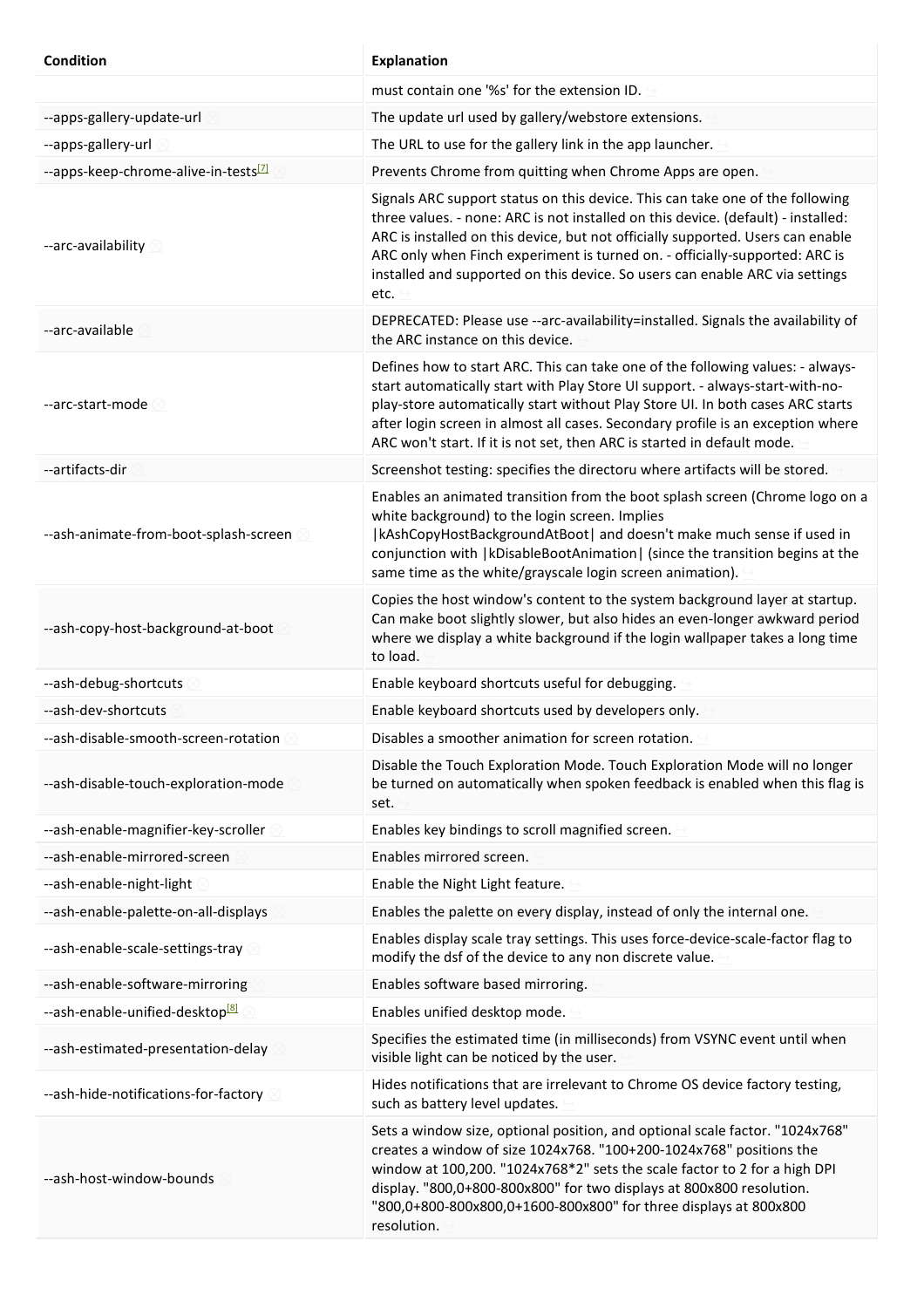| <b>Condition</b>                          | Explanation                                                                                                                                                                                                                                                                                                                                      |
|-------------------------------------------|--------------------------------------------------------------------------------------------------------------------------------------------------------------------------------------------------------------------------------------------------------------------------------------------------------------------------------------------------|
| --ash-shelf-color                         | Enables the shelf color to be derived from the wallpaper.                                                                                                                                                                                                                                                                                        |
| --ash-shelf-color-scheme                  | The color scheme to be used when the  kAshShelfColor  feature is enabled.                                                                                                                                                                                                                                                                        |
| --ash-touch-hud                           | Enables the heads-up display for tracking touch points.                                                                                                                                                                                                                                                                                          |
| --ash-webui-init                          | When wallpaper boot animation is not disabled this switch is used to override<br>OOBE/sign in WebUI init type. Possible values: parallel   postpone. Default:<br>parallel.                                                                                                                                                                       |
| --attestation-server                      | Determines which Google Privacy CA to use for attestation.                                                                                                                                                                                                                                                                                       |
| --audio-buffer-size                       | Allow users to specify a custom buffer size for debugging purpose.                                                                                                                                                                                                                                                                               |
| --audio-output-channels                   | Number of audio output channels. This will be used to send audio buffer with<br>specific number of channels to ALSA and generate loopback audio. Default<br>value is 2.                                                                                                                                                                          |
| --aura-legacy-power-button                | (Most) Chrome OS hardware reports ACPI power button releases correctly.<br>Standard hardware reports releases immediately after presses. If set, we lock<br>the screen or shutdown the system immediately in response to a press instead<br>of displaying an interactive animation.                                                              |
| --auth-ext-path                           | Enables overriding the path for the default authentication extension.                                                                                                                                                                                                                                                                            |
| --auth-server-whitelist                   | Whitelist for Negotiate Auth servers                                                                                                                                                                                                                                                                                                             |
| --auth-spnego-account-type <sup>[6]</sup> | Android authentication account type for SPNEGO authentication                                                                                                                                                                                                                                                                                    |
| --auto                                    | The values the kTouchEventFeatureDetection switch may have, as in --touch-<br>events=disabled. auto: enabled at startup when an attached touchscreen is<br>present.                                                                                                                                                                              |
| --auto-open-devtools-for-tabs             | This flag makes Chrome auto-open DevTools window for each tab. It is<br>intended to be used by developers and automation to not require user<br>interaction for opening DevTools.                                                                                                                                                                |
| --auto-select-desktop-capture-source      | This flag makes Chrome auto-select the provided choice when an extension<br>asks permission to start desktop capture. Should only be used for tests. For<br>instance, --auto-select-desktop-capture-source="Entire screen" will<br>automatically select to share the entire screen in English locales.                                           |
| --autoplay-policy                         | Command line flag name to set the autoplay policy.                                                                                                                                                                                                                                                                                               |
| --blink-settings                          | Set blink settings. Format is <name>[=<value],<name>[=<value>], The names<br/>are declared in Settings.json5. For boolean type, use "true", "false", or omit<br/>'=<value>' part to set to true. For enum type, use the int value of the enum<br/>value. Applied after other command line flags and prefs.</value></value></value],<name></name> |
| --bootstrap                               | Values for the kExtensionContentVerification flag. See<br>ContentVerifierDelegate::Mode for more explanation.                                                                                                                                                                                                                                    |
| --browser <sup>3</sup>                    | No description                                                                                                                                                                                                                                                                                                                                   |
| --browser-startup-dialog                  | Causes the browser process to display a dialog on launch.                                                                                                                                                                                                                                                                                        |
| --browser-subprocess-path                 | Path to the exe to run for the renderer and plugin subprocesses.                                                                                                                                                                                                                                                                                 |
| --browser-test                            | Tells Content Shell that it's running as a content_browsertest.                                                                                                                                                                                                                                                                                  |
| --bwsi                                    | Indicates that the browser is in "browse without sign-in" (Guest session) mode.<br>Should completely disable extensions, sync and bookmarks.                                                                                                                                                                                                     |
| --bypass-app-banner-engagement-checks     | This flag causes the user engagement checks for showing app banners to be<br>bypassed. It is intended to be used by developers who wish to test that their<br>sites otherwise meet the criteria needed to show app banners.                                                                                                                      |
| --canvas-msaa-sample-count                | The number of MSAA samples for canvas2D. Requires MSAA support by GPU<br>to have an effect. 0 disables MSAA.                                                                                                                                                                                                                                     |
| -- cast-initial-screen-height             | No description                                                                                                                                                                                                                                                                                                                                   |
| --cast-initial-screen-width               | Used to pass initial screen resolution to GPU process. This allows us to set<br>screen size correctly (so no need to resize when first window is created).                                                                                                                                                                                       |
| --cc-layer-tree-test-long-timeout         | Increases timeout for memory checkers.                                                                                                                                                                                                                                                                                                           |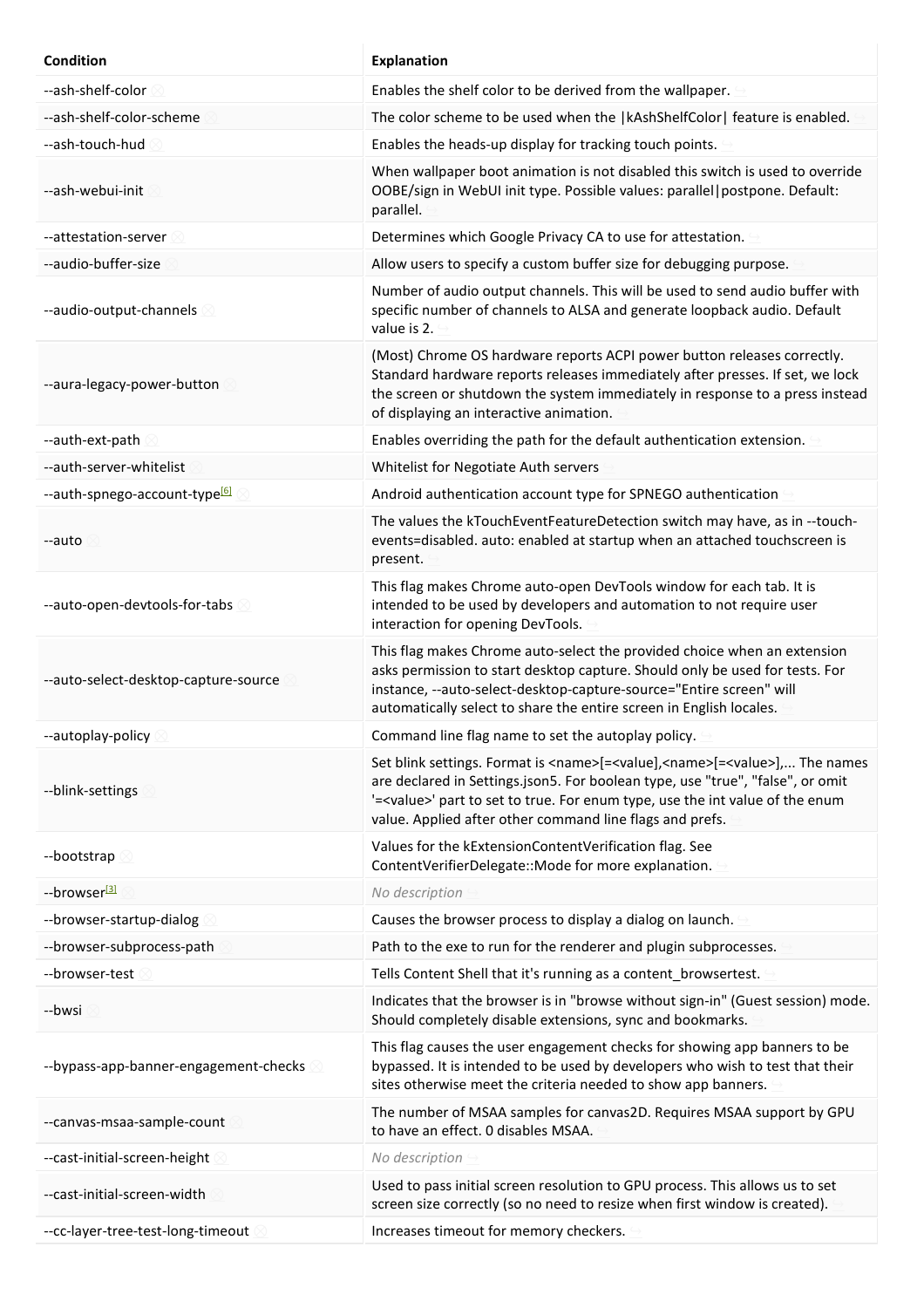| <b>Condition</b>                         | <b>Explanation</b>                                                                                                                                                                                                                                                                                                                                                                                    |
|------------------------------------------|-------------------------------------------------------------------------------------------------------------------------------------------------------------------------------------------------------------------------------------------------------------------------------------------------------------------------------------------------------------------------------------------------------|
| --cc-layer-tree-test-no-timeout          | Prevents the layer tree unit tests from timing out.                                                                                                                                                                                                                                                                                                                                                   |
| --cc-rebaseline-pixeltests               | Makes pixel tests write their output instead of read it.                                                                                                                                                                                                                                                                                                                                              |
| --cellular-first                         | If this flag is set, it indicates that this device is a "Cellular First" device. Cellular<br>First devices use cellular telephone data networks as their primary means of<br>connecting to the internet. Setting this flag has two consequences: 1. Cellular<br>data roaming will be enabled by default. 2. UpdateEngine will be instructed to<br>allow auto-updating over cellular data connections. |
| --cellular-only                          | No description                                                                                                                                                                                                                                                                                                                                                                                        |
| --check-for-update-interval              | How often (in seconds) to check for updates. Should only be used for testing<br>purposes.                                                                                                                                                                                                                                                                                                             |
| --check-layout-test-sys-deps             | Check whether all system dependencies for running layout tests are met.                                                                                                                                                                                                                                                                                                                               |
| --child-wallpaper-large                  | Default large wallpaper to use for kids accounts (as path to trusted, non-user-<br>writable JPEG file).                                                                                                                                                                                                                                                                                               |
| --child-wallpaper-small                  | Default small wallpaper to use for kids accounts (as path to trusted, non-user-<br>writable JPEG file).                                                                                                                                                                                                                                                                                               |
| --chrome-home-swipe-logic <sup>[6]</sup> | Android authentication account type for SPNEGO authentication                                                                                                                                                                                                                                                                                                                                         |
| --ChromeOSMemoryPressureHandling         | The memory pressure thresholds selection which is used to decide whether<br>and when a memory pressure event needs to get fired.                                                                                                                                                                                                                                                                      |
| --cipher-suite-blacklist                 | Comma-separated list of SSL cipher suites to disable.                                                                                                                                                                                                                                                                                                                                                 |
| --clamshell                              | No description                                                                                                                                                                                                                                                                                                                                                                                        |
| --class <sup>[9]</sup>                   | The same as the --class argument in X applications. Overrides the WM_CLASS<br>window property with the given value.                                                                                                                                                                                                                                                                                   |
| --clear-token-service                    | Clears the token service before using it. This allows simulating the expiration of<br>credentials during testing.                                                                                                                                                                                                                                                                                     |
| --cloud-print-file                       | Tells chrome to display the cloud print dialog and upload the specified file for<br>printing.                                                                                                                                                                                                                                                                                                         |
| --cloud-print-file-type                  | Specifies the mime type to be used when uploading data from the file<br>referenced by cloud-print-file. Defaults to "application/pdf" if unspecified.                                                                                                                                                                                                                                                 |
| --cloud-print-job-title                  | Used with kCloudPrintFile to specify a title for the resulting print job.                                                                                                                                                                                                                                                                                                                             |
| --cloud-print-print-ticket               | Used with kCloudPrintFile to specify a JSON print ticket for the resulting print<br>job. Defaults to null if unspecified.                                                                                                                                                                                                                                                                             |
| --cloud-print-setup-proxy                | Setup cloud print proxy for provided printers. This does not start service or<br>register proxy for autostart.                                                                                                                                                                                                                                                                                        |
| --cloud-print-url 2                      | The URL of the cloud print service to use, overrides any value stored in<br>preferences, and the default. Only used if the cloud print service has been<br>enabled. Used for testing.                                                                                                                                                                                                                 |
| --cloud-print-xmpp-endpoint              | The XMPP endpoint the cloud print service will use. Only used if the cloud print<br>service has been enabled. Used for testing.                                                                                                                                                                                                                                                                       |
| --compensate-for-unstable-pinch-zoom 8   | Enable compensation for unstable pinch zoom. Some touch screens display<br>significant amount of wobble when moving a finger in a straight line. This<br>makes two finger scroll trigger an oscillating pinch zoom. See<br>crbug.com/394380 for details.                                                                                                                                              |
| --compile-shader-always-succeeds         | Always return success when compiling a shader. Linking will still fail.                                                                                                                                                                                                                                                                                                                               |
| --component-updater                      | Comma-separated options to troubleshoot the component updater. Only valid<br>for the browser process.                                                                                                                                                                                                                                                                                                 |
| --connectivity-check-url                 | Url for network connectivity checking. Default is<br>"https://clients3.google.com/generate_204".                                                                                                                                                                                                                                                                                                      |
| --conservative                           | No description                                                                                                                                                                                                                                                                                                                                                                                        |
| --content-image-texture-target           | Texture target for CHROMIUM_image backed content textures.                                                                                                                                                                                                                                                                                                                                            |
| --content-shell-host-window-size         | Size for the content_shell's host window (i.e. "800x600").                                                                                                                                                                                                                                                                                                                                            |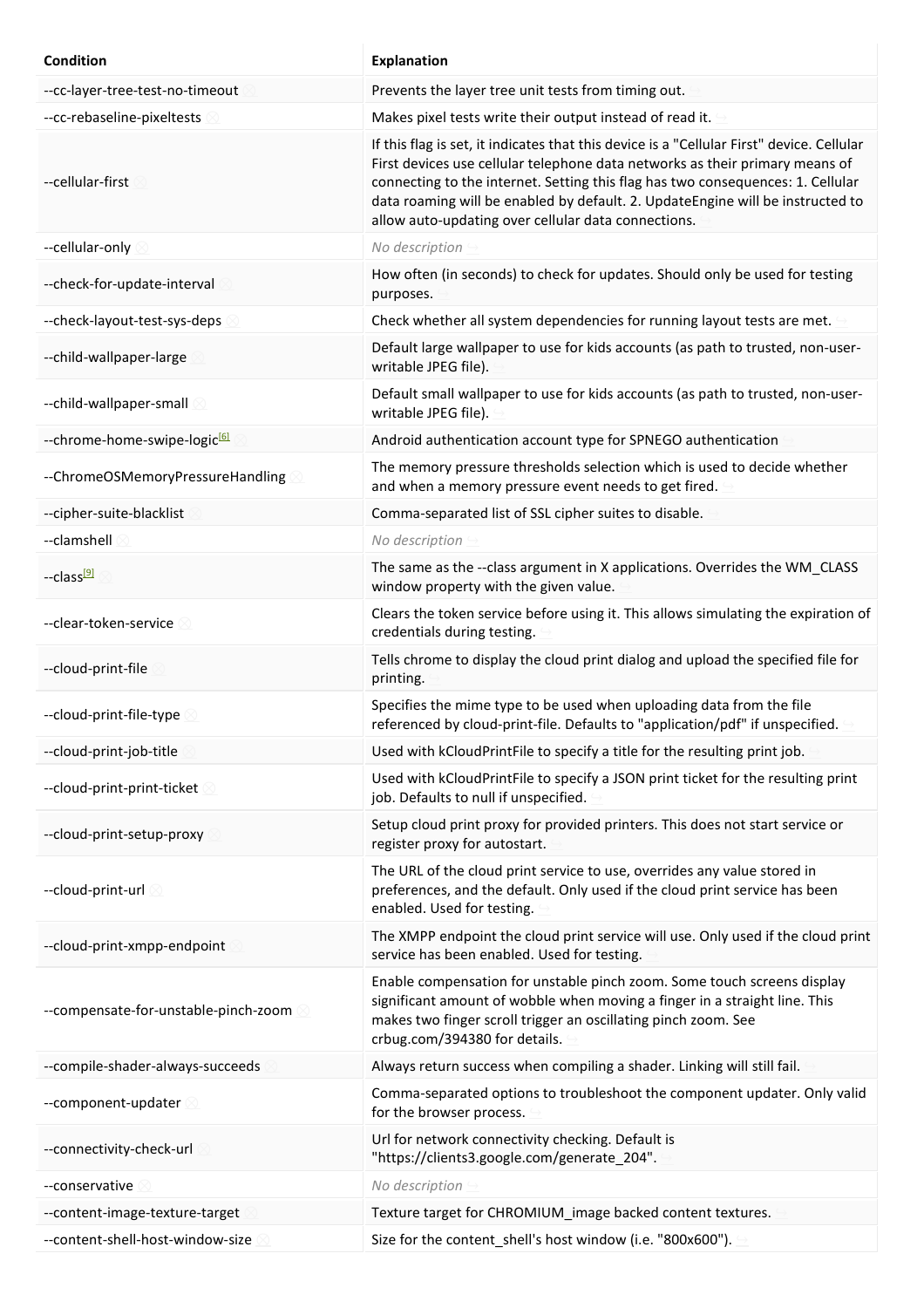| <b>Condition</b>                        | <b>Explanation</b>                                                                                                                                                                                                                                                                                                                                                                                                               |
|-----------------------------------------|----------------------------------------------------------------------------------------------------------------------------------------------------------------------------------------------------------------------------------------------------------------------------------------------------------------------------------------------------------------------------------------------------------------------------------|
| --controller                            | No description                                                                                                                                                                                                                                                                                                                                                                                                                   |
| --crash-dumps-dir                       | The directory breakpad should store minidumps in.                                                                                                                                                                                                                                                                                                                                                                                |
| --crash-on-failure                      | When specified to "enable-leak-detection" command-line option, causes the<br>leak detector to cause immediate crash when found leak.                                                                                                                                                                                                                                                                                             |
| --crash-on-hang-threads                 | Comma-separated list of BrowserThreads that cause browser process to crash<br>if the given browser thread is not responsive. UI, IO, DB, FILE, CACHE are the list<br>of BrowserThreads that are supported. For example: -- crash-on-hang-<br>threads=UI:3:18, IO:3:18 --> Crash the browser if UI or IO is not responsive for<br>18 seconds and the number of browser threads that are responding is less<br>than or equal to 3. |
| --crash-server-url                      | Server url to upload crash data to. Default is<br>"http://clients2.google.com/cr/report" for prod devices. Default is<br>"http://clients2.google.com/cr/staging report" for non prod.                                                                                                                                                                                                                                            |
| --crash-test                            | Causes the browser process to crash on startup.                                                                                                                                                                                                                                                                                                                                                                                  |
| --crashpad-handler                      | A process type (switches:: kProcessType) that indicates chrome.exe or<br>setup.exe is being launched as crashpad_handler. This is only used on<br>Windows. We bundle the handler into chrome.exe on Windows because there<br>is high probability of a "new" .exe being blocked or interfered with by<br>application firewalls, AV software, etc. On other platforms, crashpad_handler<br>is a standalone executable.             |
| --create-browser-on-startup-for-tests 8 | Some platforms like ChromeOS default to empty desktop. Browser tests may<br>need to add this switch so that at least one browser instance is created on<br>startup. TODO(nkostylev): Investigate if this switch could be removed.<br>(http://crbug.com/148675)                                                                                                                                                                   |
| --create-default-gl-context             | Ask the GLX driver for the default context instead of trying to get the highest<br>version possible.                                                                                                                                                                                                                                                                                                                             |
| --cros-gaia-api-v1                      | Forces use of Chrome OS Gaia API v1.                                                                                                                                                                                                                                                                                                                                                                                             |
| --cros-region                           | Forces CrOS region value.                                                                                                                                                                                                                                                                                                                                                                                                        |
| --cros-regions-mode                     | Control regions data load ("" is default).                                                                                                                                                                                                                                                                                                                                                                                       |
| --crosh-command <sup>[8]</sup>          | Custom crosh command.                                                                                                                                                                                                                                                                                                                                                                                                            |
| --cryptauth-http-host                   | Overrides the default URL for Google APIs (https://www.googleapis.com) used<br>by CryptAuth.                                                                                                                                                                                                                                                                                                                                     |
| --custom-devtools-frontend              | Specify a custom path to devtools for devtools tests                                                                                                                                                                                                                                                                                                                                                                             |
| --custom-launcher-page                  | Specifies the chrome-extension:// URL for the contents of an additional page<br>added to the app launcher.                                                                                                                                                                                                                                                                                                                       |
| --custom_summary <sup>161</sup>         | Forces a custom summary to be displayed below the update menu item.                                                                                                                                                                                                                                                                                                                                                              |
| --d3d-support <sup>[1]</sup>            | No description                                                                                                                                                                                                                                                                                                                                                                                                                   |
| $-d3d11$                                | No description                                                                                                                                                                                                                                                                                                                                                                                                                   |
| $-d3d9$                                 | No description                                                                                                                                                                                                                                                                                                                                                                                                                   |
| --daemon                                | No description                                                                                                                                                                                                                                                                                                                                                                                                                   |
| --dark_muted                            | No description                                                                                                                                                                                                                                                                                                                                                                                                                   |
| --dark_vibrant                          | No description                                                                                                                                                                                                                                                                                                                                                                                                                   |
| --data-path                             | Makes Content Shell use the given path for its data directory.                                                                                                                                                                                                                                                                                                                                                                   |
| --data-reduction-proxy-config-url       | The URL from which to retrieve the Data Reduction Proxy configuration.                                                                                                                                                                                                                                                                                                                                                           |
| --data-reduction-proxy-experiment       | The name of a Data Reduction Proxy experiment to run. These experiments<br>are defined by the proxy server. Use --force-fieldtrials for Data Reduction<br>Proxy field trials.                                                                                                                                                                                                                                                    |
| --data-reduction-proxy-http-proxies     | The semicolon-separated list of proxy server URIs to override the list of HTTP<br>proxies returned by the Data Saver API. It is illegal to use<br> kDataReductionProxy  or  kDataReductionProxyFallback  switch in                                                                                                                                                                                                               |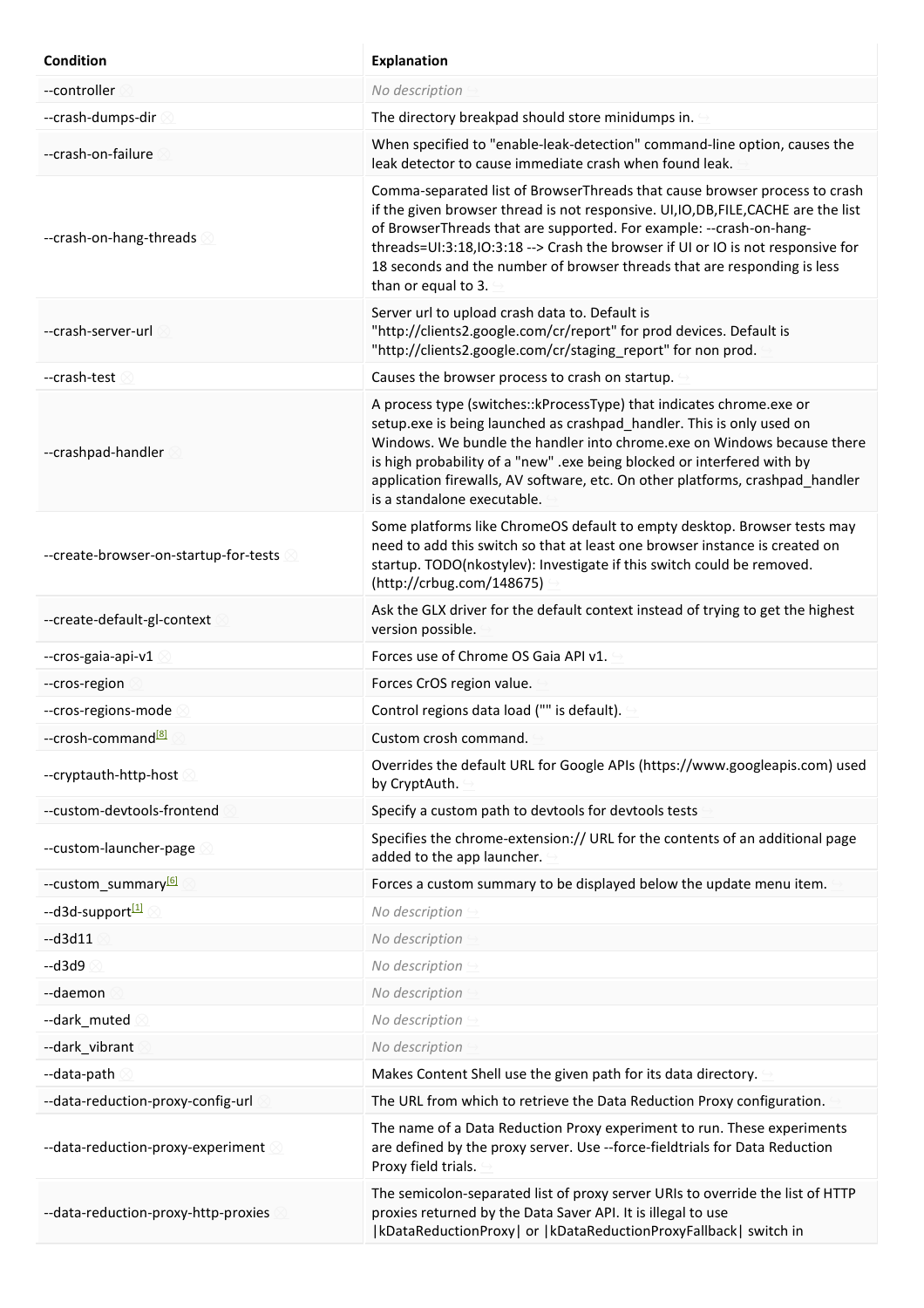| <b>Condition</b>                                       | <b>Explanation</b>                                                                                                                                                                                                                                                                                             |
|--------------------------------------------------------|----------------------------------------------------------------------------------------------------------------------------------------------------------------------------------------------------------------------------------------------------------------------------------------------------------------|
|                                                        | conjunction with   kDataReductionProxyHttpProxies   . If the URI omits a<br>scheme, then the proxy server scheme defaults to HTTP, and if the port is<br>omitted then the default port for that scheme is used. E.g. "http://foo.net:80",<br>"http://foo.net", "foo.net:80", and "foo.net" are all equivalent. |
| --data-reduction-proxy-lo-fi                           | The mode for Data Reduction Proxy Lo-Fi. The various modes are always-on,<br>cellular-only, slow connections only and disabled.                                                                                                                                                                                |
| --data-reduction-proxy-pingback-url                    | No description                                                                                                                                                                                                                                                                                                 |
| --data-reduction-proxy-secure-proxy-check-url          | Sets a secure proxy check URL to test before committing to using the Data<br>Reduction Proxy. Note this check does not go through the Data Reduction<br>Proxy.                                                                                                                                                 |
| --data-reduction-proxy-server-experiments-<br>disabled | Disables server experiments that may be enabled through field trial.                                                                                                                                                                                                                                           |
| --dbus-stub                                            | Forces the stub implementation of dbus clients.                                                                                                                                                                                                                                                                |
| --debug-devtools                                       | Run devtools tests in debug mode (not bundled and minified)                                                                                                                                                                                                                                                    |
| --debug-enable-frame-toggle                            | Enables a frame context menu item that toggles the frame in and out of glass<br>mode (Windows Vista and up only).                                                                                                                                                                                              |
| --debug-packed-apps                                    | Adds debugging entries such as Inspect Element to context menus of packed<br>apps.                                                                                                                                                                                                                             |
| --debug-print[10]                                      | Enables support to debug printing subsystem.                                                                                                                                                                                                                                                                   |
| --default                                              | No description                                                                                                                                                                                                                                                                                                 |
| --default-background-color                             | The background color to be used if the page doesn't specify one. Provided as<br>RGBA integer value in hex, e.g. 'ff0000ff' for red or '00000000' for<br>transparent.                                                                                                                                           |
| --default-tile-height                                  | No description                                                                                                                                                                                                                                                                                                 |
| --default-tile-width                                   | Sets the tile size used by composited layers.                                                                                                                                                                                                                                                                  |
| --default-wallpaper-is-oem                             | Indicates that the wallpaper images specified by<br>kAshDefaultWallpaper{Large, Small} are OEM-specific (i.e. they are not<br>downloadable from Google).                                                                                                                                                       |
| --default-wallpaper-large                              | Default large wallpaper to use (as path to trusted, non-user-writable JPEG<br>file).                                                                                                                                                                                                                           |
| --default-wallpaper-small                              | Default small wallpaper to use (as path to trusted, non-user-writable JPEG<br>file).                                                                                                                                                                                                                           |
| --demo                                                 | Optional value for Data Saver prompt on cellular networks.                                                                                                                                                                                                                                                     |
| --derelict-detection-timeout                           | Time in seconds before a machine at OOBE is considered derelict.                                                                                                                                                                                                                                               |
| --derelict-idle-timeout                                | Time in seconds before a derelict machines starts demo mode.                                                                                                                                                                                                                                                   |
| --desktop                                              | No description                                                                                                                                                                                                                                                                                                 |
| --desktop-window-1080p                                 | When present, desktop cast_shell will create 1080p window (provided display<br>resolution is high enough). Otherwise, cast_shell defaults to 720p.                                                                                                                                                             |
| --deterministic-fetch                                  | Instructs headless_shell to cause network fetches to complete in order of<br>creation. This removes a significant source of network related non-<br>determinism at the cost of slower page loads.                                                                                                              |
| --device-management-url                                | Specifies the URL at which to fetch configuration policy from the device<br>management backend.                                                                                                                                                                                                                |
| --device-scale-factor <sup>[1]</sup>                   | Device scale factor passed to certain processes like renderers, etc.                                                                                                                                                                                                                                           |
| --devtools-flags                                       | Passes command line parameters to the DevTools front-end.                                                                                                                                                                                                                                                      |
| --diagnostics                                          | Triggers a plethora of diagnostic modes.                                                                                                                                                                                                                                                                       |
| --diagnostics-format                                   | Sets the output format for diagnostic modes enabled by diagnostics flag.                                                                                                                                                                                                                                       |
| --diagnostics-recovery                                 | Tells the diagnostics mode to do the requested recovery step(s).                                                                                                                                                                                                                                               |
| --dice <sup>[2]</sup>                                  | No description                                                                                                                                                                                                                                                                                                 |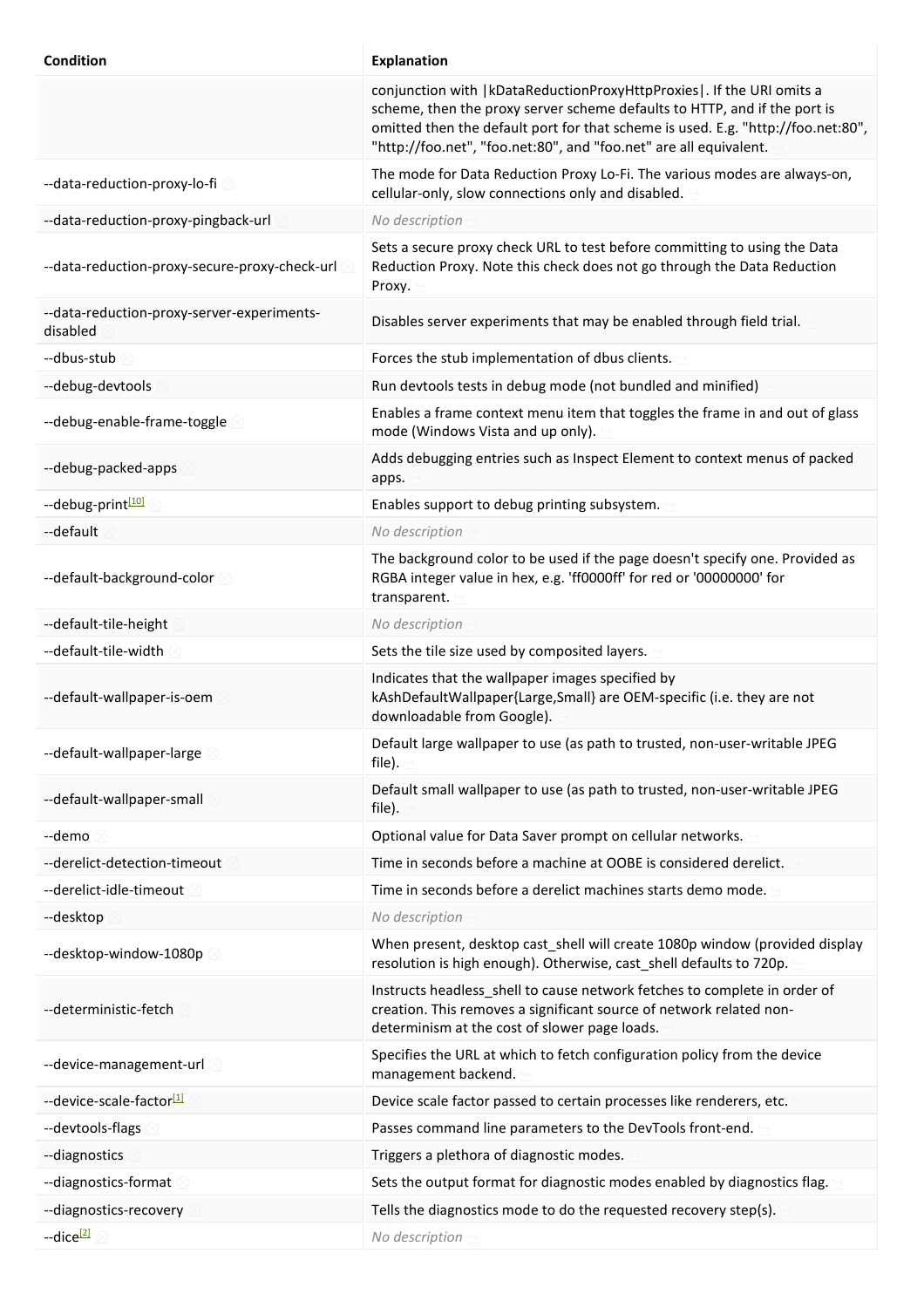| Condition                                    | <b>Explanation</b>                                                                                                                                                                                                                                              |
|----------------------------------------------|-----------------------------------------------------------------------------------------------------------------------------------------------------------------------------------------------------------------------------------------------------------------|
| --dice_fix_auth_errors                       | No description                                                                                                                                                                                                                                                  |
| --disable                                    | Values for the kShowSavedCopy flag.                                                                                                                                                                                                                             |
| --disable-2d-canvas-clip-aa                  | Disable antialiasing on 2d canvas clips                                                                                                                                                                                                                         |
| --disable-2d-canvas-image-chromium           | Disables Canvas2D rendering into a scanout buffer for overlay support.                                                                                                                                                                                          |
| --disable-3d-apis                            | Disables client-visible 3D APIs, in particular WebGL and Pepper 3D. This is<br>controlled by policy and is kept separate from the other enable/disable<br>switches to avoid accidentally regressing the policy support for controlling<br>access to these APIs. |
| --disable-accelerated-2d-canvas              | Disable gpu-accelerated 2d canvas.                                                                                                                                                                                                                              |
| --disable-accelerated-jpeg-decoding          | Disable partially decoding jpeg images using the GPU. At least YUV decoding<br>will be accelerated when not using this flag. Has no effect unless GPU<br>rasterization is enabled.                                                                              |
| --disable-accelerated-mjpeg-decode           | Disable hardware acceleration of mjpeg decode for captured frame, where<br>available.                                                                                                                                                                           |
| --disable-accelerated-video-decode           | Disables hardware acceleration of video decode, where available.                                                                                                                                                                                                |
| --disable-app-info-dialog-mac <sup>[7]</sup> | Disable the toolkit-views App Info dialog for Mac.                                                                                                                                                                                                              |
| --disable-app-list-dismiss-on-blur           | If set, the app list will not be dismissed when it loses focus. This is useful when<br>testing the app list or a custom launcher page. It can still be dismissed via the<br>other methods (like the Esc key).                                                   |
| --disable-app-window-cycling <sup>[7]</sup>  | Disables custom Cmd+` window cycling for platform apps and hosted apps.                                                                                                                                                                                         |
| --disable-appcontainer                       | No description                                                                                                                                                                                                                                                  |
| --disable-arc-data-wipe                      | Disables android user data wipe on opt out.                                                                                                                                                                                                                     |
| --disable-arc-opt-in-verification            | Disables ARC Opt-in verification process and ARC is enabled by default.                                                                                                                                                                                         |
| --disable-audio-support-for-desktop-share    | No description                                                                                                                                                                                                                                                  |
| --disable-avfoundation-overlays <a></a>      | Disable use of AVFoundation to draw video content.                                                                                                                                                                                                              |
| --disable-background-networking              | Disable several subsystems which run network requests in the background.<br>This is for use when doing network performance testing to avoid noise in the<br>measurements.                                                                                       |
| --disable-background-timer-throttling        | Disable task throttling of timer tasks from background pages.                                                                                                                                                                                                   |
| --disable-backing-store-limit                | Disable limits on the number of backing stores. Can prevent blinking for users<br>with many windows/tabs and lots of memory.                                                                                                                                    |
| --disable-blink-features                     | Disable one or more Blink runtime-enabled features. Use names from<br>RuntimeEnabledFeatures.json5, separated by commas. Applied after<br>kEnableBlinkFeatures, and after other flags that change these features.                                               |
| --disable-bookmark-reordering                | Disables bookmark reordering.                                                                                                                                                                                                                                   |
| --disable-boot-animation                     | Disables wallpaper boot animation (except of OOBE case).                                                                                                                                                                                                        |
| --disable-breakpad                           | Disables the crash reporting.                                                                                                                                                                                                                                   |
| --disable-browser-task-scheduler             | No description                                                                                                                                                                                                                                                  |
| --disable-bundled-ppapi-flash                | Disables the bundled PPAPI version of Flash.                                                                                                                                                                                                                    |
| --disable-canvas-aa                          | Disable antialiasing on 2d canvas.                                                                                                                                                                                                                              |
| --disable-captive-portal-bypass-proxy        | Disables bypass proxy for captive portal authorization.                                                                                                                                                                                                         |
| --disable-cast-streaming-hw-encoding         | Disables hardware encoding support for Cast Streaming.                                                                                                                                                                                                          |
| --disable-checker-imaging                    | Disabled defering image decodes to the image decode service.                                                                                                                                                                                                    |
| --disable-clear-browsing-data-counters       | Disables data volume counters in the Clear Browsing Data dialog.                                                                                                                                                                                                |
| --disable-client-side-phishing-detection     | Disables the client-side phishing detection feature. Note that even if client-side<br>phishing detection is enabled, it will only be active if the user has opted in to<br>UMA stats and SafeBrowsing is enabled in the preferences.                            |
| --disable-cloud-import                       | Disables cloud backup feature.                                                                                                                                                                                                                                  |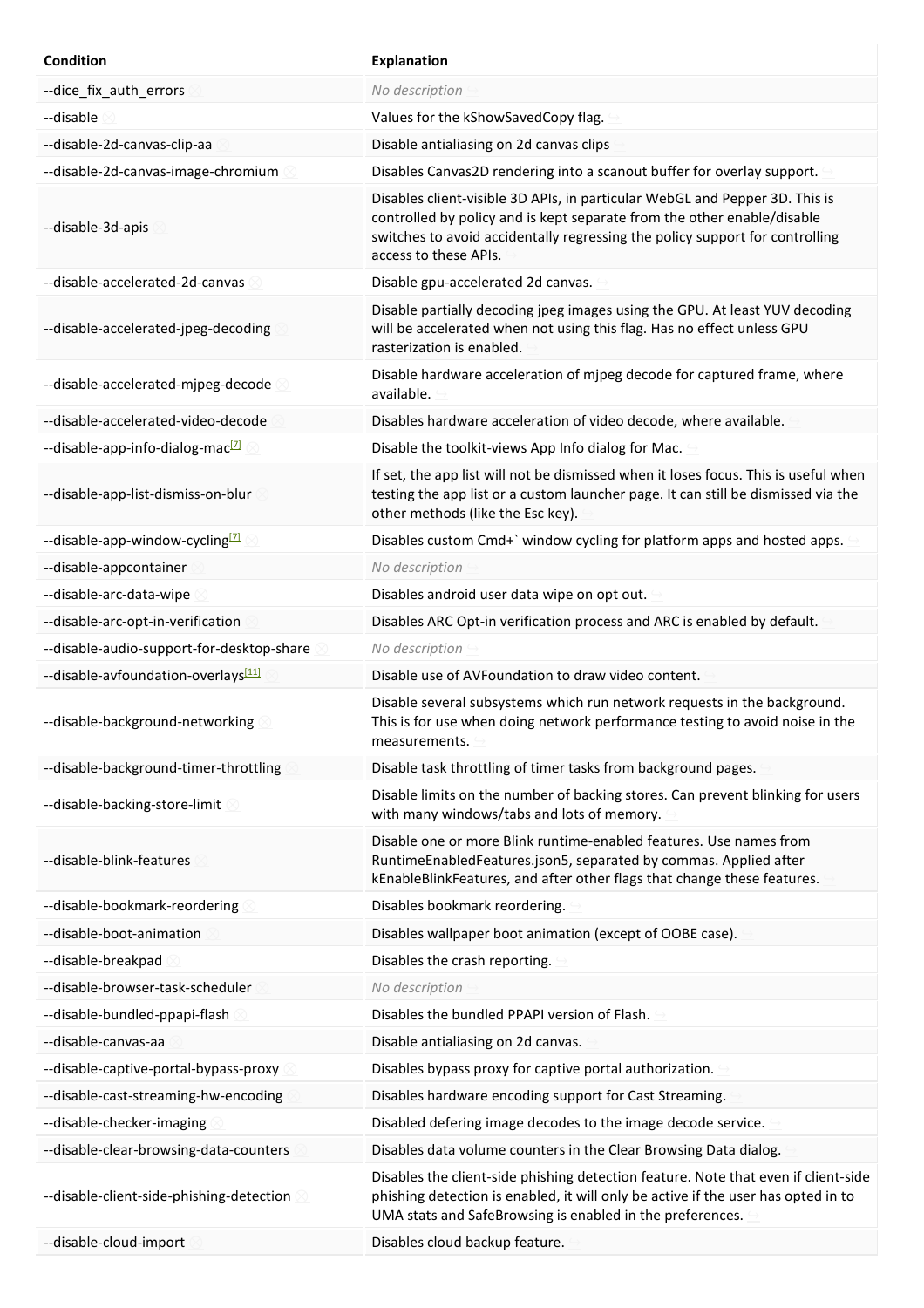| <b>Condition</b>                                         | <b>Explanation</b>                                                                                                                                         |
|----------------------------------------------------------|------------------------------------------------------------------------------------------------------------------------------------------------------------|
| --disable-component-cloud-policy                         | Disables fetching and storing cloud policy for components.                                                                                                 |
| --disable-component-extensions-with-<br>background-pages | Disable default component extensions with background pages - useful for<br>performance tests where these pages may interfere with perf results.            |
| --disable-component-update                               | No description                                                                                                                                             |
| --disable-composited-antialiasing                        | Disables layer-edge anti-aliasing in the compositor.                                                                                                       |
| --disable-contextual-search                              | Disables Contextual Search.                                                                                                                                |
| --disable-d3d11                                          | Disables use of D3D11.                                                                                                                                     |
| --disable-databases                                      | Disables HTML5 DB support.                                                                                                                                 |
| --disable-datasaver-prompt                               | Disables Data Saver prompt on cellular networks.                                                                                                           |
| --disable-default-apps                                   | Disables installation of default apps on first run. This is used during automated<br>testing.                                                              |
| --disable-demo-mode                                      | Disables the Chrome OS demo.                                                                                                                               |
| --disable-device-disabling                               | If this switch is set, the device cannot be remotely disabled by its owner.                                                                                |
| --disable-device-discovery-notifications                 | Disables device discovery notifications.                                                                                                                   |
| --disable-dinosaur-easter-egg                            | Disables the dinosaur easter egg on the offline interstitial.                                                                                              |
| --disable-direct-composition                             | Disables the use of DirectComposition to draw to the screen.                                                                                               |
| --disable-direct-composition-layers                      | Disables using DirectComposition layers.                                                                                                                   |
| --disable-directwrite-for-ui <sup>[1]</sup>              | Disables DirectWrite font rendering for general UI elements.                                                                                               |
| --disable-display-color-calibration <sup>[8]</sup>       | No description                                                                                                                                             |
| --disable-display-list-2d-canvas                         | No description                                                                                                                                             |
| --disable-distance-field-text                            | Disables distance field text.                                                                                                                              |
| --disable-domain-blocking-for-3d-apis                    | Disable the per-domain blocking for 3D APIs after GPU reset. This switch is<br>intended only for tests.                                                    |
| --disable-domain-reliability                             | Disables Domain Reliability Monitoring.                                                                                                                    |
| --disable-drive-search-in-app-launcher                   | No description                                                                                                                                             |
| --disable-dwm-composition                                | Disables use of DWM composition for top level windows.                                                                                                     |
| --disable-encryption-migration                           | Disable encryption migration for user's cryptohome to run latest Arc.                                                                                      |
| --disable-eol-notification                               | Disables notification when device is in end of life status.                                                                                                |
| --disable-es3-apis                                       | Disable OpenGL ES 3 APIs. This in turn will disable WebGL2.                                                                                                |
| --disable-es3-gl-context                                 | Disables use of ES3 backend (use ES2 backend instead).                                                                                                     |
| --disable-extensions                                     | Disable extensions.                                                                                                                                        |
| --disable-extensions-except                              | Disable extensions except those specified in a comma-separated list.                                                                                       |
| --disable-extensions-file-access-check                   | Disable checking for user opt-in for extensions that want to inject script into<br>file URLs (ie, always allow it). This is used during automated testing. |
| --disable-extensions-http-throttling                     | Disable the net::URLRequestThrottlerManager functionality for requests<br>originating from extensions.                                                     |
| --disable-features                                       | Lists separated by commas the name of features to disable. See<br>base::FeatureList::InitializeFromCommandLine for details.                                |
| --disable-field-trial-config                             | Disable field trial tests configured in fieldtrial_testing_config.json.                                                                                    |
| --disable-file-manager-touch-mode                        | Touchscreen-specific interactions of the Files app.                                                                                                        |
| --disable-file-system                                    | Disable FileSystem API.                                                                                                                                    |
| --disable-flash-3d                                       | Disable 3D inside of flapper.                                                                                                                              |
| --disable-flash-stage3d                                  | Disable Stage3D inside of flapper.                                                                                                                         |
| --disable-fullscreen-low-power-mode <sup>[7]</sup>       | Disables fullscreen low power mode on Mac.                                                                                                                 |
| --disable-fullscreen-tab-detaching <sup>[7]</sup>        | Disables tab detaching in fullscreen mode on Mac.                                                                                                          |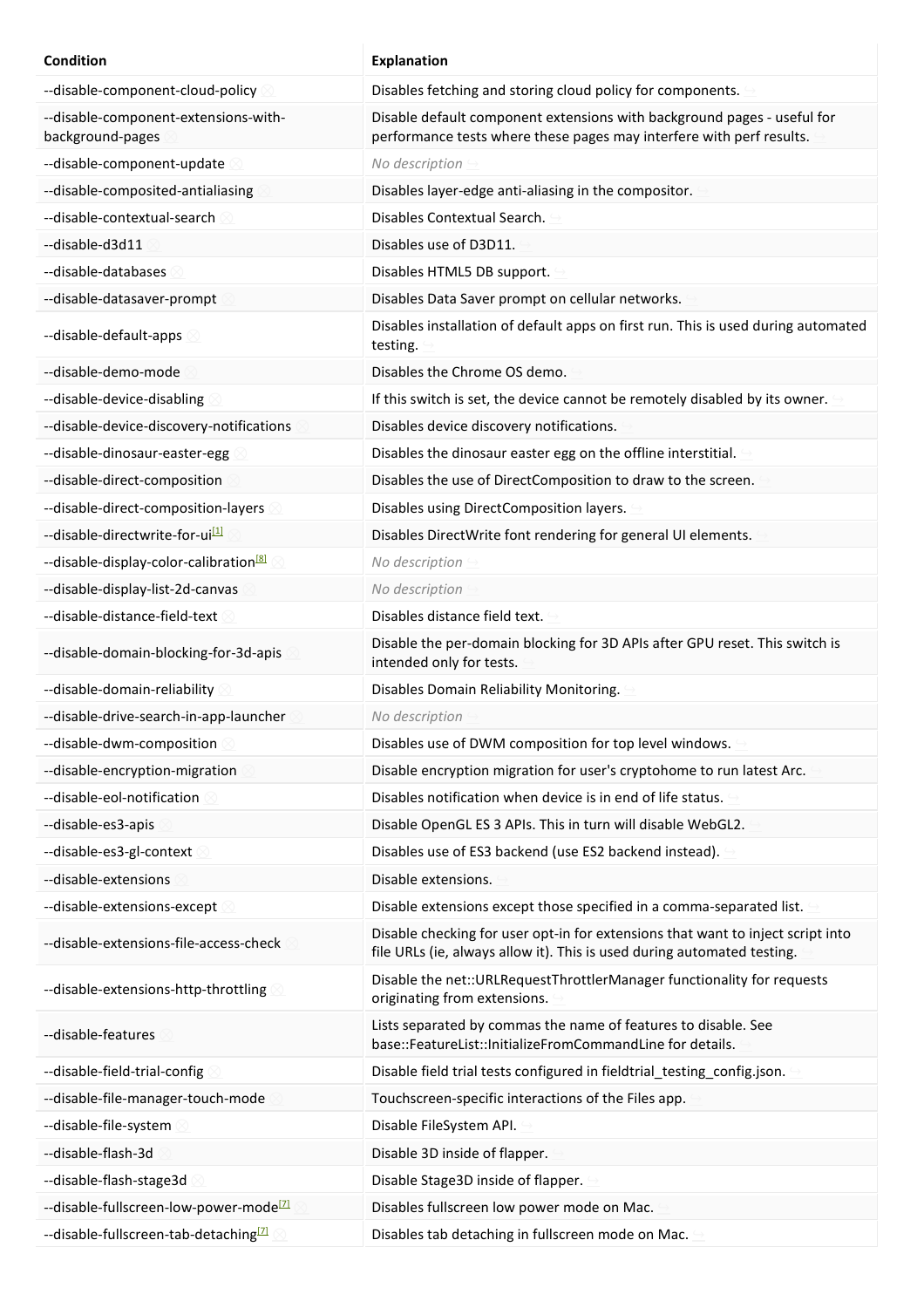| Condition                                            | <b>Explanation</b>                                                                                                                                                                                                                                                           |
|------------------------------------------------------|------------------------------------------------------------------------------------------------------------------------------------------------------------------------------------------------------------------------------------------------------------------------------|
| --disable-gaia-services                              | Disables GAIA services such as enrollment and OAuth session restore. Used by<br>'fake' telemetry login.                                                                                                                                                                      |
| --disable-gesture-editing                            | No description                                                                                                                                                                                                                                                               |
| --disable-gesture-requirement-for-<br>presentation   | Disable user gesture requirement for presentation.                                                                                                                                                                                                                           |
| --disable-gesture-typing                             | No description                                                                                                                                                                                                                                                               |
| --disable-gl-drawing-for-tests                       | Disables GL drawing operations which produce pixel output. With this the GL<br>output will not be correct but tests will run faster.                                                                                                                                         |
| --disable-gl-error-limit                             | Disable the GL error log limit.                                                                                                                                                                                                                                              |
| --disable-gl-extensions                              | Disables specified comma separated GL Extensions if found.                                                                                                                                                                                                                   |
| --disable-glsl-translator                            | Disable the GLSL translator.                                                                                                                                                                                                                                                 |
| --disable-gpu                                        | Disables GPU hardware acceleration. If software renderer is not in place, then<br>the GPU process won't launch.                                                                                                                                                              |
| --disable-gpu-compositing                            | Prevent the compositor from using its GPU implementation.                                                                                                                                                                                                                    |
| --disable-gpu-driver-bug-workarounds                 | Disable workarounds for various GPU driver bugs.                                                                                                                                                                                                                             |
| --disable-gpu-early-init                             | Disable proactive early init of GPU process.                                                                                                                                                                                                                                 |
| --disable-gpu-memory-buffer-compositor-<br>resources | Do not force that all compositor resources be backed by GPU memory<br>buffers.                                                                                                                                                                                               |
| --disable-gpu-memory-buffer-video-frames             | Disable GpuMemoryBuffer backed VideoFrames.                                                                                                                                                                                                                                  |
| --disable-gpu-process-crash-limit                    | Disable the limit on the number of times the GPU process may be restarted.<br>For tests and platforms where software fallback is disabled.                                                                                                                                   |
| --disable-gpu-program-cache                          | Turn off gpu program caching                                                                                                                                                                                                                                                 |
| --disable-gpu-rasterization                          | Disable GPU rasterization, i.e. rasterize on the CPU only. Overrides the<br>kEnableGpuRasterization and kForceGpuRasterization flags.                                                                                                                                        |
| --disable-gpu-sandbox                                | Disable the GPU process sandbox.                                                                                                                                                                                                                                             |
| --disable-gpu-shader-disk-cache                      | Disables the GPU shader on disk cache.                                                                                                                                                                                                                                       |
| --disable-gpu-vsync                                  | Stop the GPU from synchronizing on the vsync before presenting. We can<br>select from the options below: beginframe: Next frame can start without any<br>delay on cc::scheduler in renderer compositors. gpu: Disable display and<br>browser vsync. default: Set both flags. |
| --disable-gpu-watchdog                               | Disable the thread that crashes the GPU process if it stops responding to<br>messages.                                                                                                                                                                                       |
| --disable-hang-monitor                               | Suppresses hang monitor dialogs in renderer processes. This may allow slow<br>unload handlers on a page to prevent the tab from closing, but the Task<br>Manager can be used to terminate the offending process in this case.                                                |
| --disable-hid-detection-on-oobe                      | Disables HID-detection OOBE screen.                                                                                                                                                                                                                                          |
| --disable-histogram-customizer                       | Disable the RenderThread's HistogramCustomizer.                                                                                                                                                                                                                              |
| --disable-hosted-app-shim-creation <sup>[7]</sup>    | Disables app shim creation for hosted apps on Mac.                                                                                                                                                                                                                           |
| --disable-hosted-apps-in-windows <sup>[7]</sup>      | Prevents hosted apps from being opened in windows on Mac.                                                                                                                                                                                                                    |
| --disable-in-process-stack-traces                    | Disable the in-process stack traces.                                                                                                                                                                                                                                         |
| --disable-infobars                                   | Prevent infobars from appearing.                                                                                                                                                                                                                                             |
| --disable-input-view                                 | No description                                                                                                                                                                                                                                                               |
| --disable-ios-password-suggestions                   | Disable showing available password credentials in the keyboard accessory view<br>when focused on form fields.                                                                                                                                                                |
| --disable-ios-physical-web                           | Disables Physical Web scanning for nearby URLs.                                                                                                                                                                                                                              |
| --disable-javascript-harmony-shipping                | Disable latest shipping ECMAScript 6 features.                                                                                                                                                                                                                               |
| --disable-kill-after-bad-ipc                         | Don't kill a child process when it sends a bad IPC message. Apart from testing,<br>it is a bad idea from a security perspective to enable this switch.                                                                                                                       |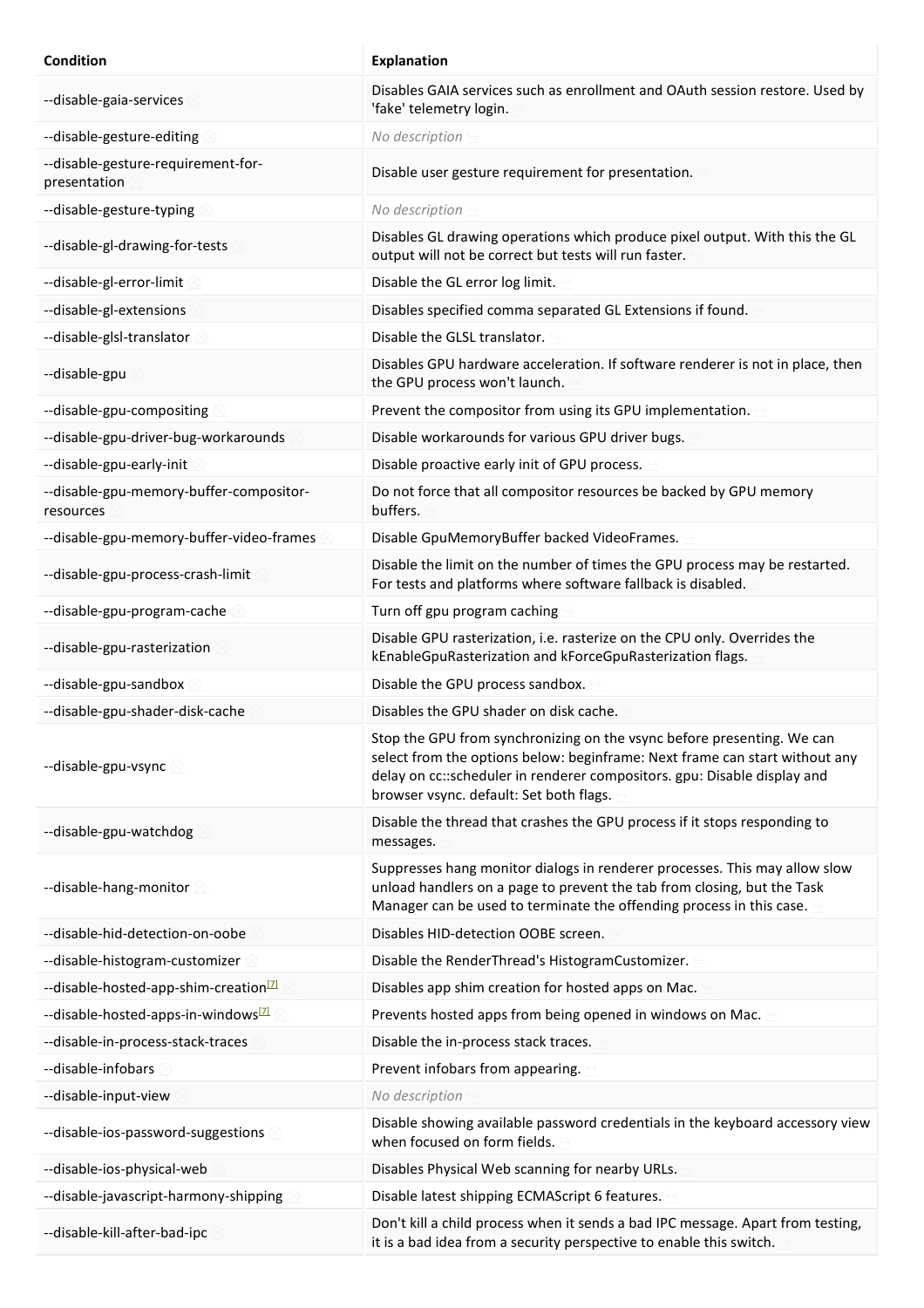| <b>Condition</b>                                      | <b>Explanation</b>                                                                                                                                                                                   |
|-------------------------------------------------------|------------------------------------------------------------------------------------------------------------------------------------------------------------------------------------------------------|
| --disable-lcd-text                                    | Disables LCD text.                                                                                                                                                                                   |
| --disable-legacy-window <sup>[1]</sup>                | Disable the Legacy Window which corresponds to the size of the<br>WebContents.                                                                                                                       |
| --disable-local-storage                               | Disable LocalStorage.                                                                                                                                                                                |
| --disable-logging                                     | Force logging to be disabled. Logging is enabled by default in debug builds.                                                                                                                         |
| --disable-logging-redirect <sup>[8]</sup>             | Disables logging redirect for testing.                                                                                                                                                               |
| --disable-login-animations                            | Avoid doing expensive animations upon login.                                                                                                                                                         |
| --disable-login-screen-apps <sup>[8]</sup>            | Disables apps on the login screen. By default, they are allowed and can be<br>installed through policy.                                                                                              |
| --disable-low-end-device-mode                         | Force disabling of low-end device mode when set.                                                                                                                                                     |
| --disable-low-latency-dxva                            | Disables using CODECAPI_AVLowLatencyMode when creating DXVA<br>decoders.                                                                                                                             |
| --disable-low-res-tiling                              | When using CPU rasterizing disable low resolution tiling. This uses less power,<br>particularly during animations, but more white may be seen during fast<br>scrolling especially on slower devices. |
| --disable-mac-overlays <a>[11]</a>                    | Fall back to using CAOpenGLLayers display content, instead of the IOSurface<br>based overlay display path.                                                                                           |
| --disable-mac-views-native-app-windows <sup>[7]</sup> | Disables use of toolkit-views based native app windows.                                                                                                                                              |
| --disable-machine-cert-request                        | Disables requests for an enterprise machine certificate during attestation.                                                                                                                          |
| --disable-main-frame-before-activation                | Disables sending the next BeginMainFrame before the previous commit<br>activates. Overrides the kEnableMainFrameBeforeActivation flag.                                                               |
| --disable-md-oobe                                     | Disables material design OOBE UI.                                                                                                                                                                    |
| --disable-media-session-api <sup>61</sup>             | Disable Media Session API                                                                                                                                                                            |
| --disable-media-suspend                               | No description                                                                                                                                                                                       |
| --disable-merge-key-char-events[1]                    | Disables merging the key event (WM_KEY*) with the char event<br>(WM_CHAR).                                                                                                                           |
| --disable-mojo-local-storage                          | Dont use a Mojo-based LocalStorage implementation.                                                                                                                                                   |
| --disable-mojo-renderer[12]                           | Rather than use the renderer hosted remotely in the media service, fall back to<br>the default renderer within content_renderer. Does not change the behavior<br>of the media service.               |
| --disable-mtp-write-support                           | Disables mtp write support.                                                                                                                                                                          |
| --disable-multi-display-layout                        | Disables the multiple display layout UI.                                                                                                                                                             |
| --disable-namespace-sandbox                           | Disables usage of the namespace sandbox.                                                                                                                                                             |
| --disable-native-gpu-memory-buffers                   | Disables native GPU memory buffer support.                                                                                                                                                           |
| --disable-network-portal-notification                 | Disables notifications about captive portals in session.                                                                                                                                             |
| --disable-new-channel-switcher-ui                     | Disables new channel switcher UI.                                                                                                                                                                    |
| --disable-new-korean-ime                              | Disables the new Korean IME in chrome://settings/languages.                                                                                                                                          |
| --disable-new-virtual-keyboard-behavior               | Disable new window behavior for virtual keyboard (do not change work area in<br>non-sticky mode).                                                                                                    |
| --disable-new-zip-unpacker                            | Disables the new File System Provider API based ZIP unpacker.                                                                                                                                        |
| --disable-notifications                               | Disables the Web Notification and the Push APIs.                                                                                                                                                     |
| --disable-ntp-most-likely-favicons-from-server        | Disables the new Google favicon server for fetching favicons for Most Likely<br>tiles on the New Tab Page.                                                                                           |
| --disable-ntp-popular-sites                           | Disables showing popular sites on the NTP.                                                                                                                                                           |
| --disable-nv12-dxgi-video                             | Disables the video decoder from drawing to an NV12 textures instead of<br>ARGB.                                                                                                                      |
| --disable-offer-store-unmasked-wallet-cards           | Force hiding the local save checkbox in the autofill dialog box for getting the                                                                                                                      |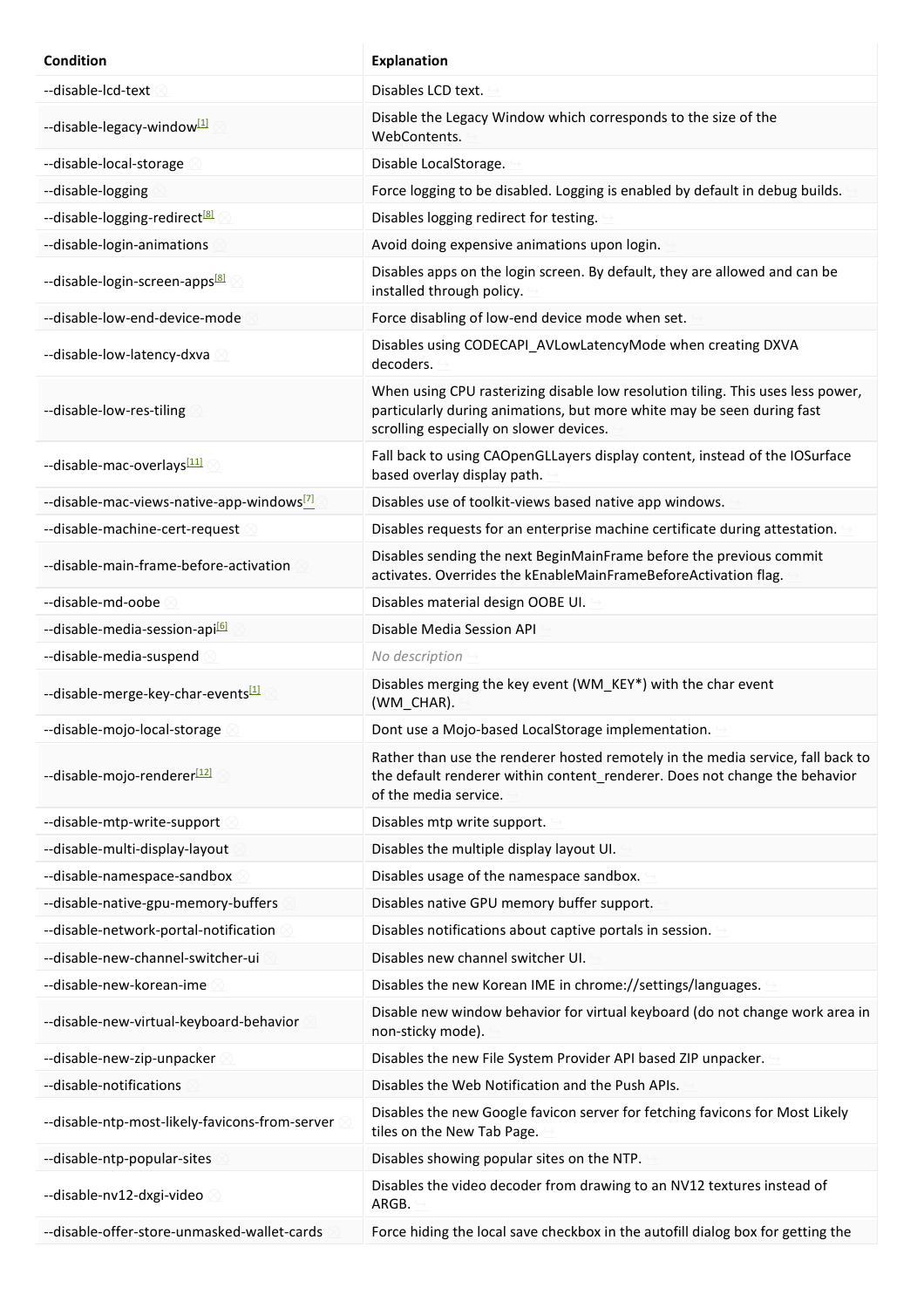| <b>Condition</b>                                            | <b>Explanation</b>                                                                                                                                                                                                          |
|-------------------------------------------------------------|-----------------------------------------------------------------------------------------------------------------------------------------------------------------------------------------------------------------------------|
|                                                             | full credit card number for a wallet card. The card will never be stored<br>locally.                                                                                                                                        |
| --disable-offer-upload-credit-cards                         | Disables offering to upload credit cards.                                                                                                                                                                                   |
| --disable-office-editing-component-extension                | Disables Office Editing for Docs, Sheets & Slides component app so handlers<br>won't be registered, making it possible to install another version for testing.                                                              |
| --disable-offline-auto-reload                               | Disable auto-reload of error pages if offline.                                                                                                                                                                              |
| --disable-offline-auto-reload-visible-only                  | Disable only auto-reloading error pages when the tab is visible.                                                                                                                                                            |
| --disable-origin-trial-controlled-blink-features            | Disables all RuntimeEnabledFeatures that can be enabled via OriginTrials.                                                                                                                                                   |
| --disable-overscroll-edge-effect <sup>[6]</sup>             | Disable overscroll edge effects like those found in Android views.                                                                                                                                                          |
| --disable-panel-fitting <sup>[8]</sup>                      | Disables panel fitting (used for mirror mode).                                                                                                                                                                              |
| --disable-partial-raster                                    | Disable partial raster in the renderer. Disabling this switch also disables the use<br>of persistent gpu memory buffers.                                                                                                    |
| --disable-password-generation 2                             | Disables password generation when we detect that the user is going through<br>account creation.                                                                                                                             |
| --disable-pepper-3d                                         | Disable Pepper3D.                                                                                                                                                                                                           |
| --disable-pepper-3d-image-chromium                          | Disable Image Chromium for Pepper 3d.                                                                                                                                                                                       |
| --disable-per-user-timezone                                 | Disables per-user timezone.                                                                                                                                                                                                 |
| --disable-permission-action-reporting                       | Disables permission action reporting to Safe Browsing servers for opted in<br>users.                                                                                                                                        |
| --disable-permissions-api                                   | Disables the Permissions API.                                                                                                                                                                                               |
| --disable-physical-keyboard-autocorrect                     | Disables suggestions while typing on a physical keyboard.                                                                                                                                                                   |
| --disable-pinch                                             | Disables compositor-accelerated touch-screen pinch gestures.                                                                                                                                                                |
| --disable-pnacl-crash-throttling                            | Disables crash throttling for Portable Native Client.                                                                                                                                                                       |
| --disable-popup-blocking                                    | Disable pop-up blocking.                                                                                                                                                                                                    |
| --disable-prefer-compositing-to-lcd-text                    | Disable the creation of compositing layers when it would prevent LCD text.                                                                                                                                                  |
| --disable-presentation-api                                  | Disables the Presentation API.                                                                                                                                                                                              |
| --disable-print-preview                                     | Disables print preview (For testing, and for users who don't like us. : [ )                                                                                                                                                 |
| --disable-prompt-on-repost                                  | Normally when the user attempts to navigate to a page that was the result of a<br>post we prompt to make sure they want to. This switch may be used to disable<br>that check. This switch is used during automated testing. |
| --disable-proximity-auth-bluetooth-low-energy-<br>discovery | Disables discovery of the phone over Bluetooth Low Energy.                                                                                                                                                                  |
| --disable-pull-to-refresh-effect <sup>[6]</sup>             | Disable the pull-to-refresh effect when vertically overscrolling content.                                                                                                                                                   |
| --disable-push-api-background-mode                          | Enable background mode for the Push API.                                                                                                                                                                                    |
| --disable-reading-from-canvas                               | Taints all <canvas> elements, regardless of origin.</canvas>                                                                                                                                                                |
| --disable-remote-core-animation <sup>[11]</sup>             | Disable use of cross-process CALayers to display content directly from the GPU<br>process on Mac.                                                                                                                           |
| --disable-remote-fonts                                      | Disables remote web font support. SVG font should always work whether this<br>option is specified or not.                                                                                                                   |
| --disable-remote-playback-api                               | Disables the RemotePlayback API.                                                                                                                                                                                            |
| --disable-renderer-accessibility                            | Turns off the accessibility in the renderer.                                                                                                                                                                                |
| --disable-renderer-backgrounding                            | Prevent renderer process backgrounding when set.                                                                                                                                                                            |
| --disable-renderer-priority-management                      | No not manage renderer process priority at all when set.                                                                                                                                                                    |
| --disable-resize-lock                                       | Whether the resize lock is disabled. Default is false. This is generally only useful<br>for tests that want to force disabling.                                                                                             |
| --disable-rgba-4444-textures                                | Disables RGBA_4444 textures.                                                                                                                                                                                                |
| --disable-rollback-option                                   | Disables rollback option on reset screen.                                                                                                                                                                                   |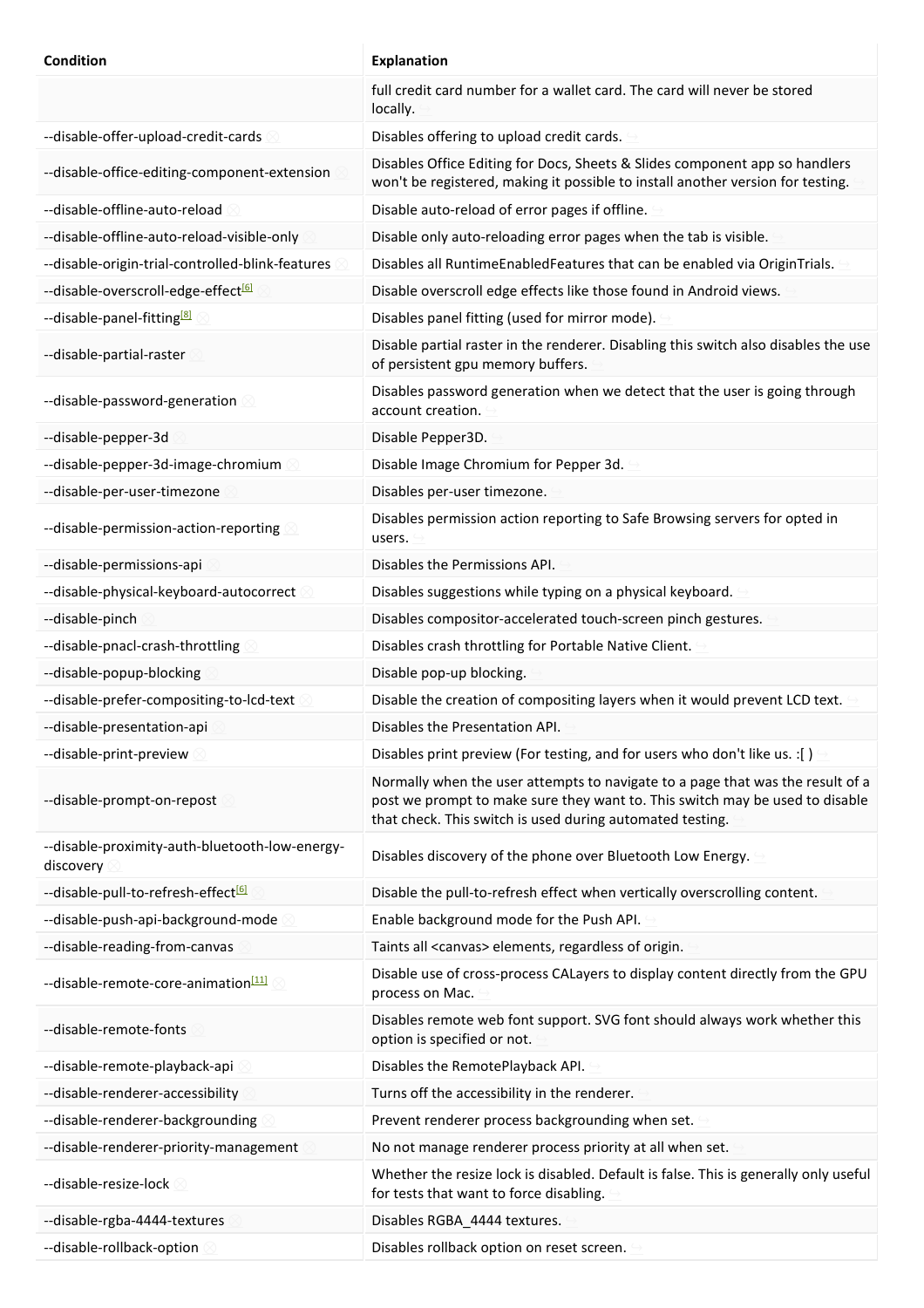| Condition                                               | <b>Explanation</b>                                                                                                                                                                                                                                                                                               |
|---------------------------------------------------------|------------------------------------------------------------------------------------------------------------------------------------------------------------------------------------------------------------------------------------------------------------------------------------------------------------------|
| --disable-rtc-smoothness-algorithm                      | Disables the new rendering algorithm for webrtc, which is designed to improve<br>the rendering smoothness.                                                                                                                                                                                                       |
| --disable-screen-orientation-lock <sup>[6]</sup>        | Disable the locking feature of the screen orientation API.                                                                                                                                                                                                                                                       |
| --disable-search-geolocation-disclosure                 | Disables showing the search geolocation disclosure UI. Used for perf testing.                                                                                                                                                                                                                                    |
| --disable-seccomp-filter-sandbox                        | Disable the seccomp filter sandbox (seccomp-bpf) (Linux only).                                                                                                                                                                                                                                                   |
| --disable-setuid-sandbox                                | Disable the setuid sandbox (Linux only).                                                                                                                                                                                                                                                                         |
| --disable-shader-name-hashing                           | Turn off user-defined name hashing in shaders.                                                                                                                                                                                                                                                                   |
| --disable-shared-workers                                | Disable shared workers.                                                                                                                                                                                                                                                                                          |
| --disable-signin-promo                                  | Disables sign-in promo.                                                                                                                                                                                                                                                                                          |
| --disable-signin-scoped-device-id                       | Disables sending signin scoped device id to LSO with refresh token request.                                                                                                                                                                                                                                      |
| --disable-single-click-autofill                         | The "disable" flag for kEnableSingleClickAutofill.                                                                                                                                                                                                                                                               |
| --disable-skia-runtime-opts                             | Do not use runtime-detected high-end CPU optimizations in Skia. This is useful<br>for forcing a baseline code path for e.g. layout tests.                                                                                                                                                                        |
| --disable-slim-navigation-manager                       | Disables the WKBackForwardList based navigation manager experiment.                                                                                                                                                                                                                                              |
| --disable-slimming-paint-invalidation                   | Disable paint invalidation based on slimming paint. See<br>kEnableSlimmingPaintInvalidation.                                                                                                                                                                                                                     |
| --disable-smooth-scrolling                              | Disable smooth scrolling for testing.                                                                                                                                                                                                                                                                            |
| --disable-software-rasterizer                           | Disables the use of a 3D software rasterizer.                                                                                                                                                                                                                                                                    |
| --disable-speech-api                                    | Disables the Web Speech API.                                                                                                                                                                                                                                                                                     |
| --disable-suggestions-ui                                | Disables the Suggestions UI                                                                                                                                                                                                                                                                                      |
| --disable-surface-references                            | Disable surface lifetime management using surface references. This enables<br>adding surface sequences and disables adding temporary references.                                                                                                                                                                 |
| --disable-sync                                          | Disables syncing browser data to a Google Account.                                                                                                                                                                                                                                                               |
| --disable-sync-app-list                                 | No description                                                                                                                                                                                                                                                                                                   |
| --disable-sync-types                                    | Disables syncing one or more sync data types that are on by default. See<br>sync/base/model_type.h for possible types. Types should be comma<br>separated, and follow the naming convention for string representation of<br>model types, e.g.: --disable-synctypes='Typed URLs, Bookmarks, Autofill<br>Profiles' |
| --disable-system-timezone-automatic-<br>detection       | Disables SystemTimezoneAutomaticDetection policy.                                                                                                                                                                                                                                                                |
| --disable-tab-for-desktop-share                         | Enables tab for desktop sharing.                                                                                                                                                                                                                                                                                 |
| --disable-third-party-keyboard-workaround               | Disables the 3rd party keyboard omnibox workaround.                                                                                                                                                                                                                                                              |
| --disable-threaded-animation                            | No description                                                                                                                                                                                                                                                                                                   |
| --disable-threaded-compositing                          | Disable multithreaded GPU compositing of web content.                                                                                                                                                                                                                                                            |
| --disable-threaded-scrolling                            | Disable multithreaded, compositor scrolling of web content.                                                                                                                                                                                                                                                      |
| --disable-timeouts-for-profiling <sup>[6]</sup>         | Disable timeouts that may cause the browser to die when running slowly. This<br>is useful if running with profiling (such as debug malloc).                                                                                                                                                                      |
| --disable-touch-adjustment                              | Disables touch adjustment.                                                                                                                                                                                                                                                                                       |
| --disable-touch-drag-drop                               | Disables touch event based drag and drop.                                                                                                                                                                                                                                                                        |
| --disable-translate-new-ux <sup>[7]</sup>               | Disables Translate experimental new UX which replaces the infobar.                                                                                                                                                                                                                                               |
| --disable-usb-keyboard-detect <sup>[1]</sup>            | Disables the USB keyboard detection for blocking the OSK on Win8+.                                                                                                                                                                                                                                               |
| --disable-v8-idle-tasks                                 | Disable V8 idle tasks.                                                                                                                                                                                                                                                                                           |
| --disable-vaapi-accelerated-video-encode <sup>[8]</sup> | Disables VA-API accelerated video encode.                                                                                                                                                                                                                                                                        |
| --disable-virtual-keyboard-overscroll                   | No description                                                                                                                                                                                                                                                                                                   |
| --disable-voice-input                                   | No description                                                                                                                                                                                                                                                                                                   |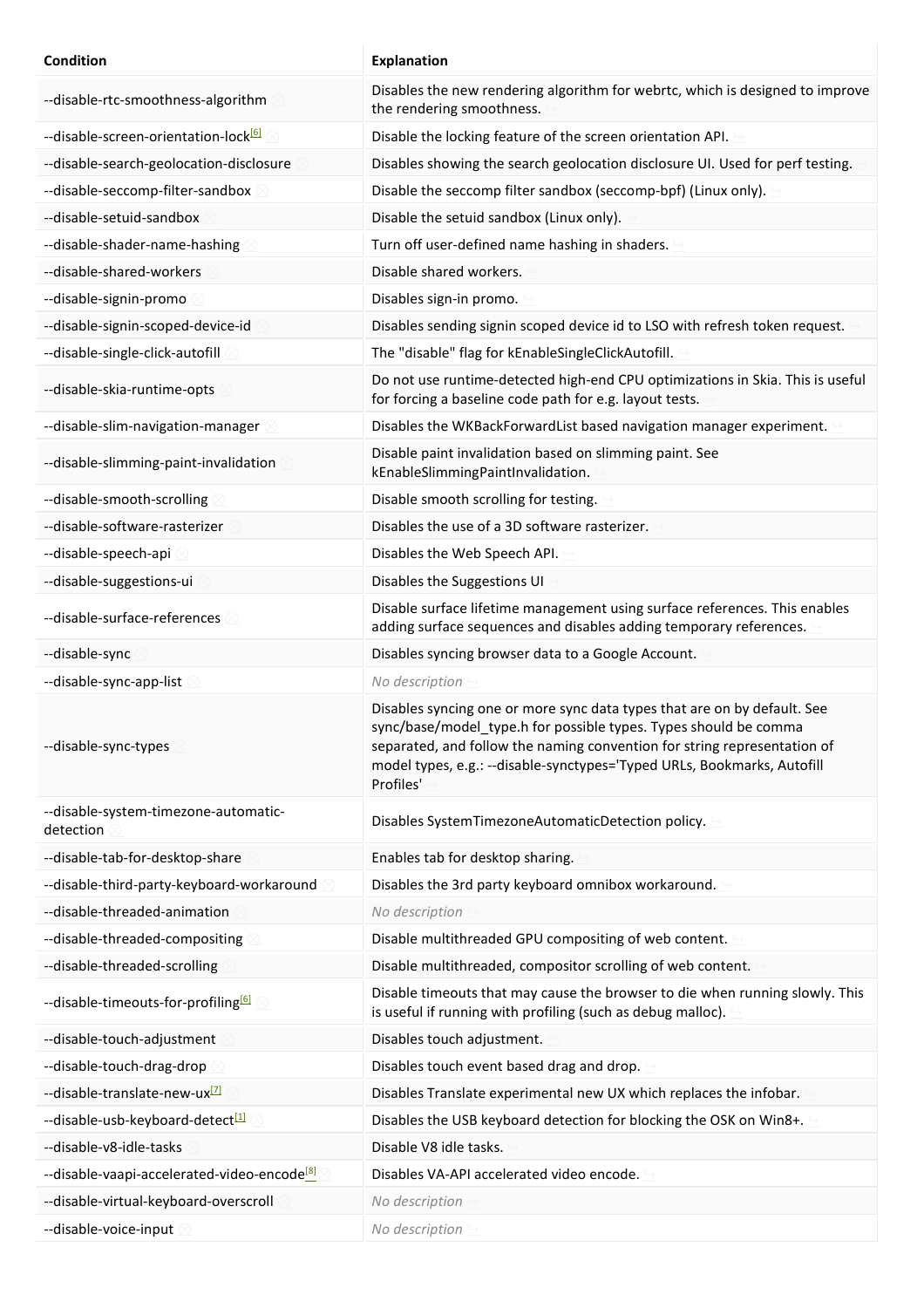| <b>Condition</b>                             | <b>Explanation</b>                                                                                                                                                                                                                                                                                     |
|----------------------------------------------|--------------------------------------------------------------------------------------------------------------------------------------------------------------------------------------------------------------------------------------------------------------------------------------------------------|
| --disable-volume-adjust-sound                | Disables volume adjust sound.                                                                                                                                                                                                                                                                          |
| --disable-wake-on-wifi                       | Disables wake on wifi features.                                                                                                                                                                                                                                                                        |
| --disable-web-notification-custom-layouts    | Disables Web Notification custom layouts.                                                                                                                                                                                                                                                              |
| --disable-web-security                       | Don't enforce the same-origin policy. (Used by people testing their sites.)                                                                                                                                                                                                                            |
| --disable-webgl                              | Disable experimental WebGL support.                                                                                                                                                                                                                                                                    |
| --disable-webgl-image-chromium               | Disables WebGL rendering into a scanout buffer for overlay support.                                                                                                                                                                                                                                    |
| --disable-webrtc-encryption <sup>[13]</sup>  | Disables encryption of RTP Media for WebRTC. When Chrome embeds<br>Content, it ignores this switch on its stable and beta channels.                                                                                                                                                                    |
| --disable-webrtc-hw-decoding[13]             | Disables HW decode acceleration for WebRTC.                                                                                                                                                                                                                                                            |
| --disable-webrtc-hw-encoding <sup>[13]</sup> | Disables HW encode acceleration for WebRTC.                                                                                                                                                                                                                                                            |
| --disable-win32k-lockdown <sup>[1]</sup>     | Disables the Win32K process mitigation policy for child processes.                                                                                                                                                                                                                                     |
| --disable-xss-auditor                        | Disables Blink's XSSAuditor. The XSSAuditor mitigates reflective XSS.                                                                                                                                                                                                                                  |
| --disable-zero-browsers-open-for-tests       | Some tests seem to require the application to close when the last browser<br>window is closed. Thus, we need a switch to force this behavior for ChromeOS<br>Aura, disable "zero window mode". TODO(pkotwicz): Investigate if this bug can<br>be removed. (http://crbug.com/119175)                    |
| --disable-zero-copy                          | Disable rasterizer that writes directly to GPU memory associated with tiles.                                                                                                                                                                                                                           |
| --disable-zero-copy-dxgi-video               | Disable the video decoder from drawing directly to a texture.                                                                                                                                                                                                                                          |
| --disabled                                   | disabled: touch events are disabled.                                                                                                                                                                                                                                                                   |
| --disabled-new-style-notification            | No description                                                                                                                                                                                                                                                                                         |
| --disallow-non-exact-resource-reuse          | Disable re-use of non-exact resources to fulfill ResourcePool requests.<br>Intended only for use in layout or pixel tests to reduce noise.                                                                                                                                                             |
| --disk-cache-dir<br>60                       | Use a specific disk cache location, rather than one derived from the<br>UserDatadir.                                                                                                                                                                                                                   |
| --disk-cache-size                            | Forces the maximum disk space to be used by the disk cache, in bytes.                                                                                                                                                                                                                                  |
| --display[14]                                | Which X11 display to connect to. Emulates the GTK+ "--display=" command<br>line argument.                                                                                                                                                                                                              |
| --dmg-device <sup>[7]</sup>                  | When switches:: kProcessType is switches:: kRelauncherProcess, if this switch is<br>also present, the relauncher process will unmount and eject a mounted disk<br>image and move its disk image file to the trash. The argument's value must be<br>a BSD device name of the form "diskN" or "diskNsM". |
| --dns-log-details                            | No description                                                                                                                                                                                                                                                                                         |
| --document-user-activation-required          | Autoplay policy that requires a document user activation.                                                                                                                                                                                                                                              |
| --dom-automation                             | Specifies if the  DOMAutomationController  needs to be bound in the<br>renderer. This binding happens on per-frame basis and hence can potentially<br>be a performance bottleneck. One should only enable it when automating dom<br>based tests.                                                       |
| --draft                                      | No description                                                                                                                                                                                                                                                                                         |
| --draw-view-bounds-rects                     | Draws a semitransparent rect to indicate the bounds of each view.                                                                                                                                                                                                                                      |
| --duck-flash <sup>[4]</sup>                  | This value is used as an option for   kEnableAudioFocus . Flash will be ducked<br>when losing audio focus.                                                                                                                                                                                             |
| --dump-blink-runtime-call-stats              | Logs Runtime Call Stats for Blink. --single-process also needs to be used along<br>with this for the stats to be logged.                                                                                                                                                                               |
| --dump-browser-histograms                    | Requests that a running browser process dump its collected histograms to a<br>given file. The file is overwritten if it exists.                                                                                                                                                                        |
| --dump-dom                                   | Instructs headless_shell to print document.body.innerHTML to stdout.                                                                                                                                                                                                                                   |
| --eafe-path                                  | EAFE path to use for Easy bootstrapping.                                                                                                                                                                                                                                                               |
| --eafe-url                                   | EAFE URL to use for Easy bootstrapping.                                                                                                                                                                                                                                                                |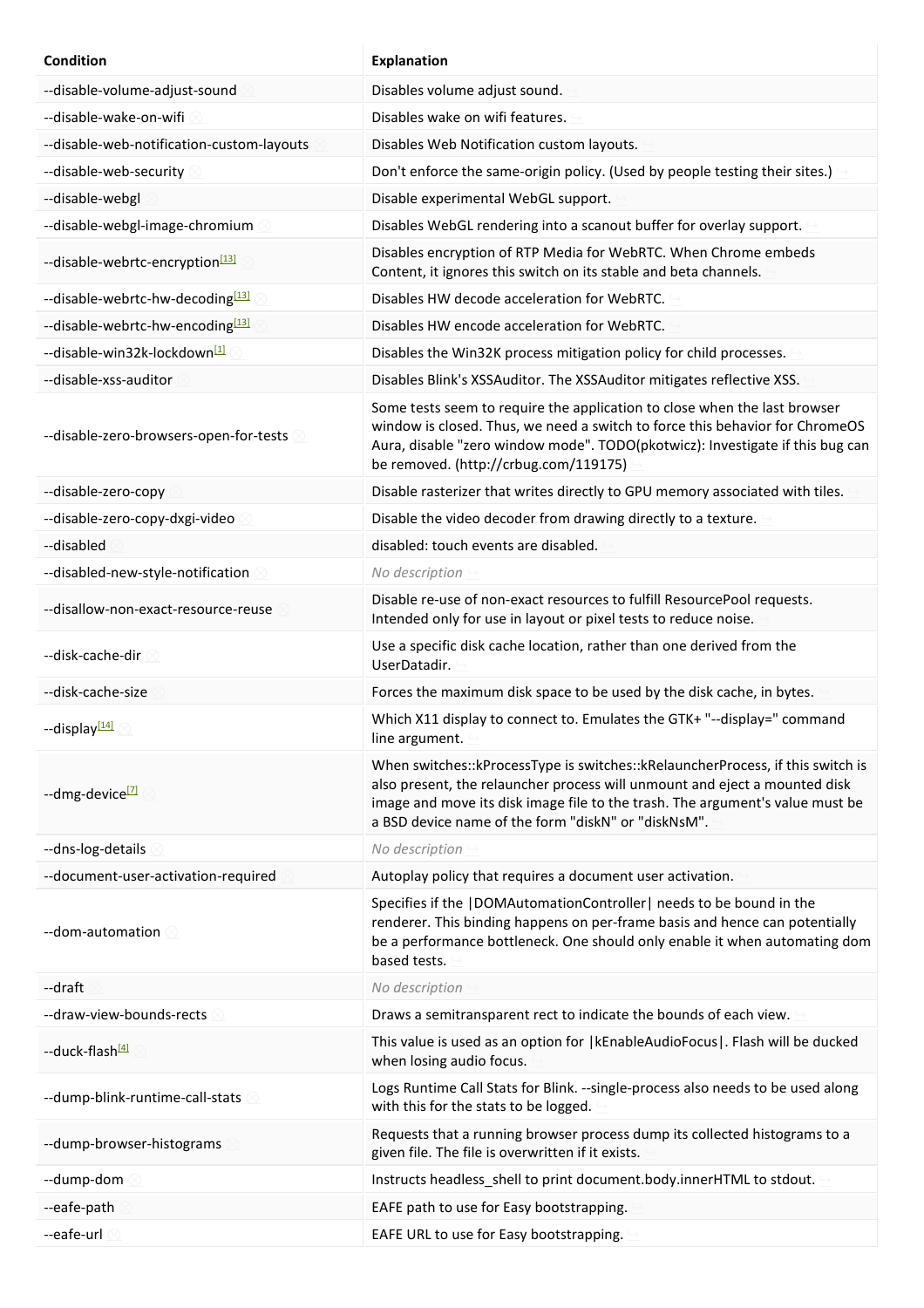| <b>Condition</b>                                                  | <b>Explanation</b>                                                                                                                                                                                                 |
|-------------------------------------------------------------------|--------------------------------------------------------------------------------------------------------------------------------------------------------------------------------------------------------------------|
| --easy-unlock-app-path                                            | Overrides the path of Easy Unlock component app.                                                                                                                                                                   |
| --edge-touch-filtering[15]                                        | Tells Chrome to do edge touch filtering. Useful for convertible tablet.                                                                                                                                            |
| --egl                                                             | No description                                                                                                                                                                                                     |
| --elevate                                                         | No description                                                                                                                                                                                                     |
| --embedded-extension-options                                      | Enables extension options to be embedded in chrome://extensions rather than<br>a new tab.                                                                                                                          |
| --emphasize-titles-in-omnibox-dropdown                            | Causes the omnibox dropdown to emphasize the titles of URL suggestions for<br>query-like inputs.                                                                                                                   |
| --emulate-shader-precision                                        | Emulate ESSL lowp and mediump float precisions by mutating the shaders to<br>round intermediate values in ANGLE.                                                                                                   |
| --enable-accelerated-2d-canvas                                    | Enable accelerated 2D canvas.                                                                                                                                                                                      |
| --enable-accelerated-vpx-decode <sup>[1]</sup>                    | Enables experimental hardware acceleration for VP8/VP9 video decoding.<br>Bitmask - 0x1=Microsoft, 0x2=AMD, 0x03=Try all.                                                                                          |
| --enable-accessibility-tab-switcher <sup>[6]</sup>                | Enable the accessibility tab switcher.                                                                                                                                                                             |
| --enable-adaptive-selection-handle-<br>orientation <sup>[6]</sup> | Enable inverting of selection handles so that they are not clipped by the<br>viewport boundaries.                                                                                                                  |
| --enable-aggressive-domstorage-flushing                           | Enable the aggressive flushing of DOM Storage to minimize data loss.                                                                                                                                               |
| --enable-android-wallpapers-app                                   | Enables the Android Wallpapers App as the default app on Chrome OS.                                                                                                                                                |
| --enable-app-info-dialog-mac <sup>[2]</sup>                       | Enable the toolkit-views App Info dialog for Mac. This is accessible from<br>chrome://apps and chrome://extensions and is already enabled on non-<br>mac.                                                          |
| --enable-app-list                                                 | If set, the app list will be enabled as if enabled from CWS.                                                                                                                                                       |
| --enable-app-window-cycling <sup>[7]</sup>                        | Enables custom Cmd+` window cycling for platform apps and hosted apps.                                                                                                                                             |
| --enable-appcontainer                                             | Enable or disable appcontainer/lowbox for renderer on Win8+ platforms.                                                                                                                                             |
| --enable-arc                                                      | DEPRECATED. Please use --arc-availability=officially-supported. Enables<br>starting the ARC instance upon session start.                                                                                           |
| --enable-arc-oobe-optin                                           | Enables ARC OptIn flow in OOBE.                                                                                                                                                                                    |
| --enable-async-event-targeting                                    | WindowServer uses the asynchronous event targeting logic.                                                                                                                                                          |
| --enable-audio-debug-recordings-from-<br>extension                | If the WebRTC logging private API is active, enables audio debug recordings.                                                                                                                                       |
| --enable-audio-focus <sup>[16]</sup>                              | Enable a internal audio focus management between tabs in such a way that<br>two tabs can't play on top of each other. The allowed values are: "" (empty) or<br> kEnableAudioFocusDuckFlash .                       |
| --enable-automation                                               | Inform users that their browser is being controlled by an automated test.                                                                                                                                          |
| --enable-background-blur                                          | If set, the app list will have background blur.                                                                                                                                                                    |
| --enable-benchmarking                                             | TODO(asvitkine): Consider removing or renaming this functionality. Enables<br>the benchmarking extensions.                                                                                                         |
| --enable-ble-advertising-in-apps                                  | Enable BLE Advertisiing in apps.                                                                                                                                                                                   |
| --enable-blink-features                                           | Enable one or more Blink runtime-enabled features. Use names from<br>RuntimeEnabledFeatures.json5, separated by commas. Applied before<br>kDisableBlinkFeatures, and after other flags that change these features. |
| --enable-bookmark-reordering                                      | Enables bookmark reordering.                                                                                                                                                                                       |
| --enable-bookmark-undo                                            | Enables the multi-level undo system for bookmarks.                                                                                                                                                                 |
| --enable-browser-side-navigation                                  | PlzNavigate: Use the experimental browser-side navigation path.                                                                                                                                                    |
| --enable-browser-task-scheduler                                   | No description                                                                                                                                                                                                     |
| --enable-cast-receiver                                            | Enables the Cast Receiver.                                                                                                                                                                                         |
| --enable-checker-imaging                                          | Enables defering image decodes to the image decode service.                                                                                                                                                        |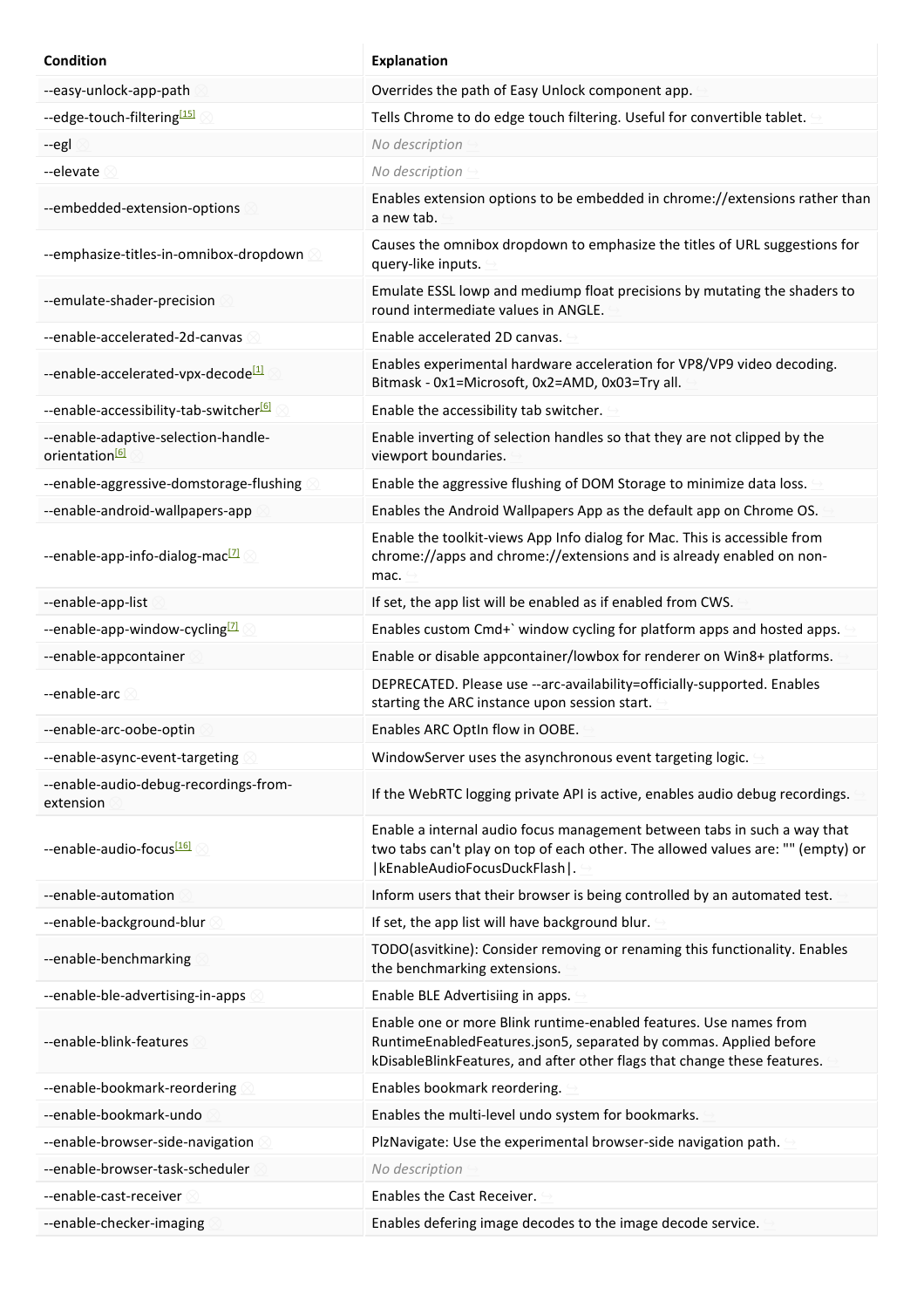| <b>Condition</b>                                 | <b>Explanation</b>                                                                                                                                                                                                                                                                |
|--------------------------------------------------|-----------------------------------------------------------------------------------------------------------------------------------------------------------------------------------------------------------------------------------------------------------------------------------|
| --enable-chromevox-arc-support                   | Enables native ChromeVox support for Arc.                                                                                                                                                                                                                                         |
| --enable-clear-browsing-data-counters            | Enables data volume counters in the Clear Browsing Data dialog.                                                                                                                                                                                                                   |
| --enable-cloud-print-proxy                       | This applies only when the process type is "service". Enables the Cloud Print<br>Proxy component within the service process.                                                                                                                                                      |
| --enable-cloud-print-xps[1]                      | Fallback to XPS. By default connector uses CDD.                                                                                                                                                                                                                                   |
| --enable-consumer-kiosk                          | Enables consumer kiosk mode for Chrome OS.                                                                                                                                                                                                                                        |
| --enable-contextual-search                       | Enables Contextual Search.                                                                                                                                                                                                                                                        |
| --enable-crash-reporter                          | Enable chrash reporter for headless.                                                                                                                                                                                                                                              |
| --enable-crash-reporter-for-testing[17]          | Used for turning on Breakpad crash reporting in a debug environment where<br>crash reporting is typically compiled but disabled.                                                                                                                                                  |
| --enable-crx-hash-check                          | Enable package hash check: the .crx file sha256 hash sum should be equal to<br>the one received from update manifest.                                                                                                                                                             |
| --enable-data-reduction-proxy-bypass-<br>warning | Enable the data reduction proxy bypass warning.                                                                                                                                                                                                                                   |
| --enable-data-reduction-proxy-force-pingback     | Enables sending a pageload metrics pingback after every page load.                                                                                                                                                                                                                |
| --enable-data-reduction-proxy-lite-page          | Enables lite page from the data reduction proxy. This means a lite page should<br>be requested instead of placeholders whenever Lo-Fi mode is on. Lo-fi must<br>also be enabled via a flag or field trial.                                                                        |
| --enable-data-reduction-proxy-savings-promo      | Enables a 1 MB savings promo for the data reduction proxy.                                                                                                                                                                                                                        |
| --enable-datasaver-prompt                        | Enables Data Saver prompt on cellular networks.                                                                                                                                                                                                                                   |
| --enable-device-discovery-notifications          | Enable device discovery notifications.                                                                                                                                                                                                                                            |
| --enable-devtools-experiments                    | If true devtools experimental settings are enabled.                                                                                                                                                                                                                               |
| --enable-direct-composition-layers               | Enables using DirectComposition layers, even if hardware overlays aren't<br>supported.                                                                                                                                                                                            |
| --enable-display-list-2d-canvas                  | Enables display list based 2d canvas implementation. Options: 1. Enable: allow<br>browser to use display list for 2d canvas (browser makes decision). 2. Force:<br>browser always uses display list for 2d canvas.                                                                |
| --enable-distance-field-text 8                   | Enables using signed distance fields when rendering text. Only valid if GPU<br>rasterization is enabled as well.                                                                                                                                                                  |
| --enable-distillability-service                  | No description                                                                                                                                                                                                                                                                    |
| --enable-dom-distiller                           | No description                                                                                                                                                                                                                                                                    |
| --enable-domain-reliability                      | Enables Domain Reliability Monitoring.                                                                                                                                                                                                                                            |
| --enable-drive-search-in-app-launcher            | Enable/disable drive search in chrome launcher.                                                                                                                                                                                                                                   |
| --enable-drm-atomic                              | Try to enable drm atomic. This works only with drm platform.                                                                                                                                                                                                                      |
| --enable-embedded-extension-options              | Hack so that feature switch can work with about_flags. See<br>kEnableScriptsRequireAction.                                                                                                                                                                                        |
| --enable-encryption-migration                    | Enables encryption migration for user's cryptohome to run latest Arc.                                                                                                                                                                                                             |
| --enable-encryption-selection <sup>[9]</sup>     | Enables the feature of allowing the user to disable the backend via a setting.                                                                                                                                                                                                    |
| --enable-es3-apis                                | Enable OpenGL ES 3 APIs.                                                                                                                                                                                                                                                          |
| --enable-exclusive-audio <sup>[1]</sup>          | Use exclusive mode audio streaming for Windows Vista and higher. Leads to<br>lower latencies for audio streams which uses the<br>AudioParameters:: AUDIO_PCM_LOW_LATENCY audio path. See<br>http://msdn.microsoft.com/en-us/library/windows/desktop/dd370844.aspx<br>for details. |
| --enable-experimental-accessibility-features     | Shows additional checkboxes in Settings to enable Chrome OS accessibility<br>features that haven't launched yet.                                                                                                                                                                  |
| --enable-experimental-canvas-features            | Enable experimental canvas features, e.g. canvas 2D context attributes                                                                                                                                                                                                            |
| --enable-experimental-extension-apis             | Enables extension APIs that are in development.                                                                                                                                                                                                                                   |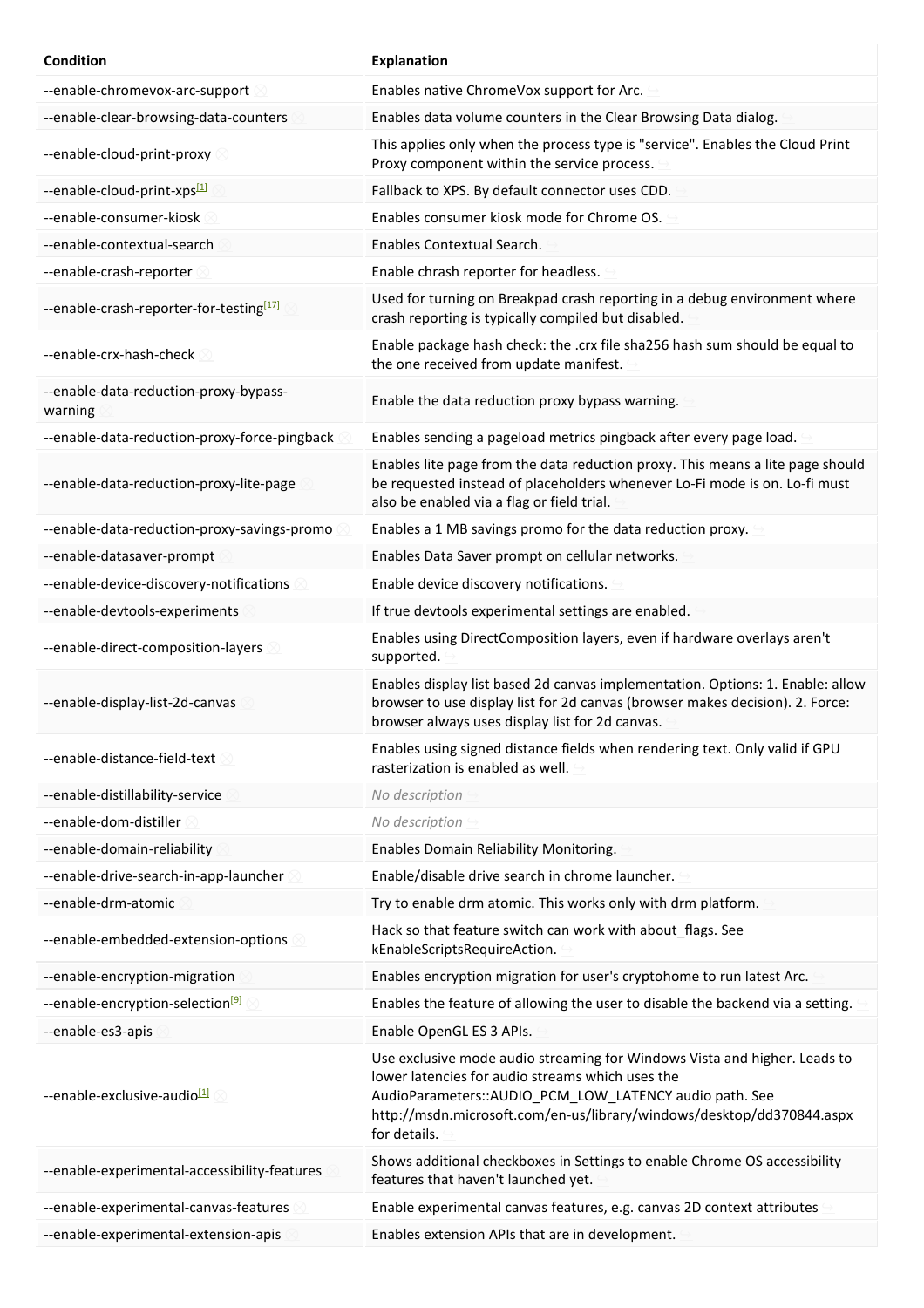| <b>Condition</b>                                     | <b>Explanation</b>                                                                                                                                                                                                                  |
|------------------------------------------------------|-------------------------------------------------------------------------------------------------------------------------------------------------------------------------------------------------------------------------------------|
| --enable-experimental-fullscreen-exit-ui             | Enables an experimental full screen exit UI to allow exiting fullscreen from<br>mouse or touch.                                                                                                                                     |
| --enable-experimental-input-view-features            | No description                                                                                                                                                                                                                      |
| --enable-experimental-web-platform-features          | Enables Web Platform features that are in development.                                                                                                                                                                              |
| --enable-extension-activity-log-testing              | No description                                                                                                                                                                                                                      |
| --enable-extension-activity-logging                  | Enables logging for extension activity.                                                                                                                                                                                             |
| --enable-extension-assets-sharing                    | Enables sharing assets for installed default apps.                                                                                                                                                                                  |
| --enable-fast-unload                                 | Enable the fast unload controller, which speeds up tab/window close by<br>running a tab's onunload js handler independently of the GUI -<br>crbug.com/142458.                                                                       |
| --enable-features                                    | Lists separated by commas the name of features to disable. See<br>base::FeatureList::InitializeFromCommandLine for details.                                                                                                         |
| --enable-file-manager-touch-mode                     | No description                                                                                                                                                                                                                      |
| --enable-first-run-ui-transitions                    | Enables animated transitions during first-run tutorial.                                                                                                                                                                             |
| --enable-floating-virtual-keyboard                   | No description                                                                                                                                                                                                                      |
| --enable-font-antialiasing                           | Enable font antialiasing for pixel tests.                                                                                                                                                                                           |
| --enable-fullscreen-app-list                         | If set, fullscreen app list will be enabled as if the feature flag was set.                                                                                                                                                         |
| --enable-fullscreen-tab-detaching <sup>[7]</sup>     | Enables tab detaching in fullscreen mode on Mac.                                                                                                                                                                                    |
| --enable-fullscreen-toolbar-reveal <sup>[7]</sup>    | Enables the fullscreen toolbar to reveal itself for tab strip changes.                                                                                                                                                              |
| --enable-google-branded-context-menu <sup>[18]</sup> | Shows a Google icon next to context menu items powered by Google<br>services.                                                                                                                                                       |
| --enable-gpu-async-worker-context                    | Makes the GL worker context run asynchronously by using a separate<br>stream.                                                                                                                                                       |
| --enable-gpu-benchmarking                            | Enables the GPU benchmarking extension                                                                                                                                                                                              |
| --enable-gpu-client-logging                          | Enable GPU client logging.                                                                                                                                                                                                          |
| --enable-gpu-client-tracing                          | Enables TRACE for GL calls in the renderer.                                                                                                                                                                                         |
| --enable-gpu-command-logging                         | Turn on Logging GPU commands.                                                                                                                                                                                                       |
| --enable-gpu-debugging                               | Turn on Calling GL Error after every command.                                                                                                                                                                                       |
| --enable-gpu-driver-debug-logging                    | Enable logging of GPU driver debug messages.                                                                                                                                                                                        |
| --enable-gpu-memory-buffer-compositor-<br>resources  | Specify that all compositor resources should be backed by GPU memory<br>buffers.                                                                                                                                                    |
| --enable-gpu-memory-buffer-video-frames              | Enable GpuMemoryBuffer backed VideoFrames.                                                                                                                                                                                          |
| --enable-gpu-rasterization                           | Allow heuristics to determine when a layer tile should be drawn with the Skia<br>GPU backend. Only valid with GPU accelerated compositing + impl-side<br>painting.                                                                  |
| --enable-gpu-service-logging                         | Turns on GPU logging (debug build only).                                                                                                                                                                                            |
| --enable-gpu-service-tracing                         | Turns on calling TRACE for every GL call.                                                                                                                                                                                           |
| --enable-hardware-overlays                           | Enable compositing individual elements via hardware overlays when permitted<br>by device. Setting the flag to "single-fullscreen" will try to promote a single<br>fullscreen overlay and use it as main framebuffer where possible. |
| --enable-harfbuzz-rendertext <sup>[7]</sup>          | Enables the HarfBuzz port of RenderText on Mac (it's already used only for text<br>editing; this enables it for everything else).                                                                                                   |
| --enable-heap-profiling                              | Makes memory allocators keep track of their allocations and context, so a<br>detailed breakdown of memory usage can be presented in chrome://tracing<br>when the memory-infra category is enabled.                                  |
| --enable-hosted-app-quit-notification <sup>[7]</sup> | Shows a notification when quitting Chrome with hosted apps running. Default<br>behavior is to also quit all hosted apps.                                                                                                            |
| --enable-hosted-apps-in-windows <sup>[7]</sup>       | Allows hosted apps to be opened in windows on Mac.                                                                                                                                                                                  |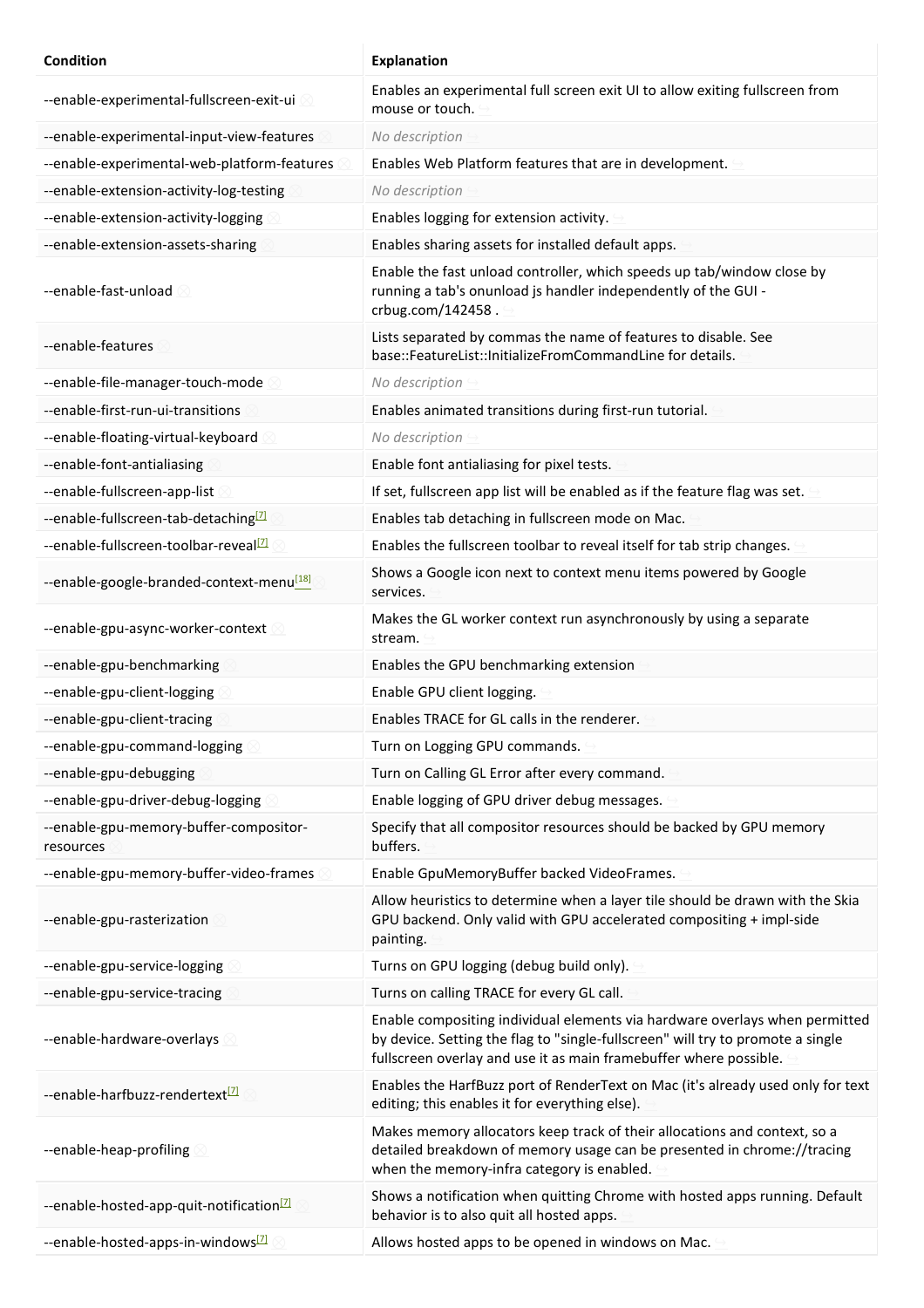| Condition                                                              | <b>Explanation</b>                                                                                                                                                                                              |
|------------------------------------------------------------------------|-----------------------------------------------------------------------------------------------------------------------------------------------------------------------------------------------------------------|
| --enable-hotword-hardware                                              | Enables experimental hotword features specific to always-on.                                                                                                                                                    |
| --enable-hung-renderer-infobar <sup>161</sup>                          | Enables a hung renderer InfoBar allowing the user to close or wait on<br>unresponsive web content.                                                                                                              |
| --enable-inband-text-tracks                                            | Enables support for inband text tracks in media content.                                                                                                                                                        |
| --enable-internal-media-session <sup>[19]</sup>                        | Turns on the internal media session backend. This should be used by<br>embedders that want to control the media playback with the media session<br>interfaces.                                                  |
| --enable-ios-handoff-to-other-devices                                  | Enables support for Handoff from Chrome on iOS to the default browser of<br>other Apple devices.                                                                                                                |
| --enable-ios-physical-web                                              | Enables Physical Web scanning for nearby URLs.                                                                                                                                                                  |
| --enable-layer-lists                                                   | Switches cc machinery to use layer lists instead of layer trees                                                                                                                                                 |
| --enable-lcd-text                                                      | Enables LCD text.                                                                                                                                                                                               |
| --enable-leak-detection                                                | Enables the leak detection of loading webpages. This allows us to check<br>whether or not reloading a webpage releases web-related objects correctly.                                                           |
| --enable-local-file-accesses                                           | Enable file accesses. It should not be enabled for most Cast devices.                                                                                                                                           |
| --enable-local-sync-backend                                            | Enabled the local sync backend implemented by the LoopbackServer.                                                                                                                                               |
| --enable-lock-screen-apps                                              | Enables action handler apps (e.g. creating new notes) on lock screen.                                                                                                                                           |
| --enable-logging                                                       | Controls whether console logging is enabled and optionally configures where<br>it's routed.                                                                                                                     |
| --enable-longpress-drag-selection <sup>161</sup>                       | Enable drag manipulation of longpress-triggered text selections.                                                                                                                                                |
| --enable-low-end-device-mode                                           | Force low-end device mode when set.                                                                                                                                                                             |
| --enable-low-res-tiling                                                | When using CPU rasterizing generate low resolution tiling. Low res tiles may be<br>displayed during fast scrolls especially on slower devices.                                                                  |
| --enable-mac-views-native-app-windows <sup>[7]</sup>                   | Enables use of toolkit-views based native app windows.                                                                                                                                                          |
| --enable-main-frame-before-activation                                  | Enables sending the next BeginMainFrame before the previous commit<br>activates.                                                                                                                                |
| --enable-md-feedback                                                   | Enables the Material Design feedback form.                                                                                                                                                                      |
| --enable-media-suspend                                                 | Suspend media pipeline on background tabs.                                                                                                                                                                      |
| --enable-merge-key-char-events[1]                                      | Enables merging the key event (WM KEY*) with the char event<br>(WM CHAR).                                                                                                                                       |
| --enable-message-center-always-scroll-up-upon-<br>notification-removal | Enables message center to always move other notifications upwards when a<br>notification is removed, no matter whether the message center is displayed<br>top down or not.                                      |
| --enable-nacl                                                          | Runs the Native Client inside the renderer process and enables GPU plugin<br>(internally adds IEnableGpuPlugin to the command line).                                                                            |
| --enable-nacl-debug                                                    | Enables debugging via RSP over a socket.                                                                                                                                                                        |
| --enable-nacl-nonsfi-mode                                              | Enables Non-SFI mode, in which programs can be run without NaCl's SFI<br>sandbox.                                                                                                                               |
| --enable-native-gpu-memory-buffers                                     | Enable native GPU memory buffer support when available.                                                                                                                                                         |
| --enable-natural-scroll-default                                        | Enables natural scroll by default.                                                                                                                                                                              |
| --enable-navigation-tracing                                            | Enables tracing for each navigation. It will attempt to trace each navigation for<br>10s, until the buffer is full, or until the next navigation. It only works if a URL<br>was provided by --trace-upload-url. |
| --enable-net-benchmarking                                              | Enables the network-related benchmarking extensions.                                                                                                                                                            |
| --enable-network-information-downlink-max                              | Enables the type, downlinkMax attributes of the NetInfo API. Also, enables<br>triggering of change attribute of the NetInfo API when there is a change in the<br>connection type.                               |
| --enable-network-portal-notification                                   | Enables notifications about captive portals in session.                                                                                                                                                         |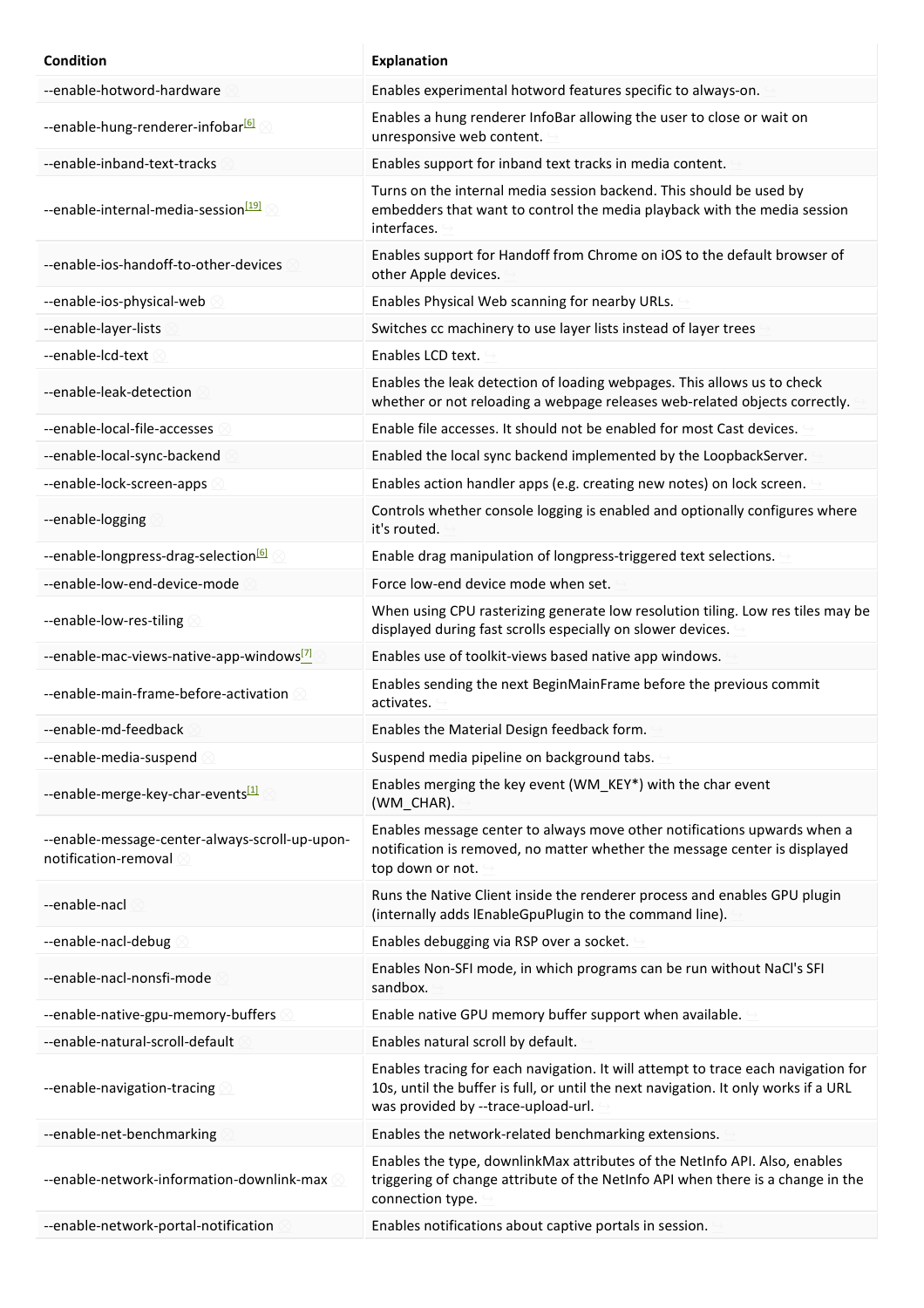| <b>Condition</b>                                    | <b>Explanation</b>                                                                                                                                                                                                                                                                      |
|-----------------------------------------------------|-----------------------------------------------------------------------------------------------------------------------------------------------------------------------------------------------------------------------------------------------------------------------------------------|
| --enable-ntp-most-likely-favicons-from-server       | Enables the new Google favicon server for fetching favicons for Most Likely<br>tiles on the New Tab Page.                                                                                                                                                                               |
| --enable-ntp-popular-sites                          | Enables showing popular sites on the NTP.                                                                                                                                                                                                                                               |
| --enable-ntp-search-engine-country-detection        | Enables using the default search engine country to show country specific<br>popular sites on the NTP.                                                                                                                                                                                   |
| --enable-offer-store-unmasked-wallet-cards          | Force showing the local save checkbox in the autofill dialog box for getting the<br>full credit card number for a wallet card.                                                                                                                                                          |
| --enable-offer-upload-credit-cards                  | Enables offering to upload credit cards.                                                                                                                                                                                                                                                |
| --enable-offline-auto-reload                        | Enable auto-reload of error pages if offline.                                                                                                                                                                                                                                           |
| --enable-offline-auto-reload-visible-only           | Only auto-reload error pages when the tab is visible.                                                                                                                                                                                                                                   |
| --enable-osk-overscroll <sup>[6]</sup>              | Enables overscrolling for the OSK on Android.                                                                                                                                                                                                                                           |
| --enable-override-bookmarks-ui                      | Enables extensions to hide bookmarks UI elements.                                                                                                                                                                                                                                       |
| --enable-partial-raster                             | Enable partial raster in the renderer.                                                                                                                                                                                                                                                  |
| --enable-password-generation 8                      | Enables password generation when we detect that the user is going through<br>account creation.                                                                                                                                                                                          |
| --enable-pepper-testing                             | Enables the testing interface for PPAPI.                                                                                                                                                                                                                                                |
| --enable-permission-action-reporting                | Enables permission action reporting to Safe Browsing servers for opted in<br>users.                                                                                                                                                                                                     |
| --enable-physical-keyboard-autocorrect              | Enables suggestions while typing on a physical keyboard.                                                                                                                                                                                                                                |
| --enable-picture-in-picture                         | Enables the picture in picture feature for videos.                                                                                                                                                                                                                                      |
| --enable-pinch                                      | Enables compositor-accelerated touch-screen pinch gestures.                                                                                                                                                                                                                             |
| --enable-pixel-canvas-recording                     | If enabled, all draw commands recorded on canvas are done in pixel aligned<br>measurements. This also enables scaling of all elements in views and layers to<br>be done via corner points. See https://goo.gl/Dqig5s                                                                    |
| --enable-pixel-output-in-tests                      | Forces tests to produce pixel output when they normally wouldn't.                                                                                                                                                                                                                       |
| --enable-plugin-placeholder-testing                 | Enables testing features of the Plugin Placeholder. For internal use only.                                                                                                                                                                                                              |
| --enable-potentially-annoying-security-<br>features | Enables a number of potentially annoying security features (strict mixed<br>content mode, powerful feature restrictions, etc.)                                                                                                                                                          |
| --enable-power-overlay                              | Enables the Power overlay in Settings.                                                                                                                                                                                                                                                  |
| --enable-precise-memory-info                        | Make the values returned to window.performance.memory more granular and<br>more up to date in shared worker. Without this flag, the memory information<br>is still available, but it is bucketized and updated less frequently. This flag also<br>applys to workers.                    |
| --enable-prefer-compositing-to-lcd-text             | Enable the creation of compositing layers when it would prevent LCD text.                                                                                                                                                                                                               |
| --enable-print-browser                              | Enables PrintBrowser mode, in which everything renders as though printed.                                                                                                                                                                                                               |
| --enable-print-preview-register-promos              | Enables showing unregistered printers in print preview                                                                                                                                                                                                                                  |
| --enable-profile-shortcut-manager <sup>[1]</sup>    | Force-enables the profile shortcut manager. This is needed for tests since they<br>use a custom-user-data-dir which disables this.                                                                                                                                                      |
| --enable-profiling                                  | Enables tracking of tasks in profiler for viewing via about: profiler. To<br>predominantly disable tracking (profiling), use the command line switch: --<br>enable-profiling=0 Some tracking will still take place at startup, but it will be<br>turned off during chrome_browser_main. |
| --enable-push-api-background-mode                   | Enable background mode for the Push API.                                                                                                                                                                                                                                                |
| --enable-reader-mode-toolbar-icon                   | Enables context-sensitive reader mode button in the toolbar.                                                                                                                                                                                                                            |
| --enable-request-tablet-site                        | Enables request of tablet site (via user agent override).                                                                                                                                                                                                                               |
| --enable-rgba-4444-textures                         | Enables RGBA_4444 textures.                                                                                                                                                                                                                                                             |
| --enable-sandbox                                    | Enables the sandbox on this process.                                                                                                                                                                                                                                                    |
| --enable-sandbox-logging                            | Cause the OS X sandbox write to syslog every time an access to a resource is                                                                                                                                                                                                            |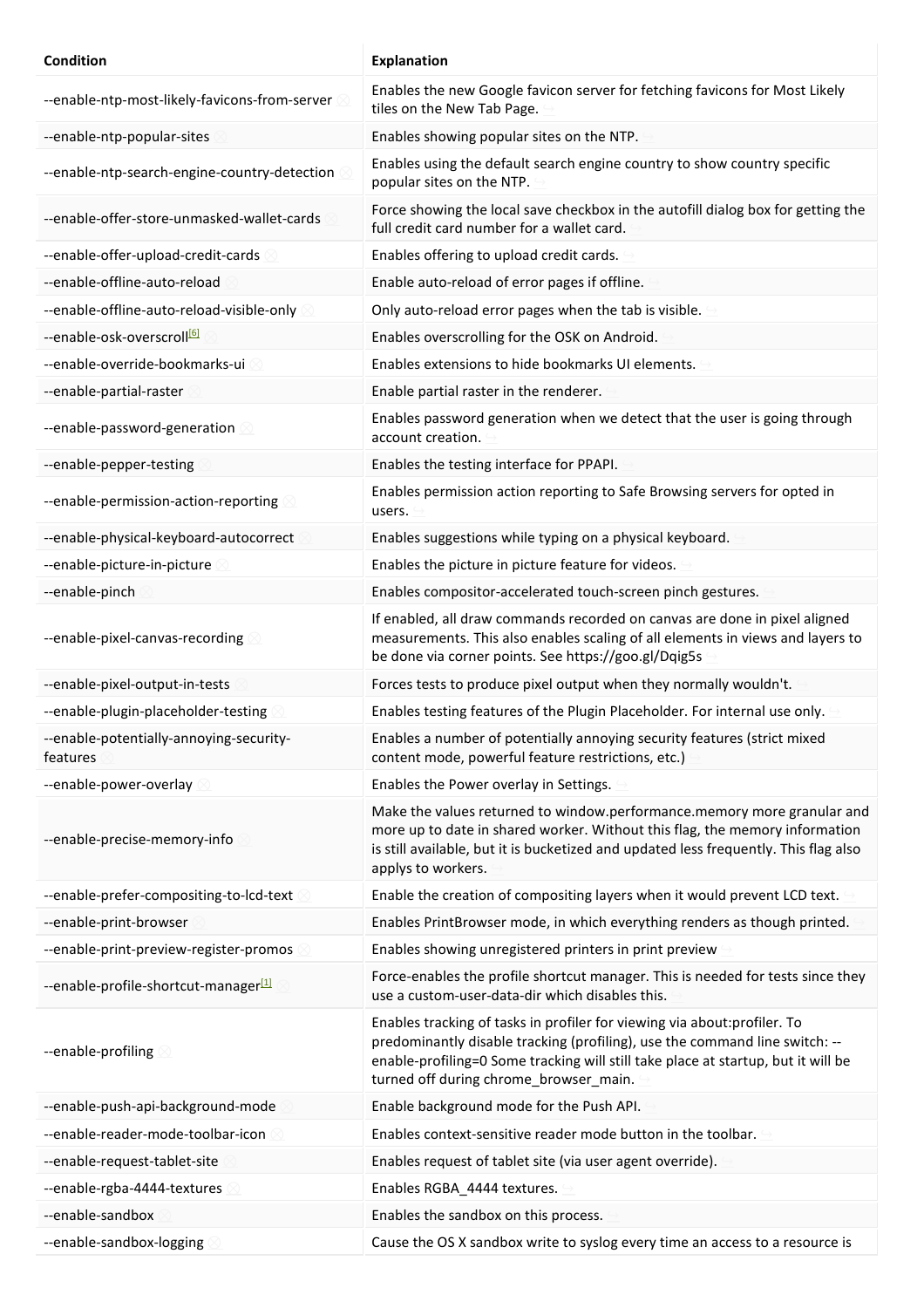| <b>Condition</b>                                       | <b>Explanation</b>                                                                                                                                                                                                                                                                                                                                                               |
|--------------------------------------------------------|----------------------------------------------------------------------------------------------------------------------------------------------------------------------------------------------------------------------------------------------------------------------------------------------------------------------------------------------------------------------------------|
|                                                        | denied by the sandbox.                                                                                                                                                                                                                                                                                                                                                           |
| --enable-screenshot-testing-with-mode                  | Enables using screenshots in tests and seets mode.                                                                                                                                                                                                                                                                                                                               |
| --enable-scripts-require-action                        | FeatureSwitch and about_flags don't play nice. Feature switch expects either --<br>enable- <feature> or --<feature>=1, but about_flags expects the command line<br/>argument to enable it (or a selection). Hack this in, so enabling it in about_flags<br/>enables the feature. Appending this flag has the same effect as --scripts-<br/>require-action=1.</feature></feature> |
| --enable-scroll-prediction                             | Enable scroll prediction for scroll update events.                                                                                                                                                                                                                                                                                                                               |
| --enable-service-manager-tracing                       | Enable the tracing service.                                                                                                                                                                                                                                                                                                                                                      |
| --enable-sgi-video-sync                                | Enable use of the SGI_video_sync extension, which can have<br>driver/sandbox/window manager compatibility issues.                                                                                                                                                                                                                                                                |
| --enable-signin-promo                                  | Enables sign-in promo.                                                                                                                                                                                                                                                                                                                                                           |
| --enable-single-click-autofill                         | Enables/disables suggestions without typing anything (on first click).                                                                                                                                                                                                                                                                                                           |
| --enable-site-settings                                 | Enables the site settings all sites list and site details pages in the Chrome<br>settings UI.                                                                                                                                                                                                                                                                                    |
| --enable-skia-benchmarking                             | Enables the Skia benchmarking extension                                                                                                                                                                                                                                                                                                                                          |
| --enable-slim-navigation-manager                       | Enables the WKBackForwardList based navigation manager experiment.                                                                                                                                                                                                                                                                                                               |
| --enable-slimming-paint-invalidation                   | Enables paint invalidation based on slimming paint but without the full<br>slimming paint v2 compositing code. See: https://goo.gl/eQczQW                                                                                                                                                                                                                                        |
| --enable-slimming-paint-v2                             | Enables slimming paint phase 2: http://www.chromium.org/blink/slimming-<br>paint                                                                                                                                                                                                                                                                                                 |
| --enable-smooth-scrolling                              | On platforms that support it, enables smooth scroll animation.                                                                                                                                                                                                                                                                                                                   |
| --enable-spatial-navigation                            | Enable spatial navigation                                                                                                                                                                                                                                                                                                                                                        |
| --enable-spdy-proxy-auth                               | Enable the data reduction proxy.                                                                                                                                                                                                                                                                                                                                                 |
| --enable-speech-dispatcher <sup>[20]</sup>             | Allows sending text-to-speech requests to speech-dispatcher, a common Linux<br>speech service. Because it's buggy, the user must explicitly enable it so that<br>visiting a random webpage can't cause instability.                                                                                                                                                              |
| --enable-spelling-feedback-field-trial <sup>[21]</sup> | Enables participation in the field trial for user feedback to spelling service.                                                                                                                                                                                                                                                                                                  |
| --enable-spotlight-actions                             | Enables the Spotlight actions.                                                                                                                                                                                                                                                                                                                                                   |
| --enable-stats-collection-bindings                     | Specifies if the  StatsCollectionController  needs to be bound in the renderer.<br>This binding happens on per-frame basis and hence can potentially be a<br>performance bottleneck. One should only enable it when running a test that<br>needs to access the provided statistics.                                                                                              |
| --enable-stats-table                                   | Enables StatsTable, logging statistics to a global named shared memory<br>table.                                                                                                                                                                                                                                                                                                 |
| --enable-strict-mixed-content-checking                 | Blocks all insecure requests from secure contexts, and prevents the user from<br>overriding that decision.                                                                                                                                                                                                                                                                       |
| --enable-strict-powerful-feature-restrictions          | Blocks insecure usage of a number of powerful features (device orientation,<br>for example) that we haven't yet deprecated for the web at large.                                                                                                                                                                                                                                 |
| --enable-suggestions-ui                                | Enables the Suggestions UI                                                                                                                                                                                                                                                                                                                                                       |
| --enable-suggestions-with-substring-match              | Enables suggestions with substring matching instead of prefix matching.                                                                                                                                                                                                                                                                                                          |
| --enable-supervised-user-managed-bookmarks-<br>folder  | Enables the supervised user managed bookmarks folder.                                                                                                                                                                                                                                                                                                                            |
| --enable-surface-synchronization                       | Enables multi-client Surface synchronization. In practice, this indicates that<br>LayerTreeHost expects to be given a valid viz::LocalSurfaceId provided by the<br>parent compositor.                                                                                                                                                                                            |
| --enable-swap-buffers-with-bounds                      | Enables SwapBuffersWithBounds if it is supported.                                                                                                                                                                                                                                                                                                                                |
| --enable-sync-app-list                                 | Enable/disable syncing of the app list independent of extensions.                                                                                                                                                                                                                                                                                                                |
| --enable-sync-articles                                 | No description                                                                                                                                                                                                                                                                                                                                                                   |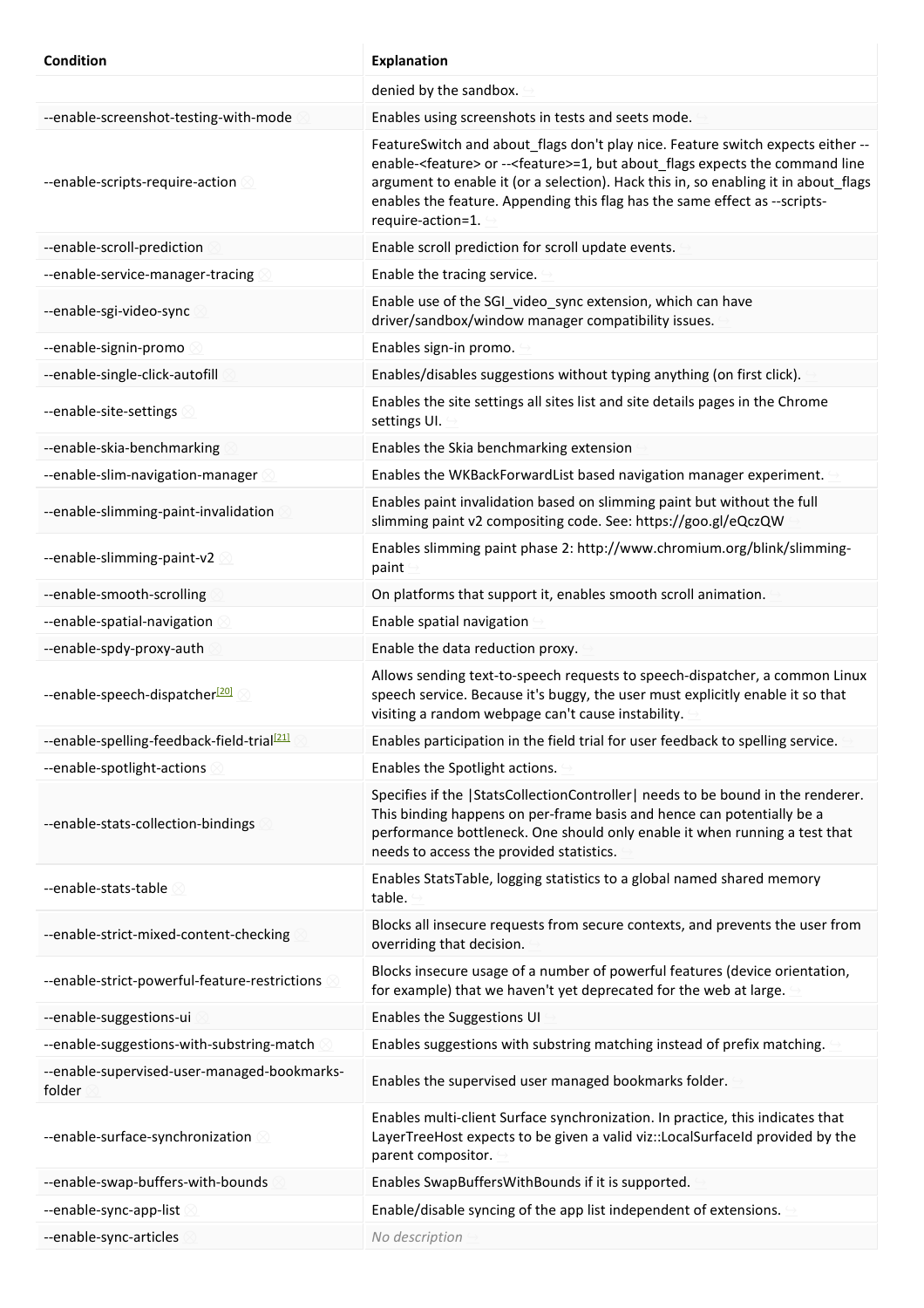| <b>Condition</b>                                     | <b>Explanation</b>                                                                                                                                       |
|------------------------------------------------------|----------------------------------------------------------------------------------------------------------------------------------------------------------|
| --enable-tab-audio-muting                            | Enables user control over muting tab audio from the tab strip.                                                                                           |
| --enable-tablet-splitview                            | Enables the split view on tablet mode.                                                                                                                   |
| --enable-tcp-fastopen                                | Enable use of experimental TCP sockets API for sending data in the SYN<br>packet.                                                                        |
| --enable-third-party-keyboard-workaround             | Enables the 3rd party keyboard omnibox workaround.                                                                                                       |
| --enable-threaded-compositing                        | Enabled threaded compositing for layout tests.                                                                                                           |
| --enable-threaded-texture-mailboxes                  | Simulates shared textures when share groups are not available. Not available<br>everywhere.                                                              |
| --enable-tile-compression                            | Compress tile textures for GPUs supporting it.                                                                                                           |
| --enable-touch-calibration-setting                   | Enables the touch calibration option in MD settings UI for valid touch<br>displays.                                                                      |
| --enable-touch-drag-drop                             | Enables touch event based drag and drop.                                                                                                                 |
| --enable-touchpad-three-finger-click                 | Enables touchpad three-finger-click as middle button.                                                                                                    |
| --enable-touchview                                   | Enables the observation of accelerometer events to enter touch-view mode.                                                                                |
| --enable-trace-app-source                            | Pass launch source to platform apps.                                                                                                                     |
| --enable-tracing                                     | Enable tracing during the execution of browser tests.                                                                                                    |
| --enable-tracing-output                              | The filename to write the output of the test tracing to.                                                                                                 |
| --enable-translate-new-ux <sup>[7]</sup>             | Enables Translate experimental new UX which replaces the infobar.                                                                                        |
| --enable-ui-devtools                                 | Enables DevTools server for UI (mus, ash, etc). Value should be the port the<br>server is started on. Default port is 9332.                              |
| --enable-use-zoom-for-dsf                            | Enable the mode that uses zooming to implment device scale factor<br>behavior.                                                                           |
| --enable-user-metrics <sup>[7]</sup>                 | Enable user metrics from within the installer.                                                                                                           |
| --enable-usermedia-screen-capturing                  | Enable screen capturing support for MediaStream API.                                                                                                     |
| --enable-video-player-chromecast-support             | Enables the chromecast support for video player app.                                                                                                     |
| -enable-viewport $\otimes$                           | Enables the use of the @viewport CSS rule, which allows pages to control<br>aspects of their own layout. This also turns on touch-screen pinch gestures. |
| --enable-virtual-keyboard                            | No description                                                                                                                                           |
| --enable-voice-interaction                           | Enables the VoiceInteraction support.                                                                                                                    |
| --enable-vtune-support                               | Enable the Vtune profiler support.                                                                                                                       |
| --enable-vulkan                                      | Enable Vulkan support, must also have ENABLE_VULKAN defined.                                                                                             |
| --enable-wayland-server <sup>[22]</sup>              | Enables Wayland display server support.                                                                                                                  |
| --enable-web-notification-custom-layouts             | Enables Web Notification custom layouts.                                                                                                                 |
| --enable-webfonts-intervention-trigger               | Enable WebFonts intervention and trigger the signal always.                                                                                              |
| --enable-webfonts-intervention-v2                    | WebFonts intervention v2 flag and values.                                                                                                                |
| --enable-webgl-draft-extensions                      | Enables WebGL extensions not yet approved by the community.                                                                                              |
| --enable-webgl-image-chromium                        | Enables WebGL rendering into a scanout buffer for overlay support.                                                                                       |
| --enable-webrtc-event-logging-from-<br>extension     | If the WebRTC logging private API is active, enables WebRTC event logging.                                                                               |
| --enable-webrtc-srtp-aes-gcm <sup>[13]</sup>         | Enables negotiation of GCM cipher suites from RFC 7714 for SRTP in WebRTC.<br>See https://tools.ietf.org/html/rfc7714 for further information.           |
| --enable-webrtc-stun-origin <sup>[13]</sup>          | Enables Origin header in Stun messages for WebRTC.                                                                                                       |
| --enable-webview-variations                          | No description                                                                                                                                           |
| --enable-webvr                                       | Enables interaction with virtual reality devices.                                                                                                        |
| --enable-wifi-credential-sync                        | Enables synchronizing WiFi credentials across devices, using Chrome Sync.                                                                                |
| --enable-win7-webrtc-hw-h264-decoding <sup>[1]</sup> | Enables H264 HW decode acceleration for WebRtc on Win 7.                                                                                                 |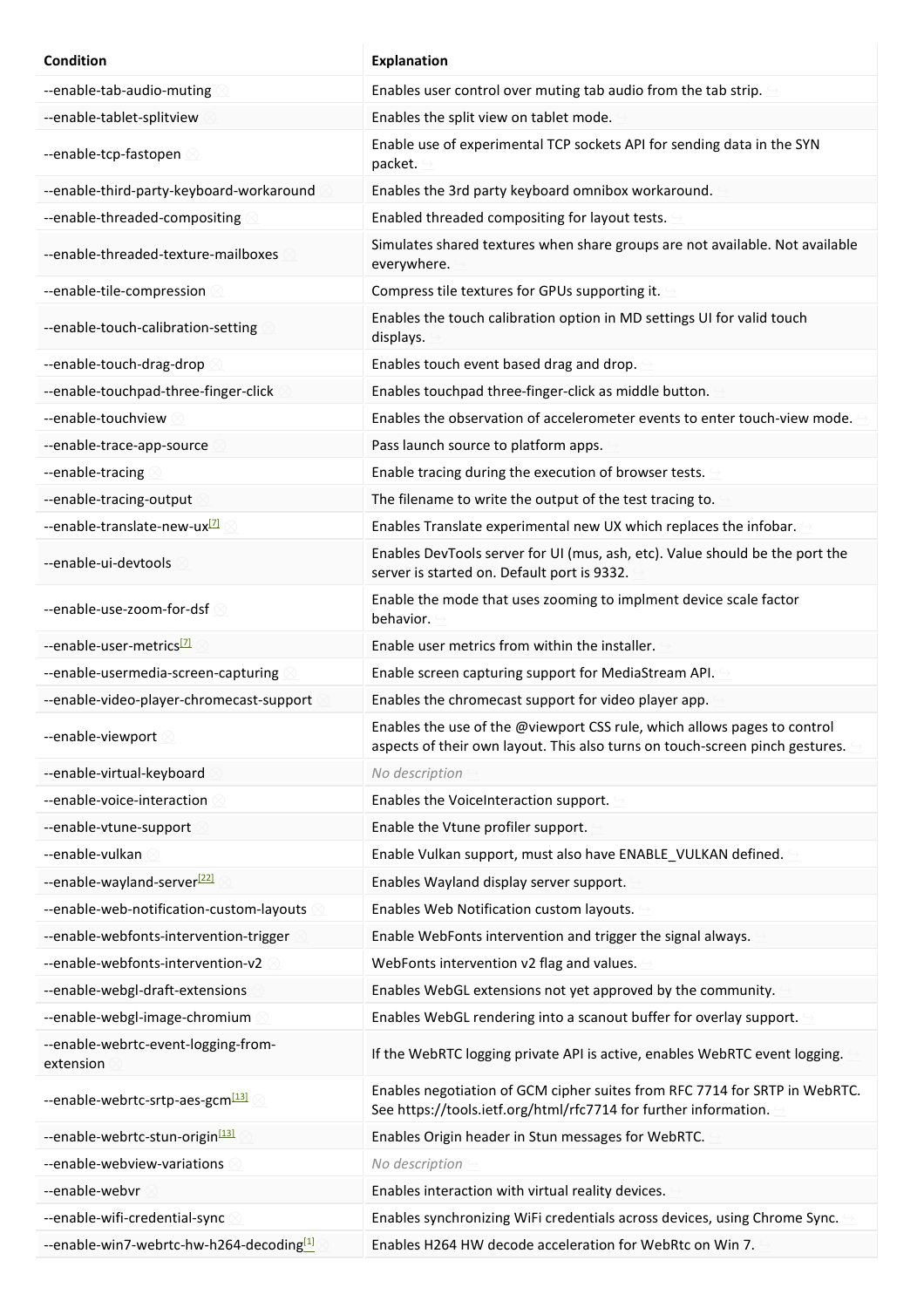| <b>Condition</b>                                     | <b>Explanation</b>                                                                                                                                                                                                                                       |
|------------------------------------------------------|----------------------------------------------------------------------------------------------------------------------------------------------------------------------------------------------------------------------------------------------------------|
| --enable-zero-copy                                   | Enable rasterizer that writes directly to GPU memory associated with tiles.                                                                                                                                                                              |
| --enable-zip-archiver-on-file-manager                | Enables zip archiver.                                                                                                                                                                                                                                    |
| --enabled                                            | enabled: touch events always enabled.                                                                                                                                                                                                                    |
| --enabled-2g                                         | No description                                                                                                                                                                                                                                           |
| --enabled-3g                                         | No description                                                                                                                                                                                                                                           |
| --enabled-new-style-notification                     | Flag to enable or disable new-style notification. This flag will be removed once<br>the feature gets stable.                                                                                                                                             |
| --enabled-slow2g                                     | No description                                                                                                                                                                                                                                           |
| --encode-binary                                      | Encode binary layout test results (images, audio) using base64.                                                                                                                                                                                          |
| --enforce                                            | No description                                                                                                                                                                                                                                           |
| --enforce-gl-minimums                                | Enforce GL minimums.                                                                                                                                                                                                                                     |
| --enforce-webrtc-ip-permission-check <sup>[13]</sup> | Enforce IP Permission check. TODO(guoweis): Remove this once the feature is<br>not under finch and becomes the default.                                                                                                                                  |
| --enforce_strict                                     | No description                                                                                                                                                                                                                                           |
| --enterprise-disable-arc                             | Disables ARC for managed accounts.                                                                                                                                                                                                                       |
| --enterprise-enable-forced-re-enrollment             | Whether to enable forced enterprise re-enrollment.                                                                                                                                                                                                       |
| --enterprise-enable-license-type-selection           | Enables license type selection by user during enrollment.                                                                                                                                                                                                |
| --enterprise-enable-zero-touch-enrollment            | Enables the zero-touch enterprise enrollment flow.                                                                                                                                                                                                       |
| --enterprise-enrollment-initial-modulus              | Power of the power-of-2 initial modulus that will be used by the auto-<br>enrollment client. E.g. "4" means the modulus will be $2^2 - 16$ .                                                                                                             |
| --enterprise-enrollment-modulus-limit                | Power of the power-of-2 maximum modulus that will be used by the auto-<br>enrollment client.                                                                                                                                                             |
| --error-console                                      | Allows the ErrorConsole to collect runtime and manifest errors, and display<br>them in the chrome: extensions page.                                                                                                                                      |
| --evaluate-type                                      | No description                                                                                                                                                                                                                                           |
| --evaluate capability                                | No description                                                                                                                                                                                                                                           |
| --experiment                                         | No description                                                                                                                                                                                                                                           |
| --explicitly-allowed-ports                           | Explicitly allows additional ports using a comma-separated list of port<br>numbers.                                                                                                                                                                      |
| --expose-internals-for-testing                       | Exposes the window internals object to JavaScript for interactive development<br>and debugging of layout tests that rely on it.                                                                                                                          |
| --extension-content-verification                     | Name of the command line flag to force content verification to be on in one of<br>various modes.                                                                                                                                                         |
| --extension-process                                  | Marks a renderer as extension process.                                                                                                                                                                                                                   |
| --extensions-install-verification                    | Turns on extension install verification if it would not otherwise have been<br>turned on.                                                                                                                                                                |
| --extensions-multi-account                           | Enables multiple account versions of chrome.identity APIs.                                                                                                                                                                                               |
| --extensions-not-webstore                            | Specifies a comma-separated list of extension ids that should be forced to be<br>treated as not from the webstore when doing install verification.                                                                                                       |
| --extensions-on-chrome-urls                          | Enables extensions running scripts on chrome:// URLs. Extensions still need to<br>explicitly request access to chrome:// URLs in the manifest.                                                                                                           |
| --extensions-update-frequency                        | Frequency in seconds for Extensions auto-update.                                                                                                                                                                                                         |
| --extra-search-query-params                          | Additional query params to insert in the search and instant URLs. Useful for<br>testing.                                                                                                                                                                 |
| --fake-variations-channel                            | Fakes the channel of the browser for purposes of Variations filtering. This is to<br>be used for testing only. Possible values are "stable", "beta", "dev" and<br>"canary". Note that this only applies if the browser's reported channel is<br>UNKNOWN. |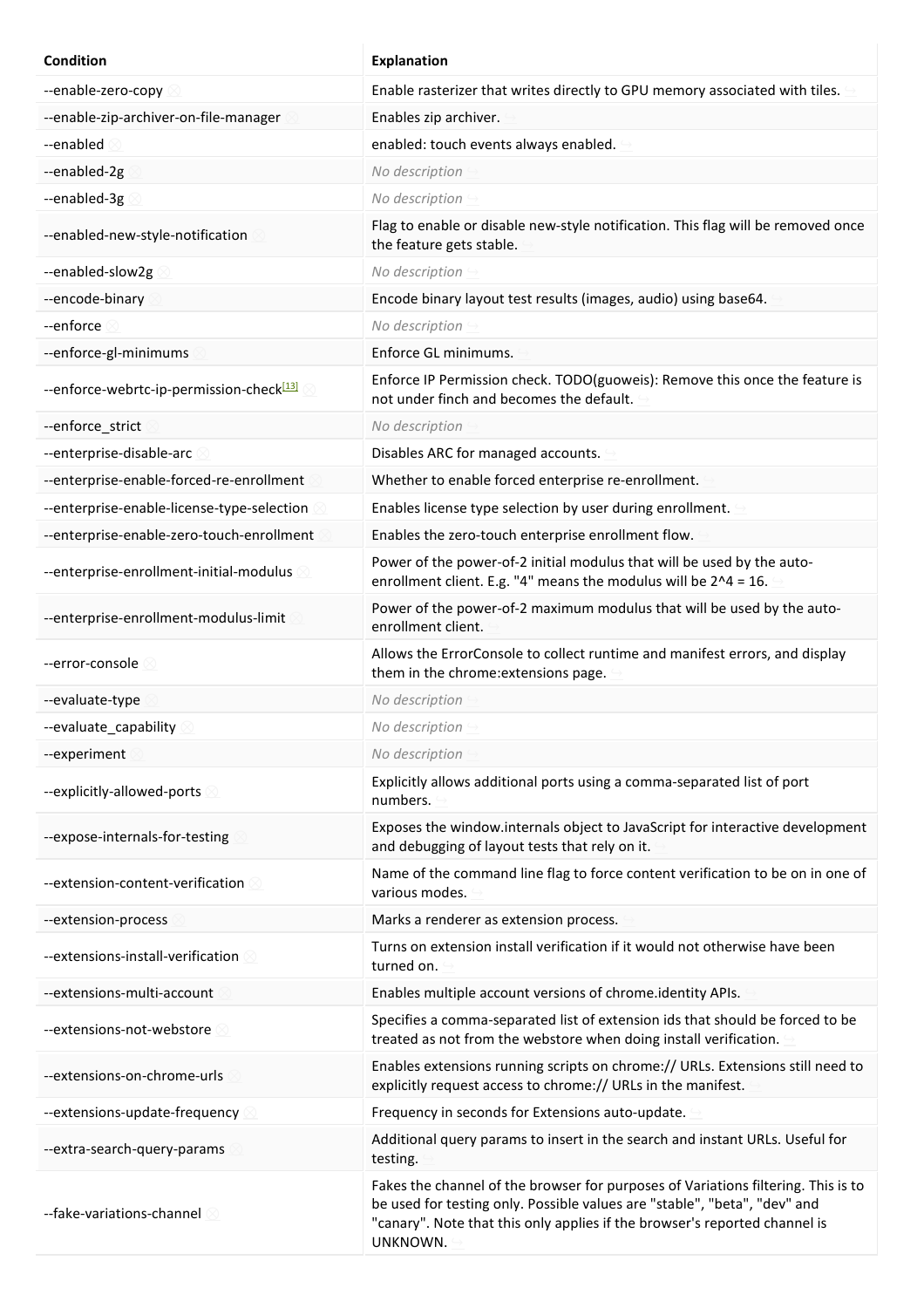| <b>Condition</b>                  | <b>Explanation</b>                                                                                                                                                                                                                                                                                                                                                                                                                                                                                                                                                                                     |
|-----------------------------------|--------------------------------------------------------------------------------------------------------------------------------------------------------------------------------------------------------------------------------------------------------------------------------------------------------------------------------------------------------------------------------------------------------------------------------------------------------------------------------------------------------------------------------------------------------------------------------------------------------|
| --false                           | Value indicating whether flag from command line switch is false.                                                                                                                                                                                                                                                                                                                                                                                                                                                                                                                                       |
| --fast                            | Defines that Material Design visual feedback animations should be fast.                                                                                                                                                                                                                                                                                                                                                                                                                                                                                                                                |
| --fast-start                      | If this flag is present then this command line is being delegated to an already<br>running chrome process via the fast path, ie: before chrome.dll is loaded. It is<br>useful to tell the difference for tracking purposes.                                                                                                                                                                                                                                                                                                                                                                            |
| --feedback-server                 | Alternative feedback server to use when submitting user feedback                                                                                                                                                                                                                                                                                                                                                                                                                                                                                                                                       |
| --field-trial-handle              | Handle to the shared memory segment containing field trial state that is to be<br>shared between processes. The argument to this switch is the handle id<br>(pointer on Windows) as a string, followed by a comma, then the size of the<br>shared memory segment as a string.                                                                                                                                                                                                                                                                                                                          |
| --first-exec-after-boot           | Passed to Chrome the first time that it's run after the system boots. Not<br>passed on restart after sign out.                                                                                                                                                                                                                                                                                                                                                                                                                                                                                         |
| --flag-switches-begin             | These two flags are added around the switches about: flags adds to the<br>command line. This is useful to see which switches were added by about: flags<br>on about: version. They don't have any effect.                                                                                                                                                                                                                                                                                                                                                                                              |
| --flag-switches-end               | No description                                                                                                                                                                                                                                                                                                                                                                                                                                                                                                                                                                                         |
| --font-cache-shared-handle[1]     | DirectWrite FontCache is shared by browser to renderers using shared<br>memory. This switch allows us to pass the shared memory handle to the<br>renderer.                                                                                                                                                                                                                                                                                                                                                                                                                                             |
| --force-android-app-mode          | Forces Android application mode. This hides certain system UI elements and<br>forces the app to be installed if it hasn't been already.                                                                                                                                                                                                                                                                                                                                                                                                                                                                |
| --force-app-mode                  | Forces application mode. This hides certain system UI elements and forces the<br>app to be installed if it hasn't been already.                                                                                                                                                                                                                                                                                                                                                                                                                                                                        |
| --force-clamshell-power-button    | Forces non-tablet-style power button behavior even if the device has a<br>convertible form factor.                                                                                                                                                                                                                                                                                                                                                                                                                                                                                                     |
| --force-color-profile             | Force all monitors to be treated as though they have the specified color<br>profile. Accepted values are "srgb" and "generic-rgb" (currently used by Mac<br>layout tests) and "color-spin-gamma24" (used by layout tests).                                                                                                                                                                                                                                                                                                                                                                             |
| --force-desktop-ios-promotion     | Forces Desktop to iOS promotion to appear in windows whenever an<br>entrypoint is triggered.                                                                                                                                                                                                                                                                                                                                                                                                                                                                                                           |
| --force-dev-mode-highlighting     | Whether to force developer mode extensions highlighting.                                                                                                                                                                                                                                                                                                                                                                                                                                                                                                                                               |
| --force-device-scale-factor       | Overrides the device scale factor for the browser UI and the contents.                                                                                                                                                                                                                                                                                                                                                                                                                                                                                                                                 |
| --force-display-list-2d-canvas    | No description                                                                                                                                                                                                                                                                                                                                                                                                                                                                                                                                                                                         |
| --force-effective-connection-type | Forces Network Quality Estimator (NQE) to return a specific effective<br>connection type.                                                                                                                                                                                                                                                                                                                                                                                                                                                                                                              |
| --force-enable-metrics-reporting  | Forces metrics reporting to be enabled.                                                                                                                                                                                                                                                                                                                                                                                                                                                                                                                                                                |
| --force-enable-stylus-tools       | Enables the stylus tools next to the status area.                                                                                                                                                                                                                                                                                                                                                                                                                                                                                                                                                      |
| --force-fieldtrial-params         | This option can be used to force parameters of field trials when testing<br>changes locally. The argument is a param list of (key, value) pairs prefixed by<br>an associated (trial, group) pair. You specify the param list for multiple (trial,<br>group) pairs with a comma separator. Example:<br>"Trial1.Group1:k1/v1/k2/v2,Trial2.Group2:k3/v3/k4/v4" Trial names, groups<br>names, parameter names, and value should all be URL escaped for all non-<br>alphanumeric characters.                                                                                                                |
| --force-fieldtrials               | This option can be used to force field trials when testing changes locally. The<br>argument is a list of name and value pairs, separated by slashes. If a trial name<br>is prefixed with an asterisk, that trial will start activated. For example, the<br>following argument defines two trials, with the second one activated:<br>"GoogleNow/Enable/*MaterialDesignNTP/Default/" This option can also be<br>used by the browser process to send the list of trials to a non-browser process,<br>using the same format. See FieldTrialList::CreateTrialsFromString() in<br>field_trial.h for details. |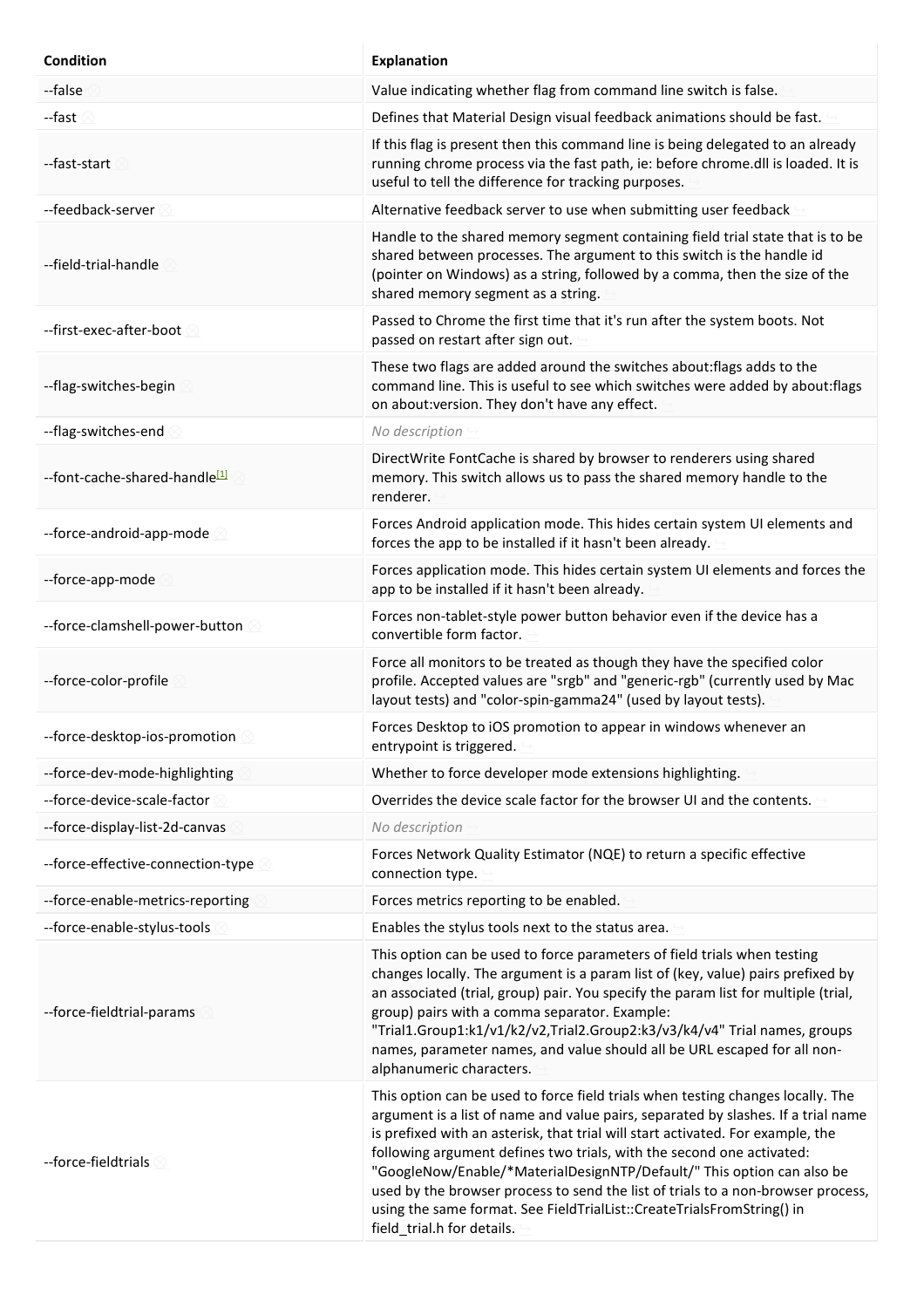| <b>Condition</b>                                  | <b>Explanation</b>                                                                                                                                                                                                                  |
|---------------------------------------------------|-------------------------------------------------------------------------------------------------------------------------------------------------------------------------------------------------------------------------------------|
| --force-first-run                                 | Displays the First Run experience when the browser is started, regardless of<br>whether or not it's actually the First Run (this overrides kNoFirstRun).                                                                            |
| --force-first-run-ui                              | Forces first-run UI to be shown for every login.                                                                                                                                                                                    |
| --force-gpu-mem-available-mb                      | Sets the total amount of memory that may be allocated for GPU resources                                                                                                                                                             |
| --force-gpu-rasterization                         | Always use the Skia GPU backend for drawing layer tiles. Only valid with GPU<br>accelerated compositing + impl-side painting. Overrides the<br>kEnableGpuRasterization flag.                                                        |
| --force-happiness-tracking-system                 | Force enables the Happiness Tracking System for the device. This ignores user<br>profile check and time limits and shows the notification every time for any<br>type of user. Should be used only for testing.                      |
| --force-load-easy-unlock-app-in-tests             | Force easy unlock app loading in test. TODO(xiyuan): Remove this when app<br>could be bundled with Chrome.                                                                                                                          |
| --force-local-ntp                                 | Forces Chrome to use localNTP instead of server (GWS) NTP.                                                                                                                                                                          |
| --force-login-manager-in-tests                    | Usually in browser tests the usual login manager bringup is skipped so that<br>tests can change how it's brought up. This flag disables that.                                                                                       |
| --force-mediafoundation <sup>[1]</sup>            | Force the use of MediaFoundation for video capture. This is only supported in<br>Windows 7 and above. Used, like   kForceDirectShowVideoCapture  , to<br>troubleshoot problems in Windows platforms.                                |
| --force-overlay-fullscreen-video                  | Forces use of hardware overlay for fullscreen video playback. Useful for testing<br>the Android overlay fullscreen functionality on other platforms.                                                                                |
| --force-password-reauth                           | Enables forcing the user to reauth with their password after X hours (e.g. 20)<br>without password entry.                                                                                                                           |
| --force-pnacl-subzero                             | Force use of the Subzero as the PNaCI translator instead of LLC.                                                                                                                                                                    |
| --force-presentation-receiver-for-testing         | This forces pages to be loaded as presentation receivers. Useful for testing<br>behavior specific to presentation receivers. Spec:<br>https://www.w3.org/TR/presentation-api/#interface-presentationreceiver                        |
| --force-renderer-accessibility                    | Force renderer accessibility to be on instead of enabling it on demand when a<br>screen reader is detected. The disable-renderer-accessibility switch overrides<br>this if present.                                                 |
| --force-show-update-menu-badge <sup>[6]</sup>     | Forces the update menu badge to show.                                                                                                                                                                                               |
| --force-show-update-menu-item <sup>[6]</sup>      | Forces the update menu item to show.                                                                                                                                                                                                |
| --force-system-compositor-mode                    | Force system compositor mode when set.                                                                                                                                                                                              |
| --force-tablet-mode                               | Enables required things for the selected UI mode, regardless of whether the<br>Chromebook is currently in the selected UI mode.                                                                                                     |
| --force-text-direction                            | Force the text rendering to a specific direction. Valid values are "Itr" (left-to-<br>right) and "rtl" (right-to-left). Only tested meaningfully with RTL.                                                                          |
| --force-ui-direction 8                            | Force the UI to a specific direction. Valid values are "Itr" (left-to-right) and "rtl"<br>(right-to-left).                                                                                                                          |
| --force-variation-ids                             | Forces additional Chrome Variation Ids that will be sent in X-Client-Data<br>header, specified as a 64-bit encoded list of numeric experiment ids. Ids<br>prefixed with the character "t" will be treated as Trigger Variation Ids. |
| --force-video-overlays                            | Force media player using SurfaceView instead of SurfaceTexture on Android.                                                                                                                                                          |
| --force-wave-audio <sup>[1]</sup>                 | Use Windows WaveOut/In audio API even if Core Audio is supported.                                                                                                                                                                   |
| --force-webrtc-ip-handling-policy <sup>[13]</sup> | Override WebRTC IP handling policy to mimic the behavior when WebRTC IP<br>handling policy is specified in Preferences.                                                                                                             |
| --full-memory-crash-report                        | Generates full memory crash dump.                                                                                                                                                                                                   |
| --gaia-url                                        | No description                                                                                                                                                                                                                      |
| --gcm-checkin-url                                 | Sets the checkin service endpoint that will be used for performing Google<br>Cloud Messaging checkins.                                                                                                                              |
| --gcm-mcs-endpoint                                | Sets the Mobile Connection Server endpoint that will be used for Google Cloud                                                                                                                                                       |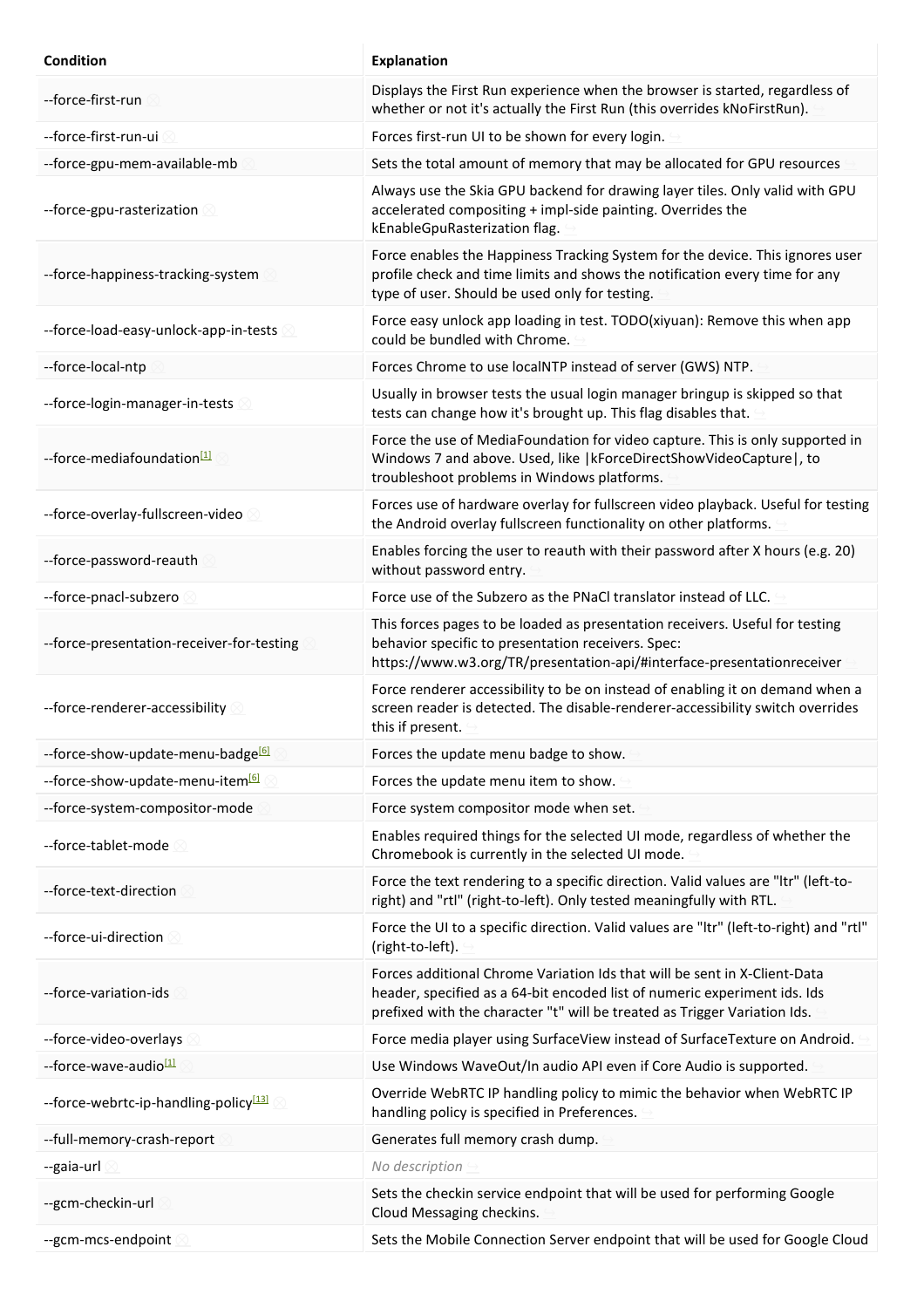| <b>Condition</b>                                           | <b>Explanation</b>                                                                                                                                                                                                       |
|------------------------------------------------------------|--------------------------------------------------------------------------------------------------------------------------------------------------------------------------------------------------------------------------|
|                                                            | Messaging.                                                                                                                                                                                                               |
| --gcm-registration-url                                     | Sets the registration endpoint that will be used for creating new Google Cloud<br>Messaging registrations.                                                                                                               |
| --generate-accessibility-test-expectations                 | For development / testing only. When running content_browsertests, saves<br>output of failing accessibility tests to their expectations files in<br>content/test/data/accessibility/, overwriting existing file content. |
| --gl                                                       | No description                                                                                                                                                                                                           |
| --gl-composited-overlay-candidate-quad-<br>border <b>s</b> | TODO(dcastagna): Draw debug quad borders only when it is actually an overlay<br>candidate. Renders a border around GL composited overlay candidate quads<br>to help debug and study overlay support.                     |
| --gl-shader-interm-output                                  | Include ANGLE's intermediate representation (AST) output in shader<br>compilation info logs.                                                                                                                             |
| --gles                                                     | No description                                                                                                                                                                                                           |
| --golden-screenshots-dir                                   | Screenshot testing: specifies the directory where the golden screenshots are<br>stored.                                                                                                                                  |
| --google-apis-url                                          | No description                                                                                                                                                                                                           |
| --google-base-url                                          | Specifies an alternate URL to use for speaking to Google. Useful for testing.                                                                                                                                            |
| --google-doodle-url 8                                      | Overrides the URL used to fetch the current Google Doodle. Example:<br>https://www.google.com/async/ddljson                                                                                                              |
| --google-url                                               | No description                                                                                                                                                                                                           |
| --gpu-active-device-id                                     | Passes active gpu device id from browser process to GPU process.                                                                                                                                                         |
| --gpu-active-vendor-id                                     | Passes active gpu vendor id from browser process to GPU process.                                                                                                                                                         |
| --gpu-device-id                                            | Passes gpu device_id from browser process to GPU process.                                                                                                                                                                |
| --gpu-driver-bug-workarounds                               | Pass a set of GpuDriverBugWorkaroundType ids, seperated by ','.                                                                                                                                                          |
| --gpu-driver-date                                          | Passes gpu driver_date from browser process to GPU process.                                                                                                                                                              |
| --gpu-driver-vendor                                        | Passes gpu driver_vendor from browser process to GPU process.                                                                                                                                                            |
| --gpu-driver-version                                       | Passes gpu driver_version from browser process to GPU process.                                                                                                                                                           |
| --gpu-launcher                                             | Extra command line options for launching the GPU process (normally used for<br>debugging). Use like renderer-cmd-prefix.                                                                                                 |
| --gpu-no-complete-info-collection                          | Testing switch to not launch the gpu process for full gpu info collection.                                                                                                                                               |
| --gpu-no-context-lost                                      | Inform Chrome that a GPU context will not be lost in power saving mode,<br>screen saving mode, etc. Note that this flag does not ensure that a GPU<br>context will never be lost in any situations, say, a GPU reset.    |
| --gpu-process                                              | Makes this process a GPU sub-process.                                                                                                                                                                                    |
| --gpu-program-cache-size-kb                                | Sets the maximum size of the in-memory gpu program cache, in kb                                                                                                                                                          |
| --gpu-rasterization-msaa-sample-count                      | The number of multisample antialiasing samples for GPU rasterization.<br>Requires MSAA support on GPU to have an effect. 0 disables MSAA.                                                                                |
| --gpu-sandbox-allow-sysv-shm                               | Allows shmat() system call in the GPU sandbox.                                                                                                                                                                           |
| --gpu-sandbox-failures-fatal                               | Makes GPU sandbox failures fatal.                                                                                                                                                                                        |
| --gpu-sandbox-start-early                                  | Starts the GPU sandbox before creating a GL context.                                                                                                                                                                     |
| --gpu-secondary-device-ids                                 | Passes secondary gpu device ids from browser process to GPU process.                                                                                                                                                     |
| --gpu-secondary-vendor-ids                                 | Passes secondary gpu vendor ids from browser process to GPU process.                                                                                                                                                     |
| --gpu-startup-dialog                                       | Causes the GPU process to display a dialog on launch.                                                                                                                                                                    |
| --gpu-testing-device-id                                    | Override gpu device id from the GpuInfoCollector.                                                                                                                                                                        |
| --gpu-testing-driver-date                                  | Override gpu driver date from the GpuInfoCollector.                                                                                                                                                                      |
| --gpu-testing-gl-renderer                                  | Override gl renderer from the GpuInfoCollector.                                                                                                                                                                          |
| --gpu-testing-gl-vendor                                    | Override gl vendor from the GpuInfoCollector.                                                                                                                                                                            |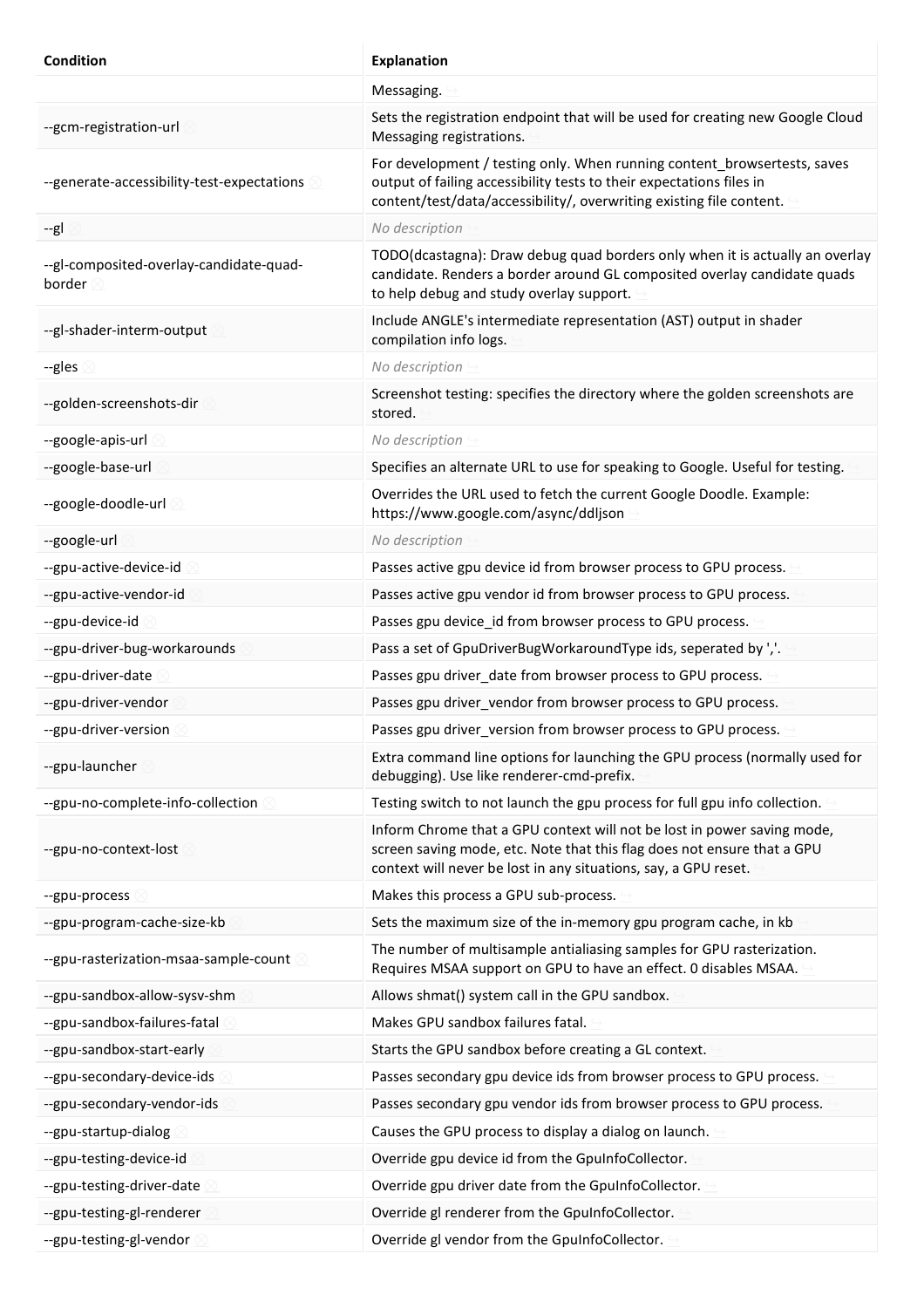| <b>Condition</b>                      | <b>Explanation</b>                                                                                                                                                                                                                                                                                                                                                                                                                                                                                         |
|---------------------------------------|------------------------------------------------------------------------------------------------------------------------------------------------------------------------------------------------------------------------------------------------------------------------------------------------------------------------------------------------------------------------------------------------------------------------------------------------------------------------------------------------------------|
| --gpu-testing-gl-version              | Override gl version from the GpuInfoCollector.                                                                                                                                                                                                                                                                                                                                                                                                                                                             |
| --gpu-testing-os-version              | Override os version from GpuControlList::MakeDecision.                                                                                                                                                                                                                                                                                                                                                                                                                                                     |
| --gpu-testing-secondary-device-ids    | Override secondary gpu device ids from the GpuInfoCollector.                                                                                                                                                                                                                                                                                                                                                                                                                                               |
| --gpu-testing-secondary-vendor-ids    | Override secondary gpu vendor ids from the GpuInfoCollector.                                                                                                                                                                                                                                                                                                                                                                                                                                               |
| --gpu-testing-vendor-id               | Override gpu vendor id from the GpuInfoCollector.                                                                                                                                                                                                                                                                                                                                                                                                                                                          |
| --gpu-vendor-id                       | Passes gpu vendor_id from browser process to GPU process.                                                                                                                                                                                                                                                                                                                                                                                                                                                  |
| --guest-wallpaper-large               | Large wallpaper to use in guest mode (as path to trusted, non-user-writable<br>JPEG file).                                                                                                                                                                                                                                                                                                                                                                                                                 |
| --guest-wallpaper-small               | Small wallpaper to use in guest mode (as path to trusted, non-user-writable<br>JPEG file).                                                                                                                                                                                                                                                                                                                                                                                                                 |
| --h <sup>[9]</sup>                    | No description                                                                                                                                                                                                                                                                                                                                                                                                                                                                                             |
| --has-chromeos-diamond-key            | If true, the Chromebook has a keyboard with a diamond key.                                                                                                                                                                                                                                                                                                                                                                                                                                                 |
| --has-chromeos-keyboard               | If set, the system is a Chromebook with a "standard Chrome OS keyboard",<br>which generally means one with a Search key in the standard Caps Lock<br>location above the Left Shift key. It should be unset for Chromebooks with<br>both Search and Caps Lock keys (e.g. stout) and for devices like Chromeboxes<br>that only use external keyboards.                                                                                                                                                       |
| --has-internal-stylus                 | Whether this device has an internal stylus.                                                                                                                                                                                                                                                                                                                                                                                                                                                                |
| --headless                            | Run in headless mode, i.e., without a UI or display server dependencies.                                                                                                                                                                                                                                                                                                                                                                                                                                   |
| --help                                | No description                                                                                                                                                                                                                                                                                                                                                                                                                                                                                             |
| --hide                                | "Hide" value for kCrosRegionsMode (VPD values are hidden).                                                                                                                                                                                                                                                                                                                                                                                                                                                 |
| --hide-icons[1]                       | Makes Windows happy by allowing it to show "Enable access to this program"<br>checkbox in Add/Remove Programs->Set Program Access and Defaults. This<br>only shows an error box because the only way to hide Chrome is by<br>uninstalling it.                                                                                                                                                                                                                                                              |
| --hide-scrollbars                     | Hide scrollbars from screenshots.                                                                                                                                                                                                                                                                                                                                                                                                                                                                          |
| --history-entry-requires-user-gesture | Don't allow content to arbitrarily append to the back/forward list. The page<br>must prcoess a user gesture before an entry can be added.                                                                                                                                                                                                                                                                                                                                                                  |
| --homedir                             | Defines user homedir. This defaults to primary user homedir.                                                                                                                                                                                                                                                                                                                                                                                                                                               |
| --homepage $\otimes$                  | Specifies which page will be displayed in newly-opened tabs. We need this for<br>testing purposes so that the UI tests don't depend on what comes up for<br>http://google.com.                                                                                                                                                                                                                                                                                                                             |
| --host                                | No description                                                                                                                                                                                                                                                                                                                                                                                                                                                                                             |
| --host-pairing-oobe                   | With this switch, start remora OOBE with the pairing screen.                                                                                                                                                                                                                                                                                                                                                                                                                                               |
| --host-resolver-rules                 | These mappings only apply to the host resolver.                                                                                                                                                                                                                                                                                                                                                                                                                                                            |
| --icu-data-dir                        | The path where ICU initialization data can be found. If not provided, the<br>service binary's directory is assumed.                                                                                                                                                                                                                                                                                                                                                                                        |
| --ignore-autocomplete-off-autofill    | Ignores autocomplete="off" for Autofill data (profiles + credit cards).                                                                                                                                                                                                                                                                                                                                                                                                                                    |
| --ignore-autoplay-restrictions        | Ignores all autoplay restrictions. It will ignore the current autoplay policy and<br>all restrictions such as playback in a background tab. It should only be enabled<br>for testing.                                                                                                                                                                                                                                                                                                                      |
| --ignore-certificate-errors           | Ignores certificate-related errors.                                                                                                                                                                                                                                                                                                                                                                                                                                                                        |
| --ignore-certificate-errors-spki-list | A set of public key hashes for which to ignore certificate-related errors. If the<br>certificate chain presented by the server does not validate, and one or more<br>certificates have public key hashes that match a key from this list, the error is<br>ignored. The switch value must a be a comma-separated list of Base64-<br>encoded SHA-256 SPKI Fingerprints (RFC 7469, Section 2.4). This switch has no<br>effect unless --user-data-dir (as defined by the content embedder) is also<br>present. |
| --ignore-gpu-blacklist                | Ignores GPU blacklist.                                                                                                                                                                                                                                                                                                                                                                                                                                                                                     |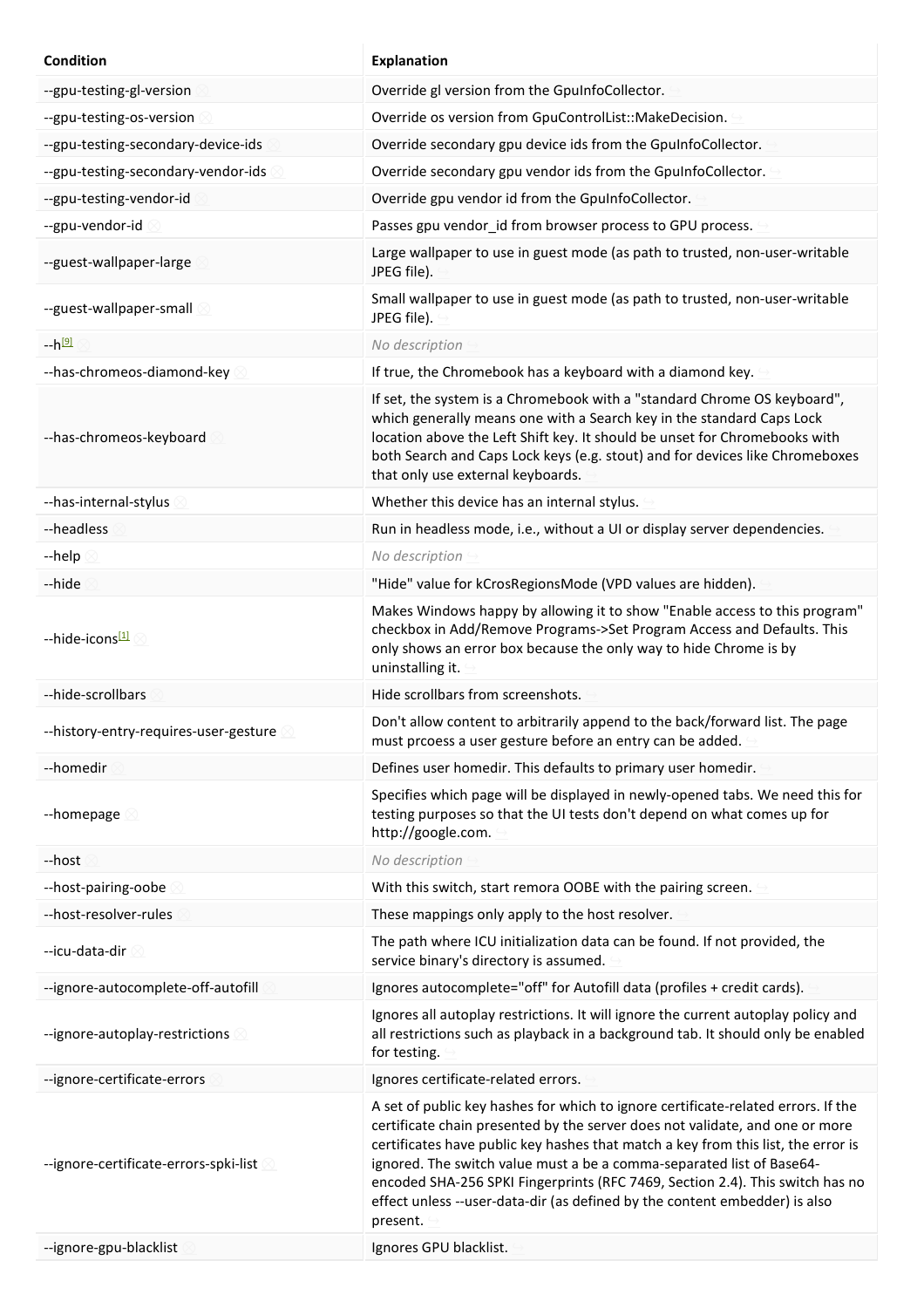| Condition                               | Explanation                                                                                                                                                                                                                                                                                                                                                                         |
|-----------------------------------------|-------------------------------------------------------------------------------------------------------------------------------------------------------------------------------------------------------------------------------------------------------------------------------------------------------------------------------------------------------------------------------------|
| --ignore-urlfetcher-cert-requests       | Causes net:: URLFetchers to ignore requests for SSL client certificates, causing<br>them to attempt an unauthenticated SSL/TLS session. This is intended for use<br>when testing various service URLs (eg: kPromoServerURL, kSbURLPrefix,<br>kSyncServiceURL, etc).                                                                                                                 |
| --ignore-user-profile-mapping-for-tests | If true, profile selection in UserManager will always return active user's profile.<br>TODO(nkostlyev): http://crbug.com/364604 - Get rid of this switch after we<br>turn on multi-profile feature on ChromeOS.                                                                                                                                                                     |
| --in-process-gpu                        | Run the GPU process as a thread in the browser process.                                                                                                                                                                                                                                                                                                                             |
| --incognito                             | Causes the browser to launch directly in incognito mode.                                                                                                                                                                                                                                                                                                                            |
| --input                                 | No description                                                                                                                                                                                                                                                                                                                                                                      |
| --install-chrome-app                    | Causes Chrome to initiate an installation flow for the given app.                                                                                                                                                                                                                                                                                                                   |
| --install-supervised-user-whitelists    | A list of whitelists to install for a supervised user, for testing. The list is of the<br>following form: <id>[:<name>],[<id>[:<name>],]</name></id></name></id>                                                                                                                                                                                                                    |
| --instant-process                       | Marks a renderer as an Instant process.                                                                                                                                                                                                                                                                                                                                             |
| --invalidation-use-gcm-channel 8        | Invalidation service should use GCM network channel even if experiment is not<br>enabled.                                                                                                                                                                                                                                                                                           |
| --ipc-connection-timeout                | Overrides the timeout, in seconds, that a child process waits for a connection<br>from the browser before killing itself.                                                                                                                                                                                                                                                           |
| --ipc-dump-directory <sup>[23]</sup>    | Dumps IPC messages sent from renderer processes to the browser process to<br>the given directory. Used primarily to gather samples for IPC fuzzing.                                                                                                                                                                                                                                 |
| --ipc-fuzzer-testcase <sup>[23]</sup>   | Specifies the testcase used by the IPC fuzzer.                                                                                                                                                                                                                                                                                                                                      |
| --is-running-in-mash                    | Chrome is running in Mash.                                                                                                                                                                                                                                                                                                                                                          |
| --isolate-origins                       | Require dedicated processes for a set of origins, specified as a comma-<br>separated list. For example: --isolate-<br>origins=https://www.foo.com,https://www.bar.com                                                                                                                                                                                                               |
| --isolate-sites-for-testing             | Enable site isolation (--site-per-process style isolation) for a subset of sites. The<br>argument is a wildcard pattern which will be matched against the site URL to<br>determine which sites to isolate. This can be used to isolate just one top-level<br>domain, or just one scheme. Example usages: --isolate-sites-for-testing=*.com<br>--isolate-sites-for-testing=https://* |
| --javascript-harmony                    | Enables experimental Harmony (ECMAScript 6) features.                                                                                                                                                                                                                                                                                                                               |
| --js-flags                              | Specifies the flags passed to JS engine                                                                                                                                                                                                                                                                                                                                             |
| --keep-alive-for-test                   | Used for testing - keeps browser alive after last browser window closes.                                                                                                                                                                                                                                                                                                            |
| --kiosk (                               | Enable kiosk mode. Please note this is not Chrome OS kiosk mode.                                                                                                                                                                                                                                                                                                                    |
| --kiosk-printing                        | Enable automatically pressing the print button in print preview.                                                                                                                                                                                                                                                                                                                    |
| --lang $\otimes$                        | The language file that we want to try to open. Of the form language[-country]<br>where language is the 2 letter code from ISO-639.                                                                                                                                                                                                                                                  |
| --last-launched-app                     | Pass the app id information to the renderer process, to be used for logging.<br>last-launched-app should be the app that just launched and is spawning the<br>renderer.                                                                                                                                                                                                             |
| --layer                                 | No description                                                                                                                                                                                                                                                                                                                                                                      |
| --light_muted                           | No description                                                                                                                                                                                                                                                                                                                                                                      |
| --light_vibrant                         | No description                                                                                                                                                                                                                                                                                                                                                                      |
| --limit-fps                             | Limits the compositor to output a certain number of frames per second,<br>maximum.                                                                                                                                                                                                                                                                                                  |
| --load-and-launch-app                   | Loads an app from the specified directory and launches it.                                                                                                                                                                                                                                                                                                                          |
| --load-apps                             | Comma-separated list of paths to apps to load at startup. The first app in the<br>list will be launched.                                                                                                                                                                                                                                                                            |
| --load-extension                        | Comma-separated list of paths to extensions to load at startup.                                                                                                                                                                                                                                                                                                                     |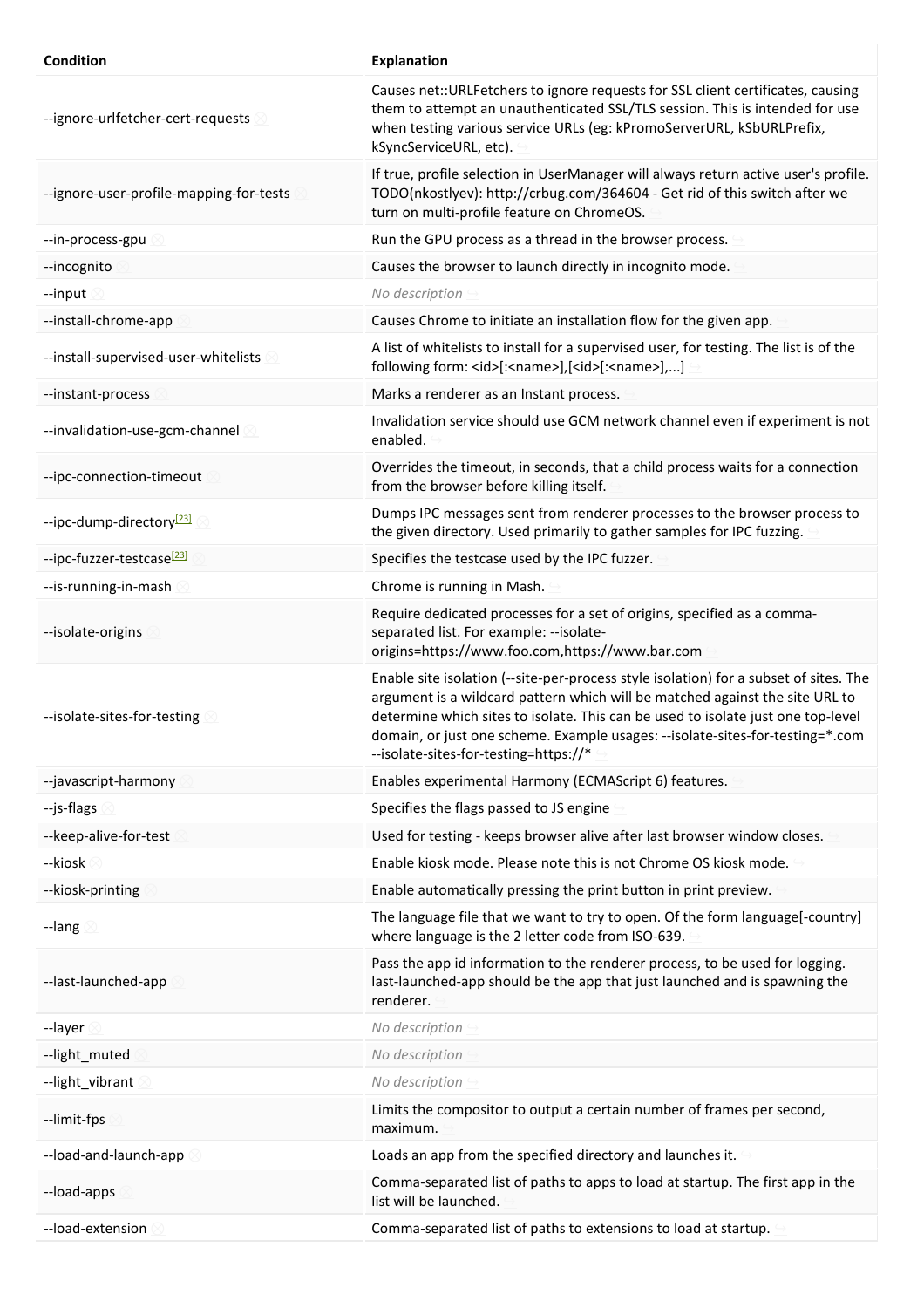| Condition                                           | <b>Explanation</b>                                                                                                                                                                                                                                                                                             |
|-----------------------------------------------------|----------------------------------------------------------------------------------------------------------------------------------------------------------------------------------------------------------------------------------------------------------------------------------------------------------------|
| --load-media-router-component-extension             | Loads the Media Router component extension on startup.                                                                                                                                                                                                                                                         |
| --local-heuristics-only-for-password-<br>generation | Removes the requirement that we recieved a ping from the autofill servers and<br>that the user doesn't have the given form blacklisted. Used in testing.                                                                                                                                                       |
| --local-ntp-reload <sup>[24]</sup>                  | Enables a live-reload for local NTP resources. This only works when Chrome is<br>running from a Chrome source directory.                                                                                                                                                                                       |
| --local-sync-backend-dir                            | Specifies the local sync backend directory. The name is chosen to mimic user-<br>data-dir etc. This flag only matters if the enable-local-sync-backend flag is<br>present.                                                                                                                                     |
| -- log-gpu-control-list-decisions                   | Logs GPU control list decisions when enforcing blacklist rules.                                                                                                                                                                                                                                                |
| --log-level                                         | Sets the minimum log level. Valid values are from 0 to 3: INFO = 0, WARNING =<br>$1, LOG\_ERROR = 2, LOG\_FATAL = 3.$                                                                                                                                                                                          |
| --log-net-log                                       | Enables saving net log events to a file and sets the file name to use.                                                                                                                                                                                                                                         |
| --login-manager                                     | Enables Chrome-as-a-login-manager behavior.                                                                                                                                                                                                                                                                    |
| --login-profile                                     | Specifies the profile to use once a chromeos user is logged in. This parameter<br>is ignored if user goes through login screen since user_id hash defines which<br>profile directory to use. In case of browser restart within active session this<br>parameter is used to pass user_id hash for primary user. |
| --login-user                                        | Specifies the user which is already logged in.                                                                                                                                                                                                                                                                 |
| --loopback-i2s-bits                                 | Used to pass configuration for the I2S input to enable loopback for AEC.                                                                                                                                                                                                                                       |
| --loopback-i2s-bus-name                             | No description                                                                                                                                                                                                                                                                                                 |
| --loopback-i2s-channels                             | No description                                                                                                                                                                                                                                                                                                 |
| --loopback-i2s-rate-hz                              | No description                                                                                                                                                                                                                                                                                                 |
| --Iso-url                                           | No description                                                                                                                                                                                                                                                                                                 |
| --Itr                                               | No description                                                                                                                                                                                                                                                                                                 |
| --main-frame-resizes-are-orientation-changes        | Resizes of the main frame are caused by changing between landscape and<br>portrait mode (i.e. Android) so the page should be rescaled to fit.                                                                                                                                                                  |
| --make-chrome-default <sup>[2]</sup>                | Indicates whether Chrome should be set as the default browser during<br>installation.                                                                                                                                                                                                                          |
| --make-default-browser                              | Makes Chrome default browser                                                                                                                                                                                                                                                                                   |
| --managed-user-id                                   | Sets the supervised user ID for any loaded or newly created profile to the given<br>value. Pass an empty string to mark the profile as non-supervised. Used for<br>testing.                                                                                                                                    |
| --managed-user-sync-token                           | Used to authenticate requests to the Sync service for supervised users. Setting<br>this switch also causes Sync to be set up for a supervised user.                                                                                                                                                            |
| --mark-non-secure-as                                | Use to opt-in to marking HTTP as non-secure.                                                                                                                                                                                                                                                                   |
| --market-url-for-testing <sup>[6]</sup>             | Sets the market URL for Chrome for use in testing.                                                                                                                                                                                                                                                             |
| --mash <sup>[25]</sup>                              | Used to enable Mus+ash.                                                                                                                                                                                                                                                                                        |
| --material                                          | Material design mode for the  kTopChromeMD  switch.                                                                                                                                                                                                                                                            |
| --material-design-ink-drop-animation-speed          | Defines the speed of Material Design visual feedback animations.                                                                                                                                                                                                                                               |
| --material-hybrid                                   | Material design hybrid mode for the   kTopChromeMD   switch. Targeted for<br>mouse/touch hybrid devices.                                                                                                                                                                                                       |
| --max-gum-fps <sup>[13]</sup>                       | Override the maximum framerate as can be specified in calls to getUserMedia.<br>This flag expects a value. Example: -- max-gum-fps=17.5                                                                                                                                                                        |
| --max-output-volume-dba1m                           | Calibrated max output volume dBa for voice content at 1 meter, if known.                                                                                                                                                                                                                                       |
| --max-untiled-layer-height                          | Sets the width and height above which a composited layer will get tiled.                                                                                                                                                                                                                                       |
| --max-untiled-layer-width                           | No description                                                                                                                                                                                                                                                                                                 |
| --media-cache-size                                  | Forces the maximum disk space to be used by the media cache, in bytes.                                                                                                                                                                                                                                         |
| --mem-pressure-system-reserved-kb                   | Some platforms typically have very little 'free' memory, but plenty is available                                                                                                                                                                                                                               |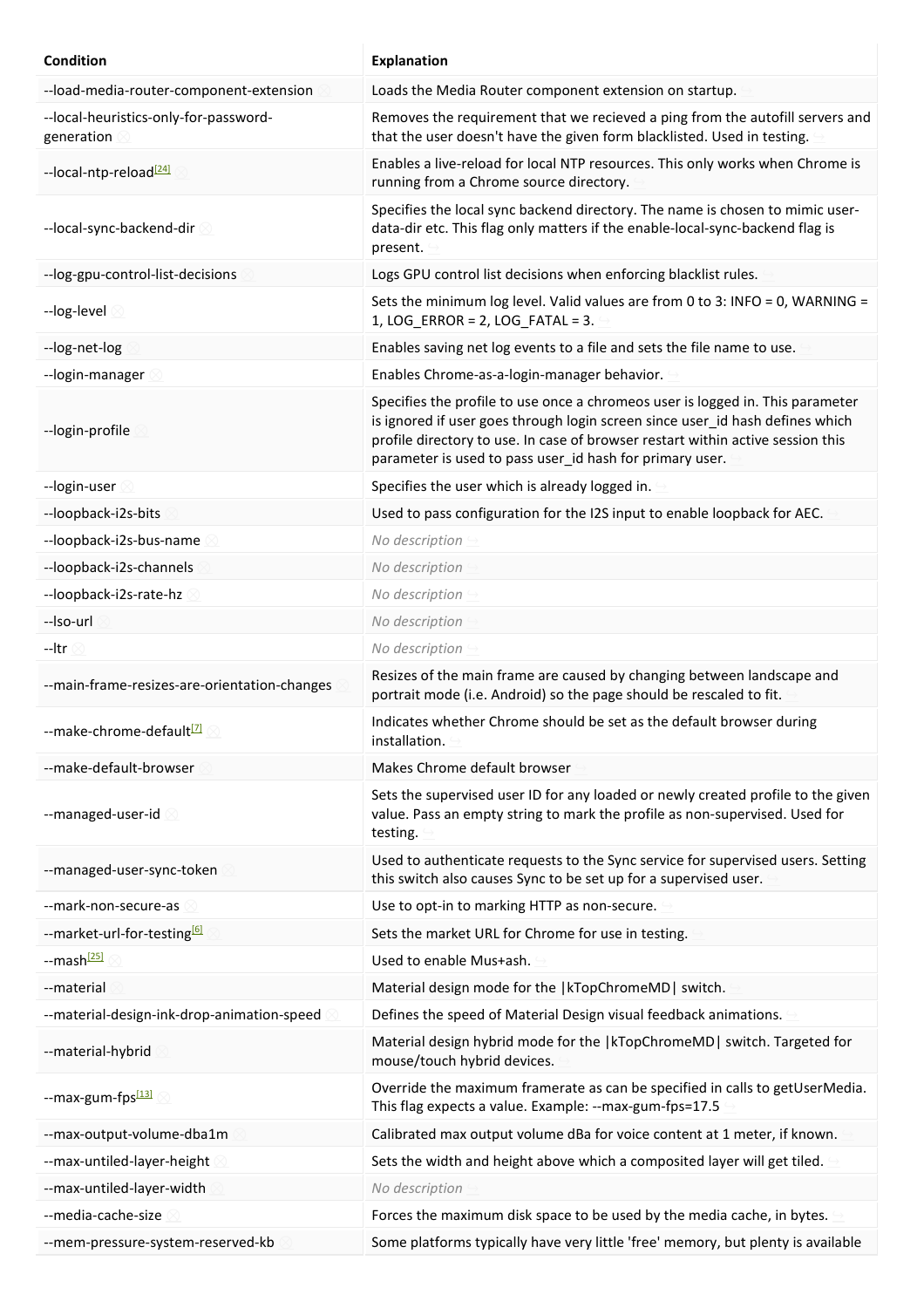| Condition                                      | <b>Explanation</b>                                                                                                                                                                                                                                                                                                                                                                                                                                                                       |
|------------------------------------------------|------------------------------------------------------------------------------------------------------------------------------------------------------------------------------------------------------------------------------------------------------------------------------------------------------------------------------------------------------------------------------------------------------------------------------------------------------------------------------------------|
|                                                | in buffers+cached. For such platforms, configure this amount as the portion of<br>buffers+cached memory that should be treated as unavailable. If this switch is<br>not used, a simple pressure heuristic based purely on free memory will be<br>used.                                                                                                                                                                                                                                   |
| --memlog <sup>[3]</sup>                        | Enables the out-of-process memory logging.                                                                                                                                                                                                                                                                                                                                                                                                                                               |
| --memory-pressure-off                          | No description                                                                                                                                                                                                                                                                                                                                                                                                                                                                           |
| --memory-pressure-thresholds                   | The memory pressure threshold selection which is used to decide whether and<br>when a memory pressure event needs to get fired.                                                                                                                                                                                                                                                                                                                                                          |
| --memory-pressure-thresholds-mb <sup>[1]</sup> | Sets the free memory thresholds below which the system is considered to be<br>under moderate and critical memory pressure. Used in the browser process,<br>and ignored if invalid. Specified as a pair of comma separated integers. See<br>base/win/memory_pressure_monitor.cc for defaults.                                                                                                                                                                                             |
| --message-center-changes-while-open            | Flag to enable or disable notification changes while the message center opens.<br>This flag will be removed once the feature gets stable.                                                                                                                                                                                                                                                                                                                                                |
| --method                                       | No description                                                                                                                                                                                                                                                                                                                                                                                                                                                                           |
| --metrics-client-id <sup>[7]</sup>             | This is how the metrics client ID is passed from the browser process to its<br>children. With Crashpad, the metrics client ID is distinct from the crash client<br>ID.                                                                                                                                                                                                                                                                                                                   |
| --metrics-recording-only                       | Enables the recording of metrics reports but disables reporting. In contrast to<br>kDisableMetrics, this executes all the code that a normal client would use for<br>reporting, except the report is dropped rather than sent to the server. This is<br>useful for finding issues in the metrics code during UI and performance<br>tests.                                                                                                                                                |
| --mhtml-generator-option                       | Sets options for MHTML generator to skip no-store resources: "skip-nostore-<br>main" - fails to save a page if main frame is 'no-store' "skip-nostore-all" - also<br>skips no-store subresources.                                                                                                                                                                                                                                                                                        |
| --mirror <sup>[2]</sup>                        | Values for the kAccountConsistency flag.                                                                                                                                                                                                                                                                                                                                                                                                                                                 |
| --mock                                         | No description                                                                                                                                                                                                                                                                                                                                                                                                                                                                           |
| --mojo-local-storage                           | Use a Mojo-based LocalStorage implementation.                                                                                                                                                                                                                                                                                                                                                                                                                                            |
| --mojo-pipe-token                              | No description                                                                                                                                                                                                                                                                                                                                                                                                                                                                           |
| --monitoring-destination-id                    | Allows setting a different destination ID for connection-monitoring GCM<br>messages. Useful when running against a non-prod management server.                                                                                                                                                                                                                                                                                                                                           |
| --mse-audio-buffer-size-limit                  | Allows explicitly specifying MSE audio/video buffer sizes. Default values are<br>150M for video and 12M for audio.                                                                                                                                                                                                                                                                                                                                                                       |
| --mse-video-buffer-size-limit                  | No description                                                                                                                                                                                                                                                                                                                                                                                                                                                                           |
| --mus <sup>[25]</sup>                          | Used to enable mus as a separate process, but chrome+ash still together.                                                                                                                                                                                                                                                                                                                                                                                                                 |
| --mus-config <sup>[25]</sup>                   | This is added to child processes launched from mash or mus. The value of this<br>switch is either kMus or kMash. For example, if chrome is run with '--mash'<br>then the child process representing ash is launched with the switch '--mus-<br>config=mash'.                                                                                                                                                                                                                             |
| --mute-audio                                   | Mutes audio sent to the audio device so it is not audible during automated<br>testing.                                                                                                                                                                                                                                                                                                                                                                                                   |
| --nacl-broker                                  | Value for --type that causes the process to run as a NativeClient broker (used<br>for launching NaCl loader processes on 64-bit Windows).                                                                                                                                                                                                                                                                                                                                                |
| --nacl-dangerous-no-sandbox-nonsfi             | Disable sandbox even for non SFI mode. This is particularly unsafe as non SFI<br>NaCl heavily relies on the seccomp sandbox.                                                                                                                                                                                                                                                                                                                                                             |
| --nacl-debug-mask                              | Uses NaCl manifest URL to choose whether NaCl program will be debugged by<br>debug stub. Switch value format: [!]pattern1,pattern2,,patternN. Each<br>pattern uses the same syntax as patterns in Chrome extension manifest. The<br>only difference is that * scheme matches all schemes instead of matching only<br>http and https. If the value doesn't start with !, a program will be debugged if<br>manifest URL matches any pattern. If the value starts with !, a program will be |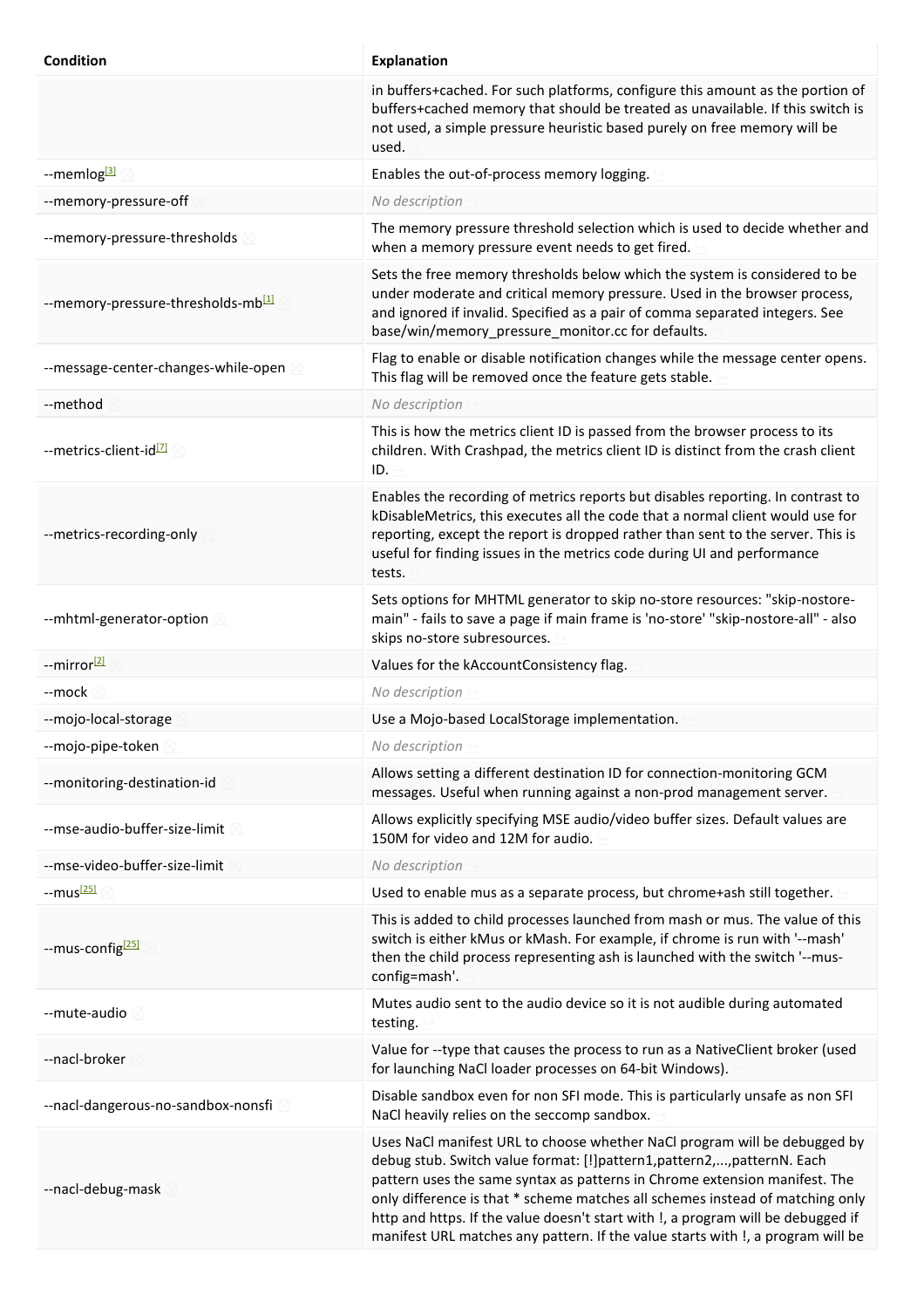| <b>Condition</b>                            | <b>Explanation</b>                                                                                                                                                                                                                                                                                     |
|---------------------------------------------|--------------------------------------------------------------------------------------------------------------------------------------------------------------------------------------------------------------------------------------------------------------------------------------------------------|
|                                             | debugged if manifest URL does not match any pattern.                                                                                                                                                                                                                                                   |
| --nacl-gdb 8                                | Native Client GDB debugger that will be launched automatically when<br>needed.                                                                                                                                                                                                                         |
| --nacl-gdb-script                           | GDB script to pass to the nacl-gdb debugger at startup.                                                                                                                                                                                                                                                |
| --nacl-loader                               | Value for --type that causes the process to run as a NativeClient loader for SFI<br>mode.                                                                                                                                                                                                              |
| --nacl-loader-nonsfi                        | Value for --type that causes the process to run as a NativeClient loader for non<br>SFI mode.                                                                                                                                                                                                          |
| --native                                    | Report native (walk the stack) allocation traces. By default pseudo stacks<br>derived from trace events are reported.                                                                                                                                                                                  |
| --native-crx-bindings                       | Enables the use of C++-based extension bindings (instead of JS generation).                                                                                                                                                                                                                            |
| --need-arc-migration-policy-check           | If present, the device needs to check the policy to see if the migration to ext4<br>for ARC is allowed. It should be present only on devices that have been initially<br>issued with ecrypfs encryption and have ARC (N+) available. For the devices in<br>other categories this flag must be missing. |
| --net-log-capture-mode                      | Sets the granularity of events to capture in the network log. The mode can be<br>set to one of the following values: "Default" "IncludeCookiesAndCredentials"<br>"IncludeSocketBytes" See the functions of the corresponding name in<br>net_log_capture_mode.h for a description of their meaning.     |
| --netifs-to-ignore                          | List of network interfaces to ignore. Ignored interfaces will not be used for<br>network connectivity.                                                                                                                                                                                                 |
| --network-country-iso <sup>161</sup>        | The telephony region (ISO country code) to use in phone number detection.                                                                                                                                                                                                                              |
| --network-settings-config                   | Enables Settings based network config in MD Settings.                                                                                                                                                                                                                                                  |
| --new-window                                | Launches URL in new browser window.                                                                                                                                                                                                                                                                    |
| --no-default-browser-check                  | Disables the default browser check. Useful for UI/browser tests where we<br>want to avoid having the default browser info-bar displayed.                                                                                                                                                               |
| --no-experiments                            | Disables all experiments set on about: flags. Does not disable about: flags itself.<br>Useful if an experiment makes chrome crash at startup: One can start chrome<br>with --no-experiments, disable the problematic lab at about: flags and then<br>restart chrome without this switch again.         |
| --no-first-run ⊠                            | Skip First Run tasks, whether or not it's actually the First Run. Overridden by<br>kForceFirstRun. This does not drop the First Run sentinel and thus doesn't<br>prevent first run from occuring the next time chrome is launched without this<br>flag.                                                |
| --no-managed-user-acknowledgment-check      | Disables checking whether we received an acknowledgment when registering<br>a supervised user. Also disables the timeout during registration that waits for<br>the ack. Useful when debugging against a server that does not support<br>notifications.                                                 |
| --no-network-profile-warning <sup>[1]</sup> | Whether or not the browser should warn if the profile is on a network share.<br>This flag is only relevant for Windows currently.                                                                                                                                                                      |
| --no-pings                                  | Don't send hyperlink auditing pings                                                                                                                                                                                                                                                                    |
| --no-proxy-server                           | Don't use a proxy server, always make direct connections. Overrides any other<br>proxy server flags that are passed.                                                                                                                                                                                   |
| --no-referrers                              | Don't send HTTP-Referer headers.                                                                                                                                                                                                                                                                       |
| --no-sandbox                                | Disables the sandbox for all process types that are normally sandboxed.                                                                                                                                                                                                                                |
| --no-service-autorun                        | Disables the service process from adding itself as an autorun process. This<br>does not delete existing autorun registrations, it just prevents the service from<br>registering a new one.                                                                                                             |
| --no-session-id                             | No description                                                                                                                                                                                                                                                                                         |
| --no-startup-window                         | Does not automatically open a browser window on startup (used when<br>launching Chrome for the purpose of hosting background apps).                                                                                                                                                                    |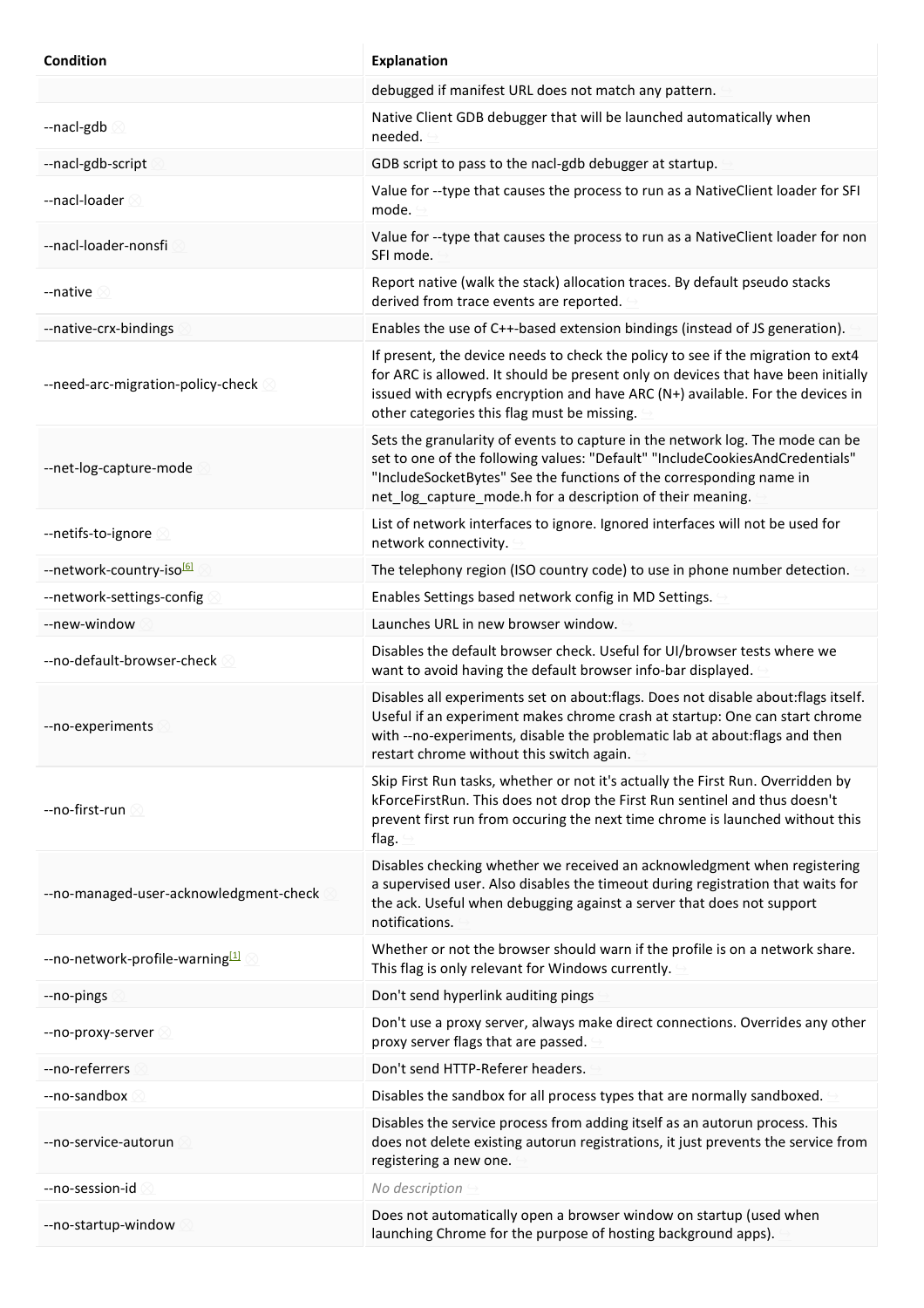| <b>Condition</b>                            | <b>Explanation</b>                                                                                                                                                                                                                                       |
|---------------------------------------------|----------------------------------------------------------------------------------------------------------------------------------------------------------------------------------------------------------------------------------------------------------|
| --no-user-gesture-required                  | Autoplay policy that does not require any user gesture.                                                                                                                                                                                                  |
| --no-wifi                                   | Disable features that require WiFi management.                                                                                                                                                                                                           |
| --no-zygote                                 | Disables the use of a zygote process for forking child processes. Instead, child<br>processes will be forked and exec'd directly. Note that --no-sandbox should<br>also be used together with this flag because the sandbox needs the zygote to<br>work. |
| --noerrdialogs                              | Suppresses all error dialogs when present.                                                                                                                                                                                                               |
| --non-material                              | Classic, non-material, mode for the   kTopChromeMD  switch.                                                                                                                                                                                              |
| --non-secure                                | No description                                                                                                                                                                                                                                           |
| --non-secure-after-editing                  | No description                                                                                                                                                                                                                                           |
| --non-secure-while-incognito                | No description                                                                                                                                                                                                                                           |
| --non-secure-while-incognito-or-editing     | No description                                                                                                                                                                                                                                           |
| --none                                      | No description                                                                                                                                                                                                                                           |
| --normal_muted                              | No description                                                                                                                                                                                                                                           |
| --normal_vibrant                            | No description                                                                                                                                                                                                                                           |
| --note-taking-app-ids                       | An optional comma-separated list of IDs of apps that can be used to take<br>notes. If unset, a hardcoded list is used instead.                                                                                                                           |
| --ntp-snippets-add-incomplete               | If this flag is set, we will add downloaded snippets that are missing some<br>critical data to the list.                                                                                                                                                 |
| --ntp-switch-to-existing-tab <sup>[6]</sup> | Switch to an existing tab for a suggestion opened from the New Tab Page.                                                                                                                                                                                 |
| --null                                      | No description                                                                                                                                                                                                                                           |
| --num-raster-threads                        | Number of worker threads used to rasterize content.                                                                                                                                                                                                      |
| --oauth2-client-id                          | No description                                                                                                                                                                                                                                           |
| --oauth2-client-secret                      | No description                                                                                                                                                                                                                                           |
| --off                                       | No description                                                                                                                                                                                                                                           |
| --on                                        | No description                                                                                                                                                                                                                                           |
| --oobe-bootstrapping-master                 | Indicates that if we should start bootstrapping Master OOBE.                                                                                                                                                                                             |
| --oobe-force-show-screen                    | Forces OOBE/login to force show a comma-separated list of screens from<br>chromeos:: kScreenNames in oobe_screen.cc. Supported screens are: user-<br>image                                                                                               |
| --oobe-guest-session                        | Indicates that a guest session has been started before OOBE completion.                                                                                                                                                                                  |
| --oobe-skip-postlogin                       | Skips all other OOBE pages after user login.                                                                                                                                                                                                             |
| --oobe-timer-interval                       | Interval at which we check for total time on OOBE.                                                                                                                                                                                                       |
| --open-ash <sup>[26]</sup>                  | No description                                                                                                                                                                                                                                           |
| --opengraph                                 | No description                                                                                                                                                                                                                                           |
| --origin-trial-disabled-features            | Contains a list of feature names for which origin trial experiments should be<br>disabled. Names should be separated by " " characters.                                                                                                                  |
| --origin-trial-disabled-tokens              | Contains a list of token signatures for which origin trial experiments should be<br>disabled. Tokens should be separated by " " characters.                                                                                                              |
| --origin-trial-public-key                   | Overrides the default public key for checking origin trial tokens.                                                                                                                                                                                       |
| --original-process-start-time               | The time that a new chrome process which is delegating to an already running<br>chrome process started. (See ProcessSingleton for more details.)                                                                                                         |
| --osmesa                                    | No description                                                                                                                                                                                                                                           |
| --output                                    | No description                                                                                                                                                                                                                                           |
| --override                                  | "Override" value for kCrosRegionsMode (region's data is read first).                                                                                                                                                                                     |
| --override-metrics-upload-url               | Override the URL to which metrics logs are sent for debugging.                                                                                                                                                                                           |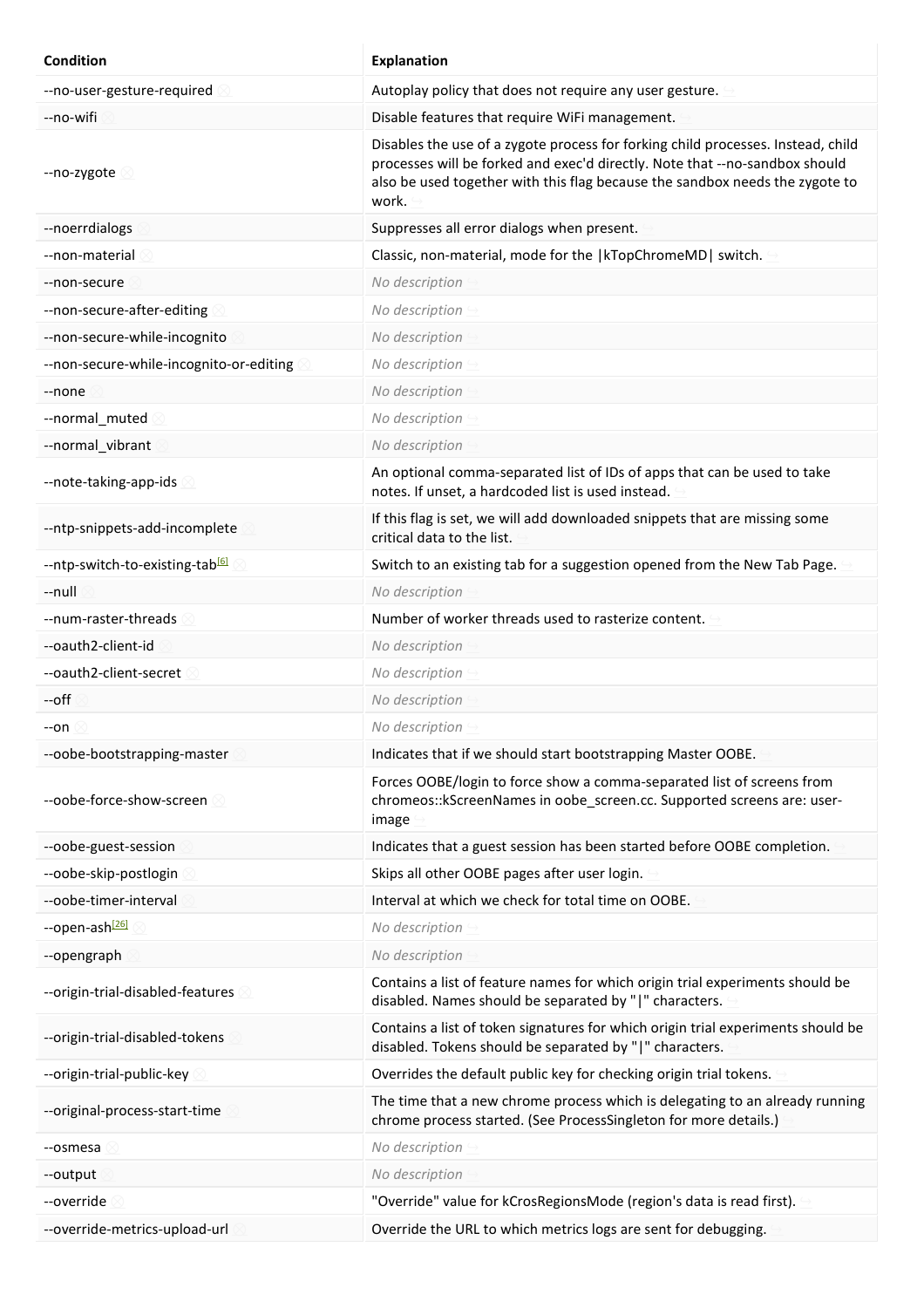| Condition                                       | <b>Explanation</b>                                                                                                                                                                                                                                                                                                                                                                                                                                                                                                                                               |
|-------------------------------------------------|------------------------------------------------------------------------------------------------------------------------------------------------------------------------------------------------------------------------------------------------------------------------------------------------------------------------------------------------------------------------------------------------------------------------------------------------------------------------------------------------------------------------------------------------------------------|
| --override-plugin-power-saver-for-testing       | Override the behavior of plugin throttling for testing. By default the throttler is<br>only enabled for a hard-coded list of plugins. Set the value to 'always' to<br>always throttle every plugin instance. Set the value to 'never' to disable<br>throttling.                                                                                                                                                                                                                                                                                                  |
| --override-use-software-gl-for-tests            | Forces the use of software GL instead of hardware gpu.                                                                                                                                                                                                                                                                                                                                                                                                                                                                                                           |
| --overscroll-history-navigation                 | Controls the behavior of history navigation in response to horizontal<br>overscroll. Set the value to '0' to disable. Set the value to '1' to enable the<br>behavior where pages slide in and out in response to the horizontal overscroll<br>gesture and a screenshot of the target page is shown. Set the value to '2' to<br>enable the simplified overscroll UI where a navigation arrow slides in from the<br>side of the screen in response to the horizontal overscroll gesture. Defaults to<br>1'.                                                        |
| --overscroll-start-threshold                    | Controls the value of the threshold to start horizontal overscroll relative to the<br>default value. E.g. set the value to '133' to have the overscroll start threshold<br>be 133% of the default threshold.                                                                                                                                                                                                                                                                                                                                                     |
| --ozone-dump-file                               | Specify location for image dumps.                                                                                                                                                                                                                                                                                                                                                                                                                                                                                                                                |
| --ozone-platform                                | Specify ozone platform implementation to use.                                                                                                                                                                                                                                                                                                                                                                                                                                                                                                                    |
| --pack-extension                                | Packages an extension to a .crx installable file from a given directory.                                                                                                                                                                                                                                                                                                                                                                                                                                                                                         |
| --pack-extension-key                            | Optional PEM private key to use in signing packaged .crx.                                                                                                                                                                                                                                                                                                                                                                                                                                                                                                        |
| --parent-profile                                | Specifies the path to the user data folder for the parent profile.                                                                                                                                                                                                                                                                                                                                                                                                                                                                                               |
| --parent-window                                 | No description                                                                                                                                                                                                                                                                                                                                                                                                                                                                                                                                                   |
| --passive-listeners-default                     | Override the default value for the 'passive' field in javascript addEventListener<br>calls. Values are defined as: 'documentonlytrue' to set the default be true only<br>for document level nodes. 'true' to set the default to be true on all nodes<br>(when not specified). 'forcealltrue' to force the value on all nodes.                                                                                                                                                                                                                                    |
| --password-store <sup>[9]</sup>                 | Specifies which encryption storage backend to use. Possible values are kwallet,<br>kwallet5, gnome, gnome-keyring, gnome-libsecret, basic. Any other value will<br>lead to Chrome detecting the best backend automatically.<br>TODO(crbug.com/571003): Once PasswordStore no longer uses the Keyring or<br>KWallet for storing passwords, rename this flag to stop referencing passwords.<br>Do not rename it sooner, though; developers and testers might rely on it<br>keeping large amounts of testing passwords out of their Keyrings or<br><b>KWallets.</b> |
| --permission-request-api-scope                  | Development flag for permission request API. This flag is needed until the API<br>is finalized. TODO(bauerb): Remove when this flag is not needed anymore.                                                                                                                                                                                                                                                                                                                                                                                                       |
| --permission-request-api-url                    | Development flag for permission request API. This flag is needed until the API<br>is finalized. TODO(bauerb): Remove when this flag is not needed anymore.                                                                                                                                                                                                                                                                                                                                                                                                       |
| --ppapi                                         | Argument to the process type that indicates a PPAPI plugin process type.                                                                                                                                                                                                                                                                                                                                                                                                                                                                                         |
| --ppapi-antialiased-text-enabled <sup>[1]</sup> | The boolean value (0/1) of FontRenderParams:: antialiasing to be passed to<br>Ppapi processes.                                                                                                                                                                                                                                                                                                                                                                                                                                                                   |
| --ppapi-broker                                  | Argument to the process type that indicates a PPAPI broker process type.                                                                                                                                                                                                                                                                                                                                                                                                                                                                                         |
| --ppapi-flash-args                              | "Command-line" arguments for the PPAPI Flash; used for debugging<br>options.                                                                                                                                                                                                                                                                                                                                                                                                                                                                                     |
| --ppapi-flash-path                              | Use the PPAPI (Pepper) Flash found at the given path.                                                                                                                                                                                                                                                                                                                                                                                                                                                                                                            |
| --ppapi-flash-version                           | Report the given version for the PPAPI (Pepper) Flash. The version should be<br>numbers separated by '.'s (e.g., "12.3.456.78"). If not specified, it defaults to<br>"10.2.999.999".                                                                                                                                                                                                                                                                                                                                                                             |
| --ppapi-in-process                              | Runs PPAPI (Pepper) plugins in-process.                                                                                                                                                                                                                                                                                                                                                                                                                                                                                                                          |
| --ppapi-plugin-launcher                         | Specifies a command that should be used to launch the ppapi plugin process.<br>Useful for running the plugin process through purify or quantify. Ex: --ppapi-<br>plugin-launcher="path\to\purify /Run=yes"                                                                                                                                                                                                                                                                                                                                                       |
| --ppapi-startup-dialog                          | Causes the PPAPI sub process to display a dialog on launch. Be sure to use --                                                                                                                                                                                                                                                                                                                                                                                                                                                                                    |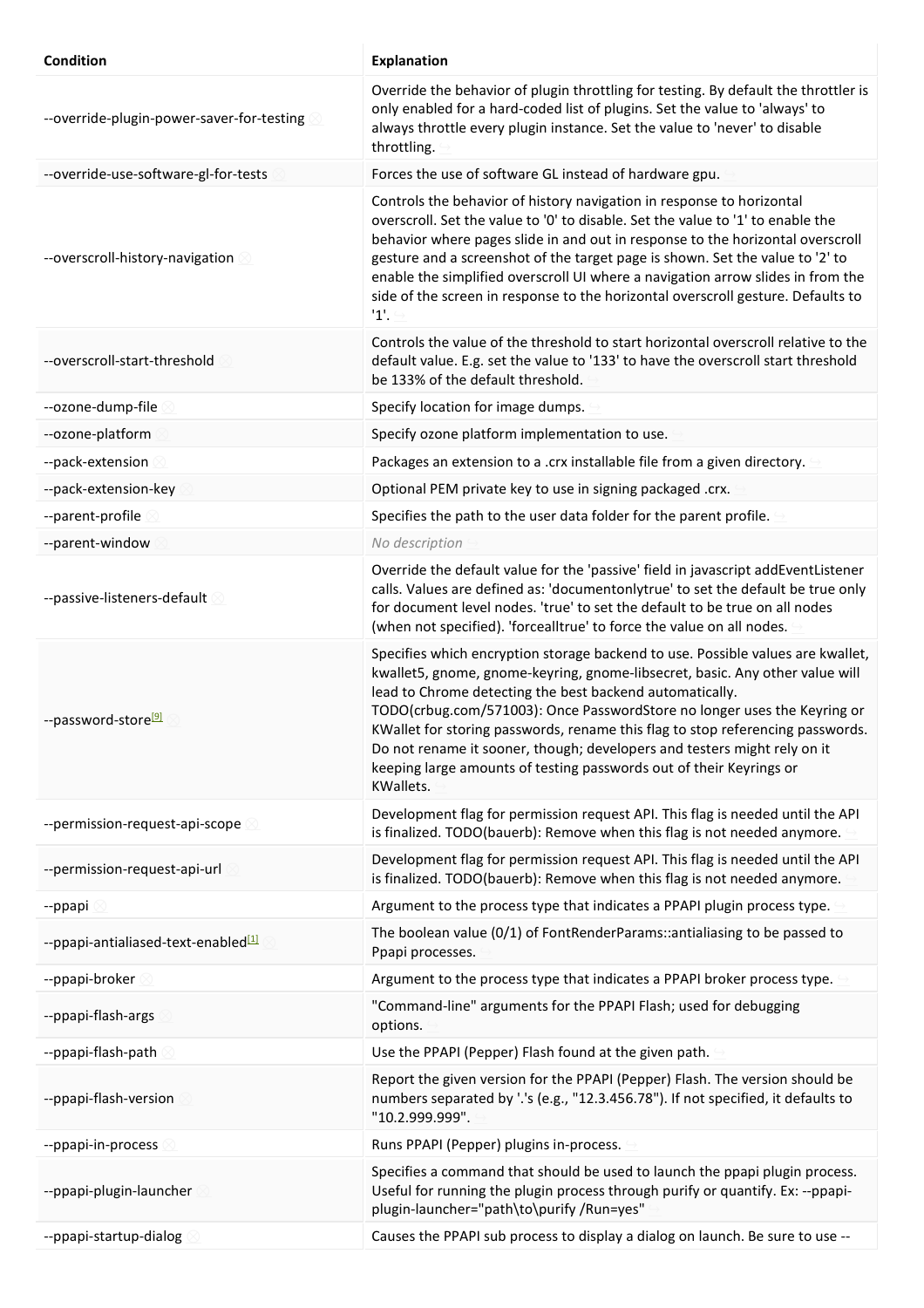| Condition                                         | <b>Explanation</b>                                                                                                                                                                                                                                                                                                                                                                                                                                                             |
|---------------------------------------------------|--------------------------------------------------------------------------------------------------------------------------------------------------------------------------------------------------------------------------------------------------------------------------------------------------------------------------------------------------------------------------------------------------------------------------------------------------------------------------------|
|                                                   | no-sandbox as well or the sandbox won't allow the dialog to display.                                                                                                                                                                                                                                                                                                                                                                                                           |
| --ppapi-subpixel-rendering-setting <sup>[1]</sup> | The enum value of FontRenderParams::subpixel_rendering to be passed to<br>Ppapi processes.                                                                                                                                                                                                                                                                                                                                                                                     |
| --prerender-from-omnibox 20                       | Triggers prerendering of pages from suggestions in the omnibox. Only has an<br>effect when Instant is either disabled or restricted to search, and when<br>prerender is enabled.                                                                                                                                                                                                                                                                                               |
| --previous-app                                    | previous-app should be the app that was running when last-launched-app<br>started.                                                                                                                                                                                                                                                                                                                                                                                             |
| --primary                                         | No description                                                                                                                                                                                                                                                                                                                                                                                                                                                                 |
| --print-to-pdf                                    | Save a pdf file of the loaded page.                                                                                                                                                                                                                                                                                                                                                                                                                                            |
| --privet-ipv6-only                                | Use IPv6 only for privet HTTP.                                                                                                                                                                                                                                                                                                                                                                                                                                                 |
| --process-per-site                                | Enable the "Process Per Site" process model for all domains. This mode<br>consolidates same-site pages so that they share a single process. More details<br>here: - http://www.chromium.org/developers/design-documents/process-<br>models - The class comment in site_instance.h, listing the supported process<br>models. IMPORTANT: This isn't to be confused with --site-per-process (which is<br>about isolation, not consolidation). You probably want the other one.    |
| --process-per-tab                                 | Runs each set of script-connected tabs (i.e., a BrowsingInstance) in its own<br>renderer process. We default to using a renderer process for each site instance<br>(i.e., group of pages from the same registered domain with script connections<br>to each other). TODO(creis): This flag is currently a no-op. We should refactor<br>it to avoid "unnecessary" process swaps for cross-site navigations but still<br>swap when needed for security (e.g., isolated origins). |
| --product-version                                 | Outputs the product version information and quit. Used as an internal api to<br>detect the installed version of Chrome on Linux.                                                                                                                                                                                                                                                                                                                                               |
| --profile-directory                               | Selects directory of profile to associate with the first browser launched.                                                                                                                                                                                                                                                                                                                                                                                                     |
| --profiler-timing                                 | Configure whether chrome://profiler will contain timing information. This<br>option is enabled by default. A value of "0" will disable profiler timing, while all<br>other values will enable it.                                                                                                                                                                                                                                                                              |
| --profiling-at-start 8                            | Starts the sampling based profiler for the browser process at startup. This will<br>only work if chrome has been built with the gyp variable profiling=1. The<br>output will go to the value of kProfilingFile.                                                                                                                                                                                                                                                                |
| --profiling-file                                  | Specifies a location for profiling output. This will only work if chrome has been<br>built with the gyp variable profiling=1 or gn arg enable profiling=true. {pid} if<br>present will be replaced by the pid of the process. {count} if present will be<br>incremented each time a profile is generated for this process. The default is<br>chrome-profile-{pid} for the browser and test-profile-{pid} for tests.                                                            |
| --profiling-flush 2                               | Controls whether profile data is periodically flushed to a file. Normally the data<br>gets written on exit but cases exist where chrome doesn't exit cleanly<br>(especially when using single-process). A time in seconds can be specified.                                                                                                                                                                                                                                    |
| --progress-bar-animation <sup>[6]</sup>           | Specifies Android phone page loading progress bar animation.                                                                                                                                                                                                                                                                                                                                                                                                                   |
| --progress-bar-completion <sup>[6]</sup>          | When blink should declare a load "done" for the purpose of the progress<br>bar.                                                                                                                                                                                                                                                                                                                                                                                                |
| --prompt-for-external-extensions <sup>[27]</sup>  | Should we prompt the user before allowing external extensions to install? This<br>flag is available on Chromium for testing purposes.                                                                                                                                                                                                                                                                                                                                          |
| --proxy-auto-detect                               | Forces proxy auto-detection.                                                                                                                                                                                                                                                                                                                                                                                                                                                   |
| --proxy-bypass-list                               | Specifies a list of hosts for whom we bypass proxy settings and use direct<br>connections. Ignored unless --proxy-server is also specified. This is a comma-<br>separated list of bypass rules. See: "net/proxy/proxy_bypass_rules.h" for the<br>format of these rules.                                                                                                                                                                                                        |
| --proxy-pac-url                                   | Uses the pac script at the given URL                                                                                                                                                                                                                                                                                                                                                                                                                                           |
| --proxy-server                                    | Uses a specified proxy server, overrides system settings. This switch only<br>affects HTTP and HTTPS requests.                                                                                                                                                                                                                                                                                                                                                                 |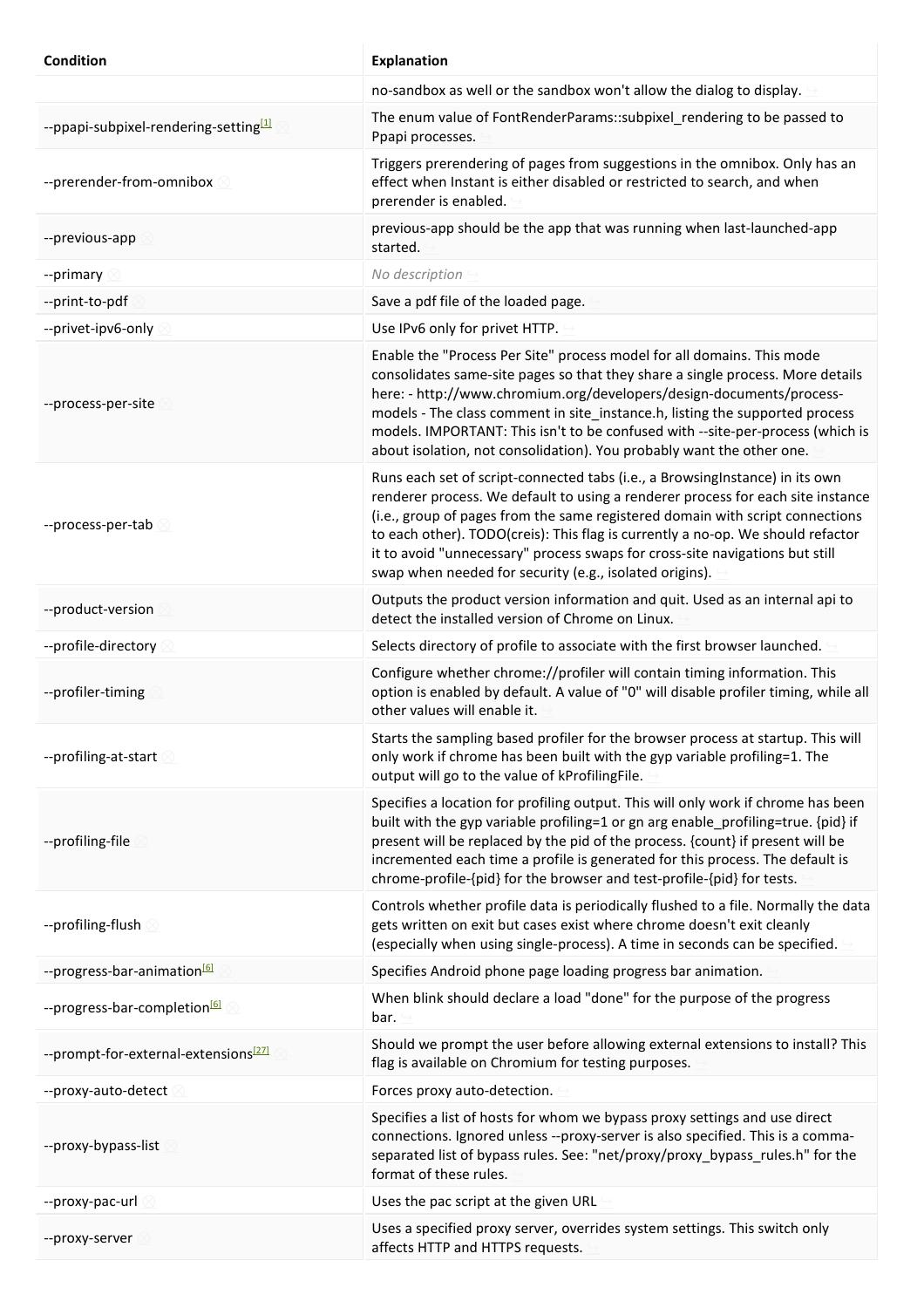| Condition                                        | <b>Explanation</b>                                                                                                                                                                                                                                                                                                                                                                                                                                                             |
|--------------------------------------------------|--------------------------------------------------------------------------------------------------------------------------------------------------------------------------------------------------------------------------------------------------------------------------------------------------------------------------------------------------------------------------------------------------------------------------------------------------------------------------------|
| --pull-to-refresh                                | Enables or disables pull-to-refresh gesture in response to vertical overscroll.<br>Set the value to '1' to enable the feature, and set to '0' to disable. Defaults to<br>disabled.                                                                                                                                                                                                                                                                                             |
| --rdp_desktop_session                            | No description                                                                                                                                                                                                                                                                                                                                                                                                                                                                 |
| --reader-mode-feedback                           | No description                                                                                                                                                                                                                                                                                                                                                                                                                                                                 |
| --reader-mode-heuristics                         | No description                                                                                                                                                                                                                                                                                                                                                                                                                                                                 |
| --rebaseline-pixel-tests <sup>[4]</sup>          | Makes browser pixel tests overwrite the reference if it does not match.                                                                                                                                                                                                                                                                                                                                                                                                        |
| --record-type                                    | No description                                                                                                                                                                                                                                                                                                                                                                                                                                                                 |
| --reduce-security-for-testing                    | Enables more web features over insecure connections. Designed to be used for<br>testing purposes only.                                                                                                                                                                                                                                                                                                                                                                         |
| --reduced-referrer-granularity                   | Reduce the default 'referer' header's granularity.                                                                                                                                                                                                                                                                                                                                                                                                                             |
| --register-font-files                            | Registers additional font files on Windows (for fonts outside the usual<br>%WINDIR%\Fonts location). Multiple files can be used by separating them with<br>a semicolon (;).                                                                                                                                                                                                                                                                                                    |
| --register-pepper-plugins                        | Register Pepper plugins (see pepper_plugin_list.cc for its format).                                                                                                                                                                                                                                                                                                                                                                                                            |
| --relauncher <sup>[7]</sup>                      | A process type (switches:: kProcessType) that relaunches the browser. See<br>chrome/browser/mac/relauncher.h.                                                                                                                                                                                                                                                                                                                                                                  |
| --remote-debugging-address                       | Use the given address instead of the default loopback for accepting remote<br>debugging connections. Should be used together with --remote-debugging-<br>port. Note that the remote debugging protocol does not perform any<br>authentication, so exposing it too widely can be a security risk.                                                                                                                                                                               |
| --remote-debugging-port                          | Enables remote debug over HTTP on the specified port.                                                                                                                                                                                                                                                                                                                                                                                                                          |
| --remote-debugging-socket-fd                     | The given value is the fd of a socket already opened by the parent process.<br>This allows automation to provide a listening socket for clients to connect to<br>before chrome is fully fired up. In particular, a parent process can open the<br>port, exec headles chrome, and connect to the devtools port immediately.<br>Waiting for chrome to be ready is then handled by the first read from the port,<br>which will block until chrome is ready. No polling is needed. |
| --remote-debugging-socket-name <sup>[6]</sup>    | Enables remote debug over HTTP on the specified socket name.                                                                                                                                                                                                                                                                                                                                                                                                                   |
| --remote-debugging-targets                       | Porvides a list of addresses to discover DevTools remote debugging targets.<br>The format is <host>:<port>,,<host>:port.</host></port></host>                                                                                                                                                                                                                                                                                                                                  |
| --renderer                                       | Causes the process to run as renderer instead of as browser.                                                                                                                                                                                                                                                                                                                                                                                                                   |
| --renderer-client-id                             | No description                                                                                                                                                                                                                                                                                                                                                                                                                                                                 |
| --renderer-cmd-prefix                            | The contents of this flag are prepended to the renderer command line. Useful<br>values might be "valgrind" or "xterm -e gdb --args".                                                                                                                                                                                                                                                                                                                                           |
| --renderer-process-limit                         | Overrides the default/calculated limit to the number of renderer processes.<br>Very high values for this setting can lead to high memory/resource usage or<br>instability.                                                                                                                                                                                                                                                                                                     |
| --renderer-startup-dialog                        | Causes the renderer process to display a dialog on launch. Passing this flag also<br>adds kNoSandbox on Windows non-official builds, since that's needed to show<br>a dialog.                                                                                                                                                                                                                                                                                                  |
| --renderer-wait-for-java-debugger <sup>[6]</sup> | Block ChildProcessMain thread of the renderer's ChildProcessService until a<br>Java debugger is attached.                                                                                                                                                                                                                                                                                                                                                                      |
| --renderpass                                     | No description                                                                                                                                                                                                                                                                                                                                                                                                                                                                 |
| --repl                                           | Runs a read-eval-print loop that allows the user to evaluate Javascript<br>expressions.                                                                                                                                                                                                                                                                                                                                                                                        |
| --report-vp9-as-an-unsupported-mime-type         | Force to report VP9 as an unsupported MIME type.                                                                                                                                                                                                                                                                                                                                                                                                                               |
| -- require-audio-hardware-for-testing            | When running tests on a system without the required hardware or libraries,<br>this flag will cause the tests to fail. Otherwise, they silently succeed.                                                                                                                                                                                                                                                                                                                        |
| --reset-app-list-install-state                   | If set, the app list will forget it has been installed on startup. Note this doesn't                                                                                                                                                                                                                                                                                                                                                                                           |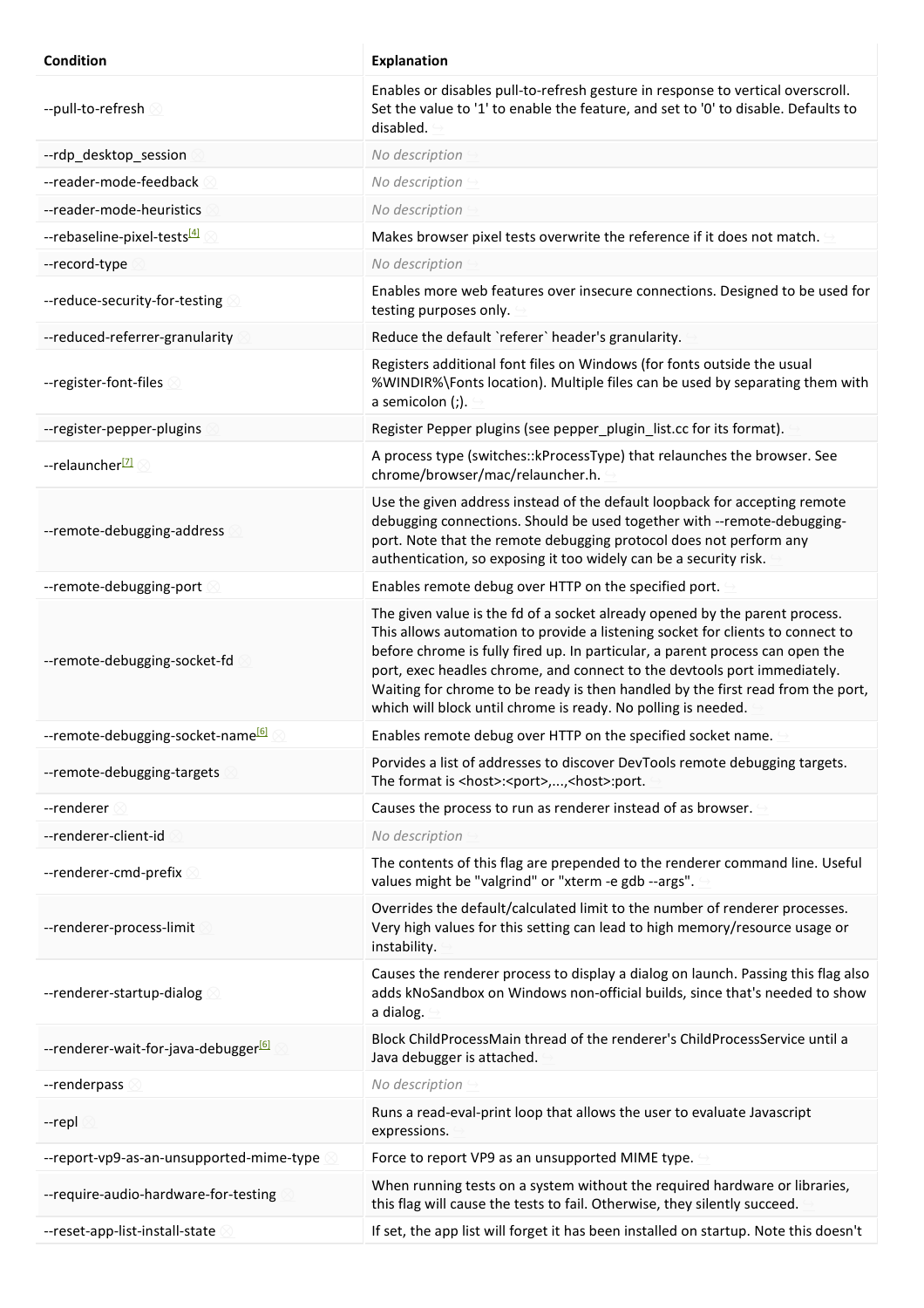| <b>Condition</b>                           | <b>Explanation</b>                                                                                                                                                                                                                                                                                                                                                                                                        |
|--------------------------------------------|---------------------------------------------------------------------------------------------------------------------------------------------------------------------------------------------------------------------------------------------------------------------------------------------------------------------------------------------------------------------------------------------------------------------------|
|                                            | prevent the app list from running, it just makes Chrome think the app list<br>hasn't been enabled (as in kEnableAppList) yet.                                                                                                                                                                                                                                                                                             |
| --reset-variation-state                    | Forces a reset of the one-time-randomized FieldTrials on this client, also<br>known as the Chrome Variations state.                                                                                                                                                                                                                                                                                                       |
| --restore-last-session                     | Indicates the last session should be restored on startup. This overrides the<br>preferences value. Note that this does not force automatic session restore<br>following a crash, so as to prevent a crash loop. This switch is used to<br>implement support for OS-specific "continue where you left off" functionality<br>on OS X and Windows.                                                                           |
| --root-layer-scrolls                       | Handles frame scrolls via the root RenderLayer instead of the FrameView.                                                                                                                                                                                                                                                                                                                                                  |
| --rtl                                      | No description                                                                                                                                                                                                                                                                                                                                                                                                            |
| --run-all-compositor-stages-before-draw    | Effectively disables pipelining of compositor frame production stages by<br>waiting for each stage to finish before completing a frame.                                                                                                                                                                                                                                                                                   |
| --run-layout-test                          | Request the render trees of pages to be dumped as text once they have<br>finished loading.                                                                                                                                                                                                                                                                                                                                |
| --safebrowsing-disable-auto-update         | If present, safebrowsing only performs update when<br>SafeBrowsingProtocolManager::ForceScheduleNextUpdate() is explicitly called.<br>This is used for testing only.                                                                                                                                                                                                                                                      |
| --safebrowsing-disable-download-protection | TODO(Izheng): Remove this flag once the feature works fine<br>(http://crbug.com/74848). Disables safebrowsing feature that checks<br>download url and downloads content's hash to make sure the content are not<br>malicious.                                                                                                                                                                                             |
| --safebrowsing-disable-extension-blacklist | Disables safebrowsing feature that checks for blacklisted extensions.                                                                                                                                                                                                                                                                                                                                                     |
| --safebrowsing-manual-download-blacklist 8 | List of comma-separated sha256 hashes of executable files which the<br>download-protection service should treat as "dangerous." For a file to show a<br>warning, it also must be considered a dangerous filetype and not be<br>whitelisted otherwise (by signature or URL) and must be on a supported OS.<br>Hashes are in hex. This is used for manual testing when looking for ways to by-<br>pass download protection. |
| --SafeSites                                | No description                                                                                                                                                                                                                                                                                                                                                                                                            |
| --sandbox-ipc                              | Causes the process to run as a sandbox IPC subprocess.                                                                                                                                                                                                                                                                                                                                                                    |
| --save-page-as-mhtml                       | Disable saving pages as HTML-only, disable saving pages as HTML Complete<br>(with a directory of sub-resources). Enable only saving pages as MHTML. See<br>http://crbug.com/120416 for how to remove this switch.                                                                                                                                                                                                         |
| --screen-config                            | Specifies the initial screen configuration, or state of all displays, for<br>FakeDisplayDelegate, see class for format details.                                                                                                                                                                                                                                                                                           |
| --screenshot                               | Save a screenshot of the loaded page.                                                                                                                                                                                                                                                                                                                                                                                     |
| --scripts-require-action                   | Notify the user and require consent for extensions running scripts. Appending -<br>-scripts-require-action=1 has the same effect as --enable-scripts-require-action<br>(see below).                                                                                                                                                                                                                                       |
| --search-provider-logo-url                 | Use a static URL for the logo of the default search engine. Example:<br>https://www.google.com/branding/logo.png                                                                                                                                                                                                                                                                                                          |
| --secondary                                | No description                                                                                                                                                                                                                                                                                                                                                                                                            |
| --secondary-display-layout                 | Specifies the layout mode and offsets for the secondary display for testing. The<br>format is " <t r b l>,<offset>" where t=TOP, r=RIGHT, b=BOTTOM and L=LEFT.<br/>For example, 'r,-100' means the secondary display is positioned on the right<br/>with -100 offset. (above than primary)</offset></t r b l>                                                                                                             |
| --secondary-ui-md                          | Applies the material design mode passed via --top-chrome-md to elements<br>throughout Chrome (not just top Chrome).                                                                                                                                                                                                                                                                                                       |
| --service                                  | The process type value which causes a process to run as a cloud print service<br>process. DO NOT CHANGE THIS VALUE. Cloud printing relies on an external<br>binary launching Chrome with this process type.                                                                                                                                                                                                               |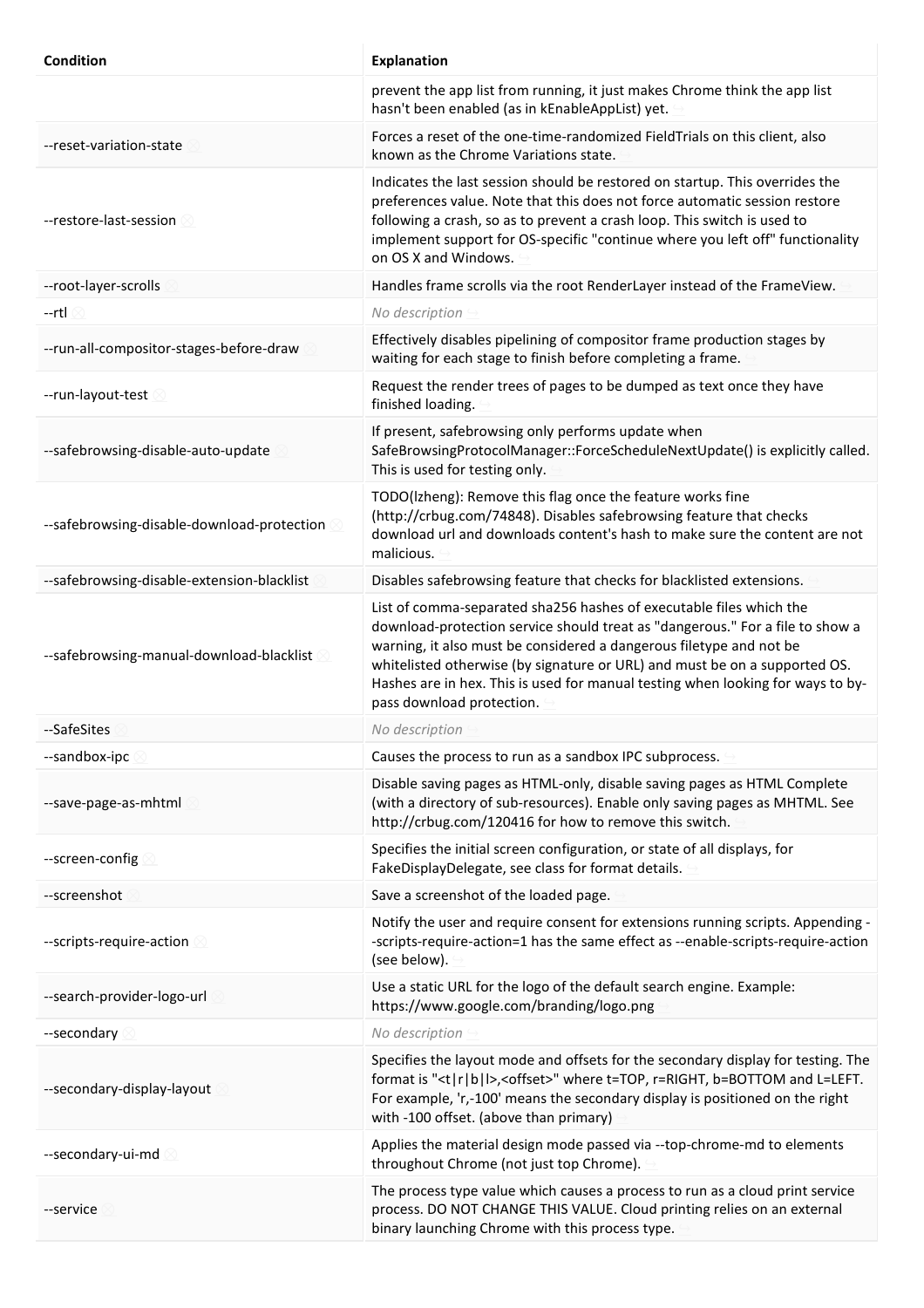| Condition                          | <b>Explanation</b>                                                                                                                                                                                                                                                                                                                                                                                                                                                                                                                                                                                                                                                                                                                                                                                                                                                                                                                                     |
|------------------------------------|--------------------------------------------------------------------------------------------------------------------------------------------------------------------------------------------------------------------------------------------------------------------------------------------------------------------------------------------------------------------------------------------------------------------------------------------------------------------------------------------------------------------------------------------------------------------------------------------------------------------------------------------------------------------------------------------------------------------------------------------------------------------------------------------------------------------------------------------------------------------------------------------------------------------------------------------------------|
| --service-manager 8                | The value of the   kProcessType   switch which tells the executable to assume<br>the role of a standalone Service Manager instance.                                                                                                                                                                                                                                                                                                                                                                                                                                                                                                                                                                                                                                                                                                                                                                                                                    |
| --service-name                     | Specified on the command line of service processes to indicate which service<br>should be run. Useful when the service process binary may act as one of many<br>different embedded services.                                                                                                                                                                                                                                                                                                                                                                                                                                                                                                                                                                                                                                                                                                                                                           |
| --service-pipe-token               | Provides a child process with a token string they can exchange for a message<br>pipe whose other end is bound to a service_manager::Service binding in the<br>Service Manager.                                                                                                                                                                                                                                                                                                                                                                                                                                                                                                                                                                                                                                                                                                                                                                         |
| --service-request-channel-token    | The token to use to construct the message pipe for a service in a child<br>process.                                                                                                                                                                                                                                                                                                                                                                                                                                                                                                                                                                                                                                                                                                                                                                                                                                                                    |
| --service-runner $\otimes$         | The value of the   kProcessType   switch which tells the executable to assume<br>the role of a service instance.                                                                                                                                                                                                                                                                                                                                                                                                                                                                                                                                                                                                                                                                                                                                                                                                                                       |
| --shared-files                     | Describes the file descriptors passed to a child process in the following list<br>format: <file id="">:<descriptor id="">,<file id="">:<descriptor id="">, where <file id=""><br/>is an ID string from the manifest of the service being launched and<br/><descriptor id=""> is the numeric identifier of the descriptor for the child process<br/>can use to retrieve the file descriptor from the global descriptor table.</descriptor></file></descriptor></file></descriptor></file>                                                                                                                                                                                                                                                                                                                                                                                                                                                               |
| --shill-stub $\otimes$             | Overrides network stub behavior. By default, ethernet, wifi and vpn are<br>enabled, and transitions occur instantaneously. Multiple options can be<br>comma separated (no spaces). Note: all options are in the format 'foo=x'.<br>Values are case sensitive and based on Shill names in service_constants.h. See<br>FakeShillManagerClient::SetInitialNetworkState for implementation. Examples:<br>'clear=1' - Clears all default configurations 'wifi=on' - A wifi network is initially<br>connected ('1' also works) 'wifi=off' - Wifi networks are all initially<br>disconnected ('0' also works) 'wifi=disabled' - Wifi is initially disabled<br>'wifi=none' - Wifi is unavailable 'wifi=portal' - Wifi connection will be in Portal<br>state 'cellular=1' - Cellular is initially connected 'cellular=LTE' - Cellular is<br>initially connected, technology is LTE 'interactive=3' - Interactive mode,<br>connect/scan/etc requests take 3 secs |
| --show-app-list                    | If true the app list will be shown.                                                                                                                                                                                                                                                                                                                                                                                                                                                                                                                                                                                                                                                                                                                                                                                                                                                                                                                    |
| --show-autofill-signatures         | Annotates forms and fields with Autofill signatures.                                                                                                                                                                                                                                                                                                                                                                                                                                                                                                                                                                                                                                                                                                                                                                                                                                                                                                   |
| --show-autofill-type-predictions   | Annotates forms with Autofill field type predictions.                                                                                                                                                                                                                                                                                                                                                                                                                                                                                                                                                                                                                                                                                                                                                                                                                                                                                                  |
| --show-cert-link                   | If true the Certificate link will be shown in Page Info for HTTPS pages.                                                                                                                                                                                                                                                                                                                                                                                                                                                                                                                                                                                                                                                                                                                                                                                                                                                                               |
| --show-component-extension-options | Makes component extensions appear in chrome://settings/extensions.                                                                                                                                                                                                                                                                                                                                                                                                                                                                                                                                                                                                                                                                                                                                                                                                                                                                                     |
| --show-composited-layer-borders    | Renders a border around compositor layers to help debug and study layer<br>compositing.                                                                                                                                                                                                                                                                                                                                                                                                                                                                                                                                                                                                                                                                                                                                                                                                                                                                |
| --show-fps-counter                 | Draws a heads-up-display showing Frames Per Second as well as GPU memory<br>usage. If you also use --enable-logging=stderr --vmodule="head*=1" then FPS<br>will also be output to the console log.                                                                                                                                                                                                                                                                                                                                                                                                                                                                                                                                                                                                                                                                                                                                                     |
| --show-icons[1]                    | See kHidelcons.                                                                                                                                                                                                                                                                                                                                                                                                                                                                                                                                                                                                                                                                                                                                                                                                                                                                                                                                        |
| --show-layer-animation-bounds      | Renders a border that represents the bounding box for the layer's<br>animation.                                                                                                                                                                                                                                                                                                                                                                                                                                                                                                                                                                                                                                                                                                                                                                                                                                                                        |
| --show-login-dev-overlay           | If true, the developer tool overlay will be shown for the login/lock screen. This<br>makes it easier to test layout logic.                                                                                                                                                                                                                                                                                                                                                                                                                                                                                                                                                                                                                                                                                                                                                                                                                             |
| --show-mac-overlay-borders[11]     | Show borders around CALayers corresponding to overlays and partial<br>damage.                                                                                                                                                                                                                                                                                                                                                                                                                                                                                                                                                                                                                                                                                                                                                                                                                                                                          |
| --show-md-login                    | If true, the views-based md login and lock screens will be shown.                                                                                                                                                                                                                                                                                                                                                                                                                                                                                                                                                                                                                                                                                                                                                                                                                                                                                      |
| --show-non-md-login                | If true, the non-md login and lock screens will be shown.                                                                                                                                                                                                                                                                                                                                                                                                                                                                                                                                                                                                                                                                                                                                                                                                                                                                                              |
| --show-overdraw-feedback           | Visualize overdraw by color-coding elements based on if they have other<br>elements drawn underneath. This is good for showing where the UI might be<br>doing more rendering work than necessary. The colors are hinting at the<br>amount of overdraw on your screen for each pixel, as follows: True color: No<br>overdraw. Blue: Overdrawn once. Green: Overdrawn twice. Pink: Overdrawn                                                                                                                                                                                                                                                                                                                                                                                                                                                                                                                                                             |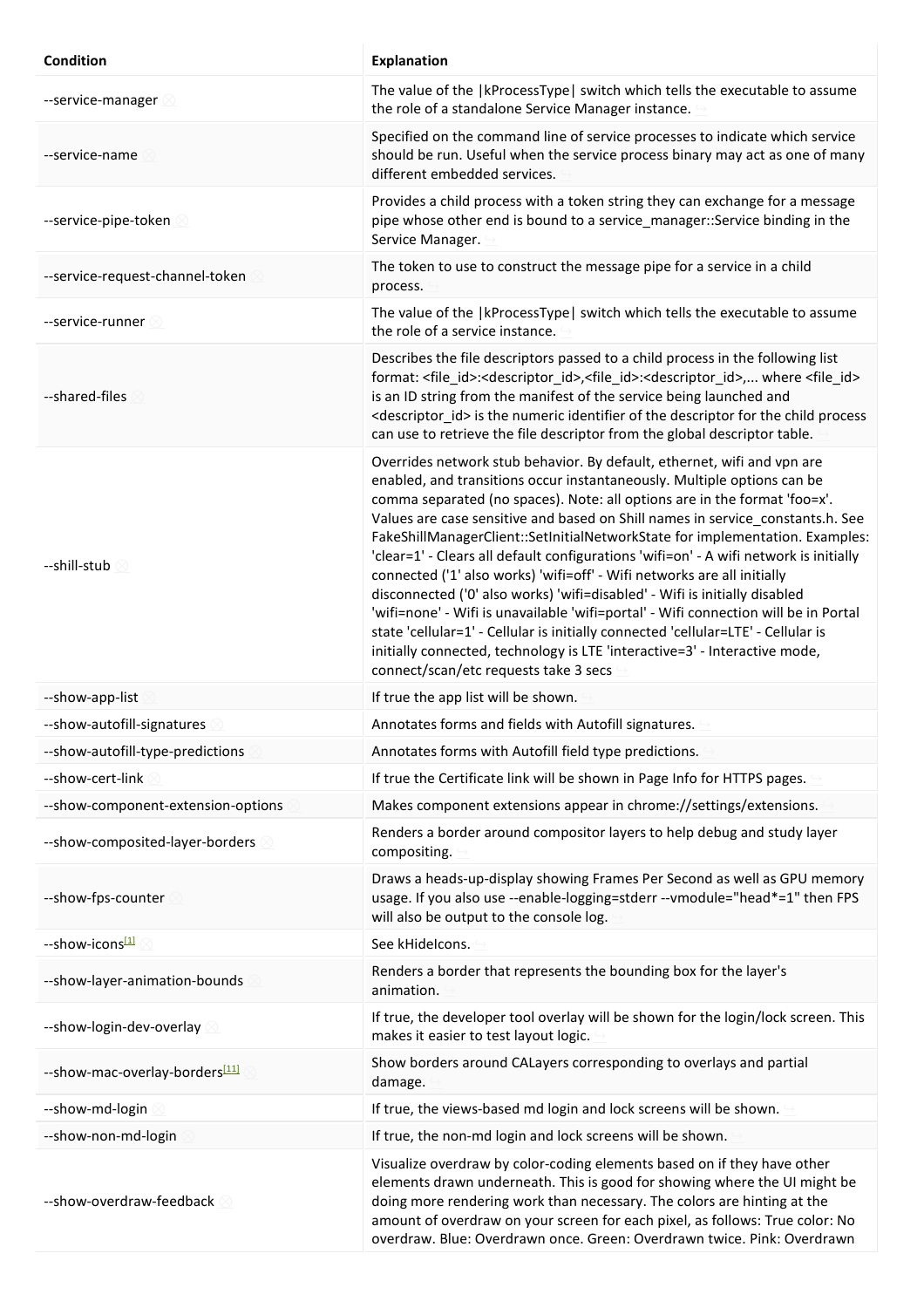| Condition                        | <b>Explanation</b>                                                                                                                                                                                                                                                                                                                                                                                                                                                                                                                                                                                                                                                                                                                                                                                                                                                  |
|----------------------------------|---------------------------------------------------------------------------------------------------------------------------------------------------------------------------------------------------------------------------------------------------------------------------------------------------------------------------------------------------------------------------------------------------------------------------------------------------------------------------------------------------------------------------------------------------------------------------------------------------------------------------------------------------------------------------------------------------------------------------------------------------------------------------------------------------------------------------------------------------------------------|
|                                  | three times. Red: Overdrawn four or more times.                                                                                                                                                                                                                                                                                                                                                                                                                                                                                                                                                                                                                                                                                                                                                                                                                     |
| --show-paint-rects               | Visibly render a border around paint rects in the web page to help debug and<br>study painting behavior.                                                                                                                                                                                                                                                                                                                                                                                                                                                                                                                                                                                                                                                                                                                                                            |
| --show-property-changed-rects    | Show rects in the HUD around layers whose properties have changed.                                                                                                                                                                                                                                                                                                                                                                                                                                                                                                                                                                                                                                                                                                                                                                                                  |
| --show-saved-copy                | Command line flag offering a "Show saved copy" option to the user if offline.<br>The various modes are disabled, primary, or secondary. Primary/secondary<br>refers to button placement (for experiment).                                                                                                                                                                                                                                                                                                                                                                                                                                                                                                                                                                                                                                                           |
| --show-screenspace-rects         | Show rects in the HUD around the screen-space transformed bounds of every<br>layer.                                                                                                                                                                                                                                                                                                                                                                                                                                                                                                                                                                                                                                                                                                                                                                                 |
| --show-surface-damage-rects      | Show rects in the HUD around damage as it is recorded into each render<br>surface.                                                                                                                                                                                                                                                                                                                                                                                                                                                                                                                                                                                                                                                                                                                                                                                  |
| --silent-debugger-extension-api  | Does not show an infobar when an extension attaches to a page using<br>chrome.debugger page. Required to attach to extension background pages.                                                                                                                                                                                                                                                                                                                                                                                                                                                                                                                                                                                                                                                                                                                      |
| --silent-launch                  | Causes Chrome to launch without opening any windows by default. Useful if<br>one wishes to use Chrome as an ash server.                                                                                                                                                                                                                                                                                                                                                                                                                                                                                                                                                                                                                                                                                                                                             |
| --simulate-critical-update       | Simulates a critical update being available.                                                                                                                                                                                                                                                                                                                                                                                                                                                                                                                                                                                                                                                                                                                                                                                                                        |
| --simulate-elevated-recovery     | Simulates that elevation is needed to recover upgrade channel.                                                                                                                                                                                                                                                                                                                                                                                                                                                                                                                                                                                                                                                                                                                                                                                                      |
| --simulate-outdated              | Simulates that current version is outdated.                                                                                                                                                                                                                                                                                                                                                                                                                                                                                                                                                                                                                                                                                                                                                                                                                         |
| --simulate-outdated-no-au        | Simulates that current version is outdated and auto-update is off.                                                                                                                                                                                                                                                                                                                                                                                                                                                                                                                                                                                                                                                                                                                                                                                                  |
| --simulate-upgrade               | Simulates an update being available.                                                                                                                                                                                                                                                                                                                                                                                                                                                                                                                                                                                                                                                                                                                                                                                                                                |
| --single-process                 | Runs the renderer and plugins in the same process as the browser                                                                                                                                                                                                                                                                                                                                                                                                                                                                                                                                                                                                                                                                                                                                                                                                    |
| --site-per-process 8             | Enforces a one-site-per-process security policy: * Each renderer process, for its<br>whole lifetime, is dedicated to rendering pages for just one site. * Thus, pages<br>from different sites are never in the same process. * A renderer process's<br>access rights are restricted based on its site. * All cross-site navigations force<br>process swaps. * <iframe>s are rendered out-of-process whenever the src= is<br/>cross-site. More details here: - http://www.chromium.org/developers/design-<br/>documents/site-isolation - http://www.chromium.org/developers/design-<br/>documents/process-models - The class comment in site instance.h, listing the<br/>supported process models. IMPORTANT: this isn't to be confused with --<br/>process-per-site (which is about process consolidation, not isolation). You<br/>probably want this one.</iframe> |
| --skip-gpu-data-loading          | Skip gpu info collection, blacklist loading, and blacklist auto-update scheduling<br>at browser startup time. Therefore, all GPU features are available, and<br>about: gpu page shows empty content. The switch is intended only for layout<br>tests. TODO(gab): Get rid of this switch entirely.                                                                                                                                                                                                                                                                                                                                                                                                                                                                                                                                                                   |
| --skip-nostore-all               | No description                                                                                                                                                                                                                                                                                                                                                                                                                                                                                                                                                                                                                                                                                                                                                                                                                                                      |
| --skip-nostore-main              | No description                                                                                                                                                                                                                                                                                                                                                                                                                                                                                                                                                                                                                                                                                                                                                                                                                                                      |
| --skip-reencoding-on-skp-capture | Skips reencoding bitmaps as PNGs when the encoded data is unavailable<br>during SKP capture. This allows for obtaining an accurate sample of the types<br>of images on the web, rather than being weighted towards PNGs that we have<br>encoded ourselves.                                                                                                                                                                                                                                                                                                                                                                                                                                                                                                                                                                                                          |
| --slow                           | Defines that Material Design visual feedback animations should be slow.                                                                                                                                                                                                                                                                                                                                                                                                                                                                                                                                                                                                                                                                                                                                                                                             |
| --slow-connections-only          | No description                                                                                                                                                                                                                                                                                                                                                                                                                                                                                                                                                                                                                                                                                                                                                                                                                                                      |
| --slow-down-raster-scale-factor  | Re-rasters everything multiple times to simulate a much slower machine. Give<br>a scale factor to cause raster to take that many times longer to complete, such<br>as --slow-down-raster-scale-factor=25.                                                                                                                                                                                                                                                                                                                                                                                                                                                                                                                                                                                                                                                           |
| --sms-test-messages              | Sends test messages on first call to RequestUpdate (stub only).                                                                                                                                                                                                                                                                                                                                                                                                                                                                                                                                                                                                                                                                                                                                                                                                     |
| --spdy-proxy-auth-fallback       | The origin of the data reduction proxy fallback.                                                                                                                                                                                                                                                                                                                                                                                                                                                                                                                                                                                                                                                                                                                                                                                                                    |
| --spdy-proxy-auth-origin         | The origin of the data reduction proxy.                                                                                                                                                                                                                                                                                                                                                                                                                                                                                                                                                                                                                                                                                                                                                                                                                             |
| --spdy-proxy-auth-value          | A test key for data reduction proxy authentication.                                                                                                                                                                                                                                                                                                                                                                                                                                                                                                                                                                                                                                                                                                                                                                                                                 |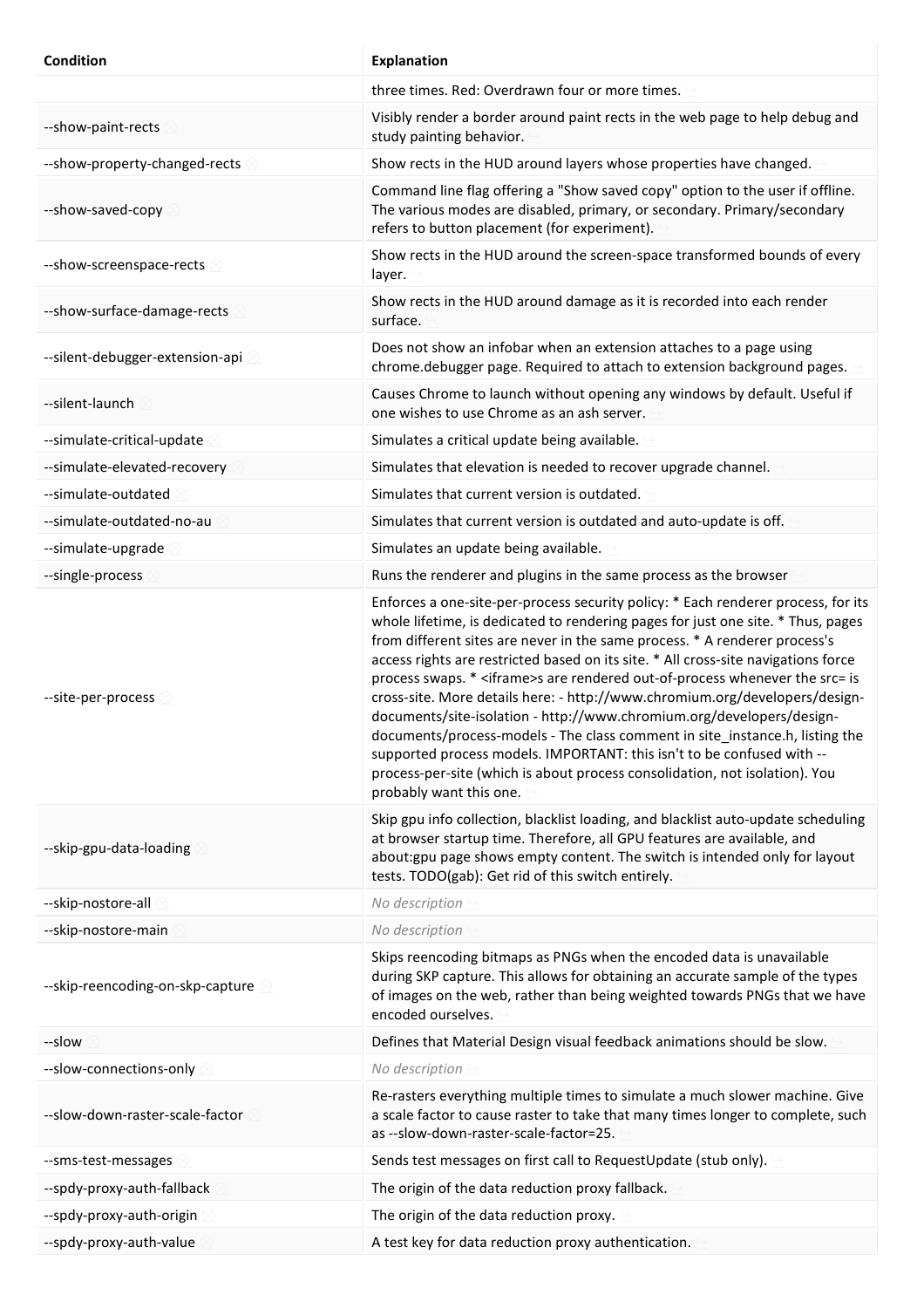| <b>Condition</b>                                                 | <b>Explanation</b>                                                                                                                                                                                                                                                                                                                                                                  |
|------------------------------------------------------------------|-------------------------------------------------------------------------------------------------------------------------------------------------------------------------------------------------------------------------------------------------------------------------------------------------------------------------------------------------------------------------------------|
| --spelling-service-feedback-interval-<br>seconds <sup>[21]</sup> | Specifies the number of seconds between sending batches of feedback to<br>spelling service. The default is 30 minutes. The minimum is 5 seconds. This<br>switch is for temporary testing only. TODO(rouslan): Remove this flag when<br>feedback testing is complete. Revisit by August 2013.                                                                                        |
| --spelling-service-feedback-url <sup>[21]</sup>                  | Specifies the URL where spelling service feedback data will be sent instead of<br>the default URL. This switch is for temporary testing only. TODO(rouslan):<br>Remove this flag when feedback testing is complete. Revisit by August 2013.                                                                                                                                         |
| --spurious-power-button-accel-count                              | Number of recent acceleration samples that must meet or exceed the<br>threshold in order for a power button event to be considered spurious.                                                                                                                                                                                                                                        |
| --spurious-power-button-keyboard-accel                           | Threshold (in m/s^2, disregarding gravity) that keyboard acceleration must<br>meet or exceed for a power button event to be considered spurious.                                                                                                                                                                                                                                    |
| --spurious-power-button-lid-angle-change                         | Change in lid angle (i.e. hinge between keyboard and screen) that must be<br>exceeded for a power button event to be considered spurious.                                                                                                                                                                                                                                           |
| --spurious-power-button-screen-accel                             | Threshold (in m/s^2, disregarding gravity) that screen acceleration must meet<br>or exceed for a power button event to be considered spurious.                                                                                                                                                                                                                                      |
| --spurious-power-button-window                                   | Number of recent accelerometer samples to examine to determine if a power<br>button event was spurious.                                                                                                                                                                                                                                                                             |
| --ssl-key-log-file                                               | Causes SSL key material to be logged to the specified file for debugging<br>purposes. See https://developer.mozilla.org/en-<br>US/docs/Mozilla/Projects/NSS/Key_Log_Format for the format.                                                                                                                                                                                          |
| --ssl-version-max                                                | Specifies the maximum SSL/TLS version ("tls1", "tls1.1", "tls1.2", or "tls1.3").                                                                                                                                                                                                                                                                                                    |
| --ssl-version-min                                                | Specifies the minimum SSL/TLS version ("tls1", "tls1.1", "tls1.2", or "tls1.3").                                                                                                                                                                                                                                                                                                    |
| --stable-release-mode 8                                          | This makes us disable some web-platform runtime features so that we test<br>content_shell as if it was a stable release. It is only followed when<br>kRunLayoutTest is set. For the features' level, see<br>http://dev.chromium.org/blink/runtime-enabled-features.                                                                                                                 |
| --start-fullscreen                                               | Specifies if the browser should start in fullscreen mode, like if the user had<br>pressed F11 right after startup.                                                                                                                                                                                                                                                                  |
| --start-maximized                                                | Starts the browser maximized, regardless of any previous settings.                                                                                                                                                                                                                                                                                                                  |
| --start-stack-profiler                                           | Starts the stack sampling profiler in the child process.                                                                                                                                                                                                                                                                                                                            |
| --started $\otimes$                                              | Value for kTestCrosGaialdMigration indicating that migration is started (i.e. all<br>stored user keys will be converted to Gaiald)                                                                                                                                                                                                                                                  |
| --stub                                                           | No description                                                                                                                                                                                                                                                                                                                                                                      |
| --stub-cros-settings                                             | Indicates that a stub implementation of CrosSettings that stores settings in<br>memory without signing should be used, treating current user as the owner.<br>This also modifies OwnerSettingsServiceChromeOS::HandlesSetting such that<br>no settings are handled by OwnerSettingsServiceChromeOS. This option is for<br>testing the chromeos build of chrome on the desktop only. |
| --supports-dual-gpus                                             | Indicates whether the dual GPU switching is supported or not.                                                                                                                                                                                                                                                                                                                       |
| --surface                                                        | No description                                                                                                                                                                                                                                                                                                                                                                      |
| --swiftshader                                                    | No description                                                                                                                                                                                                                                                                                                                                                                      |
| --swiftshader-webgl                                              | No description                                                                                                                                                                                                                                                                                                                                                                      |
| --sync-allow-insecure-xmpp-connection                            | Allows insecure XMPP connections for sync (for testing).                                                                                                                                                                                                                                                                                                                            |
| --sync-deferred-startup-timeout-seconds                          | Allows overriding the deferred init fallback timeout.                                                                                                                                                                                                                                                                                                                               |
| --sync-disable-deferred-startup                                  | Enables deferring sync backend initialization until user initiated changes<br>occur.                                                                                                                                                                                                                                                                                                |
| --sync-enable-get-update-avoidance                               | Enables feature to avoid unnecessary GetUpdate requests.                                                                                                                                                                                                                                                                                                                            |
| --sync-notification-host-port                                    | Overrides the default host:port used for notifications.                                                                                                                                                                                                                                                                                                                             |
| --sync-on-draw-hardware                                          | No description                                                                                                                                                                                                                                                                                                                                                                      |
| --sync-short-initial-retry-override                              | This flag causes sync to retry very quickly (see polling_constants.h) the when it                                                                                                                                                                                                                                                                                                   |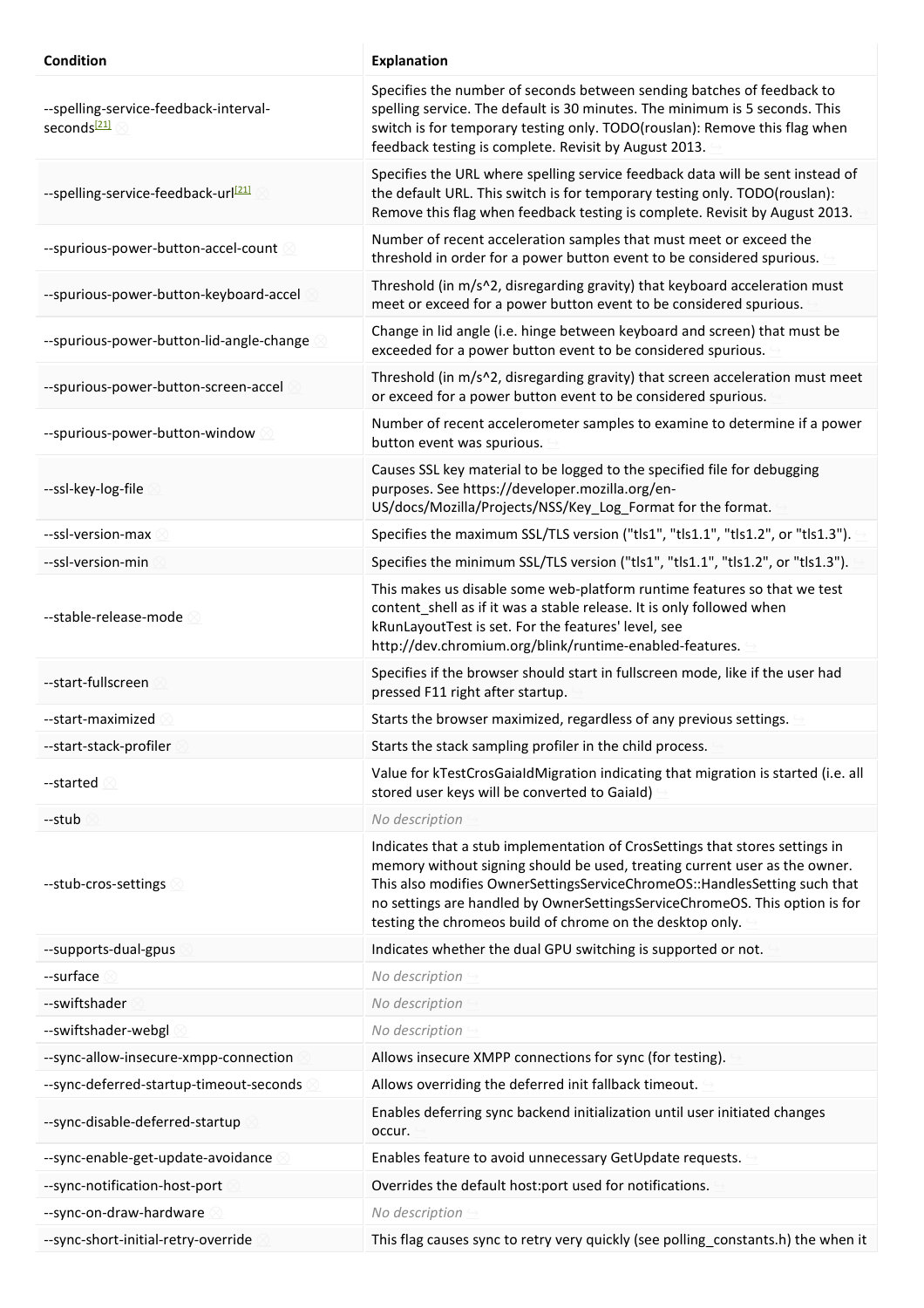| <b>Condition</b>                                               | <b>Explanation</b>                                                                                                                                                                                                                                                         |
|----------------------------------------------------------------|----------------------------------------------------------------------------------------------------------------------------------------------------------------------------------------------------------------------------------------------------------------------------|
|                                                                | encounters an error, as the first step towards exponential backoff.                                                                                                                                                                                                        |
| --sync-short-nudge-delay-for-test                              | This flag significantly shortens the delay between nudge cycles. Its primary<br>purpose is to speed up integration tests. The normal delay allows coalescing<br>and prevention of server overload, so don't use this unless you're really sure<br>that it's what you want. |
| --sync-url                                                     | Overrides the default server used for profile sync.                                                                                                                                                                                                                        |
| --system-developer-mode                                        | Indicates that the system is running in dev mode. The dev mode probing is<br>done by session manager.                                                                                                                                                                      |
| --system-log-upload-frequency                                  | Frequency in Milliseconds for system log uploads. Should only be used for<br>testing purposes.                                                                                                                                                                             |
| --tab-management-experiment-type-<br>disabled <sup>[6]</sup>   | Specifies a particular tab management experiment to enable.                                                                                                                                                                                                                |
| --tab-management-experiment-type-<br>elderberry <sup>[6]</sup> | No description                                                                                                                                                                                                                                                             |
| --task-manager-show-extra-renderers                            | Sets the task manager to track extra renderer processes that might not<br>normally be displayed in the task manager.                                                                                                                                                       |
| --task-profiler                                                | Report per-task heap usage and churn in the task profiler. Does not keep track<br>of individual allocations unlike the default and native mode. Keeps only track<br>of summarized churn stats in the task profiler (chrome://profiler).                                    |
| --team-drives                                                  | Enables or disables Team Drives integration.                                                                                                                                                                                                                               |
| --test-auto-update-ui                                          | Enables testing for auto update UI.                                                                                                                                                                                                                                        |
| --test-child-process                                           | When running certain tests that spawn child processes, this switch indicates to<br>the test framework that the current process is a child process.                                                                                                                         |
| --test-cros-gaia-id-migration                                  | Controls CrOS Gaiald migration for tests ("" is default).                                                                                                                                                                                                                  |
| --test-do-not-initialize-icu 8                                 | When running certain tests that spawn child processes, this switch indicates to<br>the test framework that the current process should not initialize ICU to avoid<br>creating any scoped handles too early in startup.                                                     |
| --test-encryption-migration-ui                                 | Enables testing for encryption migration UI.                                                                                                                                                                                                                               |
| --test-gl-lib 2                                                | Flag used for Linux tests: for desktop GL bindings, try to load this GL library<br>first, but fall back to regular library if loading fails.                                                                                                                               |
| --test-name                                                    | Passes the name of the current running automated test to Chrome.                                                                                                                                                                                                           |
| --test-type                                                    | Type of the current test harness ("browser" or "ui").                                                                                                                                                                                                                      |
| --testing-fixed-http-port                                      | Allows for forcing socket connections to http/https to use fixed ports.                                                                                                                                                                                                    |
| --testing-fixed-https-port                                     | No description                                                                                                                                                                                                                                                             |
| --tether-stub                                                  | Overrides Tether with stub service. Provide integer arguments for the number<br>of fake networks desired, e.g. 'tether-stub=2'.                                                                                                                                            |
| --timeout <i></i>                                              | Issues a stop after the specified number of milliseconds. This cancels all<br>navigation and causes the DOMContentLoaded event to fire.                                                                                                                                    |
| --tls1                                                         | These values aren't switches, but rather the values that kSSLVersionMax and<br>kSSLVersionMin can have.                                                                                                                                                                    |
| --tls1.1                                                       | No description                                                                                                                                                                                                                                                             |
| $-$ tls1.2                                                     | No description                                                                                                                                                                                                                                                             |
| $-$ tls $1.3$                                                  | No description                                                                                                                                                                                                                                                             |
| --tls13-variant                                                | Specifies the enabled TLS 1.3 variant ("disabled", "draft", "experiment").                                                                                                                                                                                                 |
| --top-chrome-md                                                | Enables top Chrome material design elements.                                                                                                                                                                                                                               |
| --top-controls-hide-threshold                                  | Percentage of the browser controls need to be hidden before they will auto<br>hide.                                                                                                                                                                                        |
| --top-controls-show-threshold                                  | Percentage of the browser controls need to be shown before they will auto<br>show.                                                                                                                                                                                         |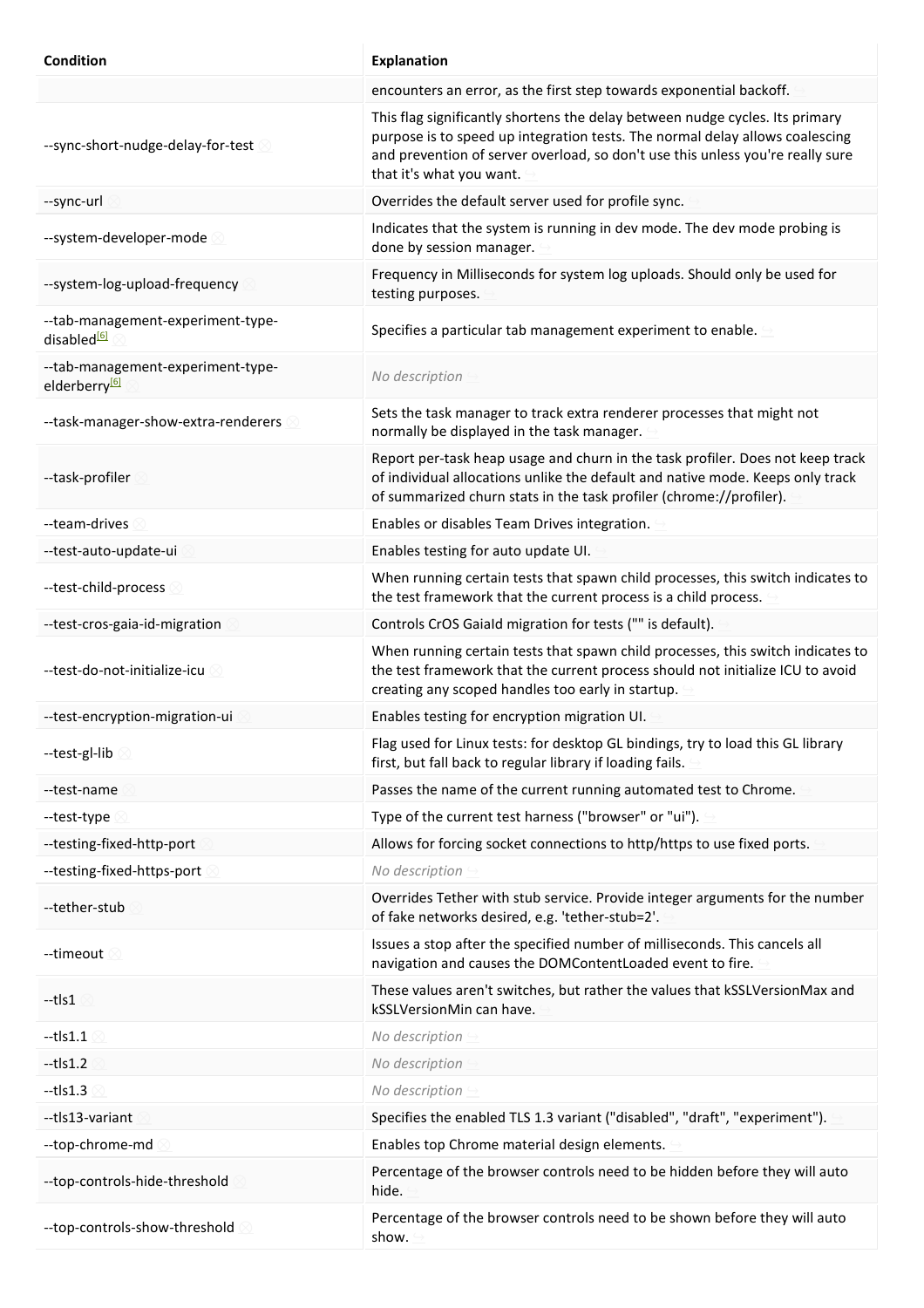| Condition                                   | <b>Explanation</b>                                                                                                                                                                                                                                                                                                                                                                                                                                                                        |
|---------------------------------------------|-------------------------------------------------------------------------------------------------------------------------------------------------------------------------------------------------------------------------------------------------------------------------------------------------------------------------------------------------------------------------------------------------------------------------------------------------------------------------------------------|
| --touch-calibration <sup>[15]</sup>         | The calibration factors given as " <left>,<right>,<top>,<br/>bottom&gt;".</top></right></left>                                                                                                                                                                                                                                                                                                                                                                                            |
| --touch-devices <sup>[28]</sup>             | Tells chrome to interpret events from these devices as touch events. Only<br>available with XInput 2 (i.e. X server 1.8 or above). The id's of the devices can<br>be retrieved from 'xinput list'.                                                                                                                                                                                                                                                                                        |
| --touch-events                              | Enable support for touch event feature detection.                                                                                                                                                                                                                                                                                                                                                                                                                                         |
| --touch-noise-filtering <sup>[15]</sup>     | Tells Chrome to do additional touch noise filtering. Should only be used if the<br>driver level filtering is insufficient.                                                                                                                                                                                                                                                                                                                                                                |
| --touch-selection-strategy                  | Controls how text selection granularity changes when touch text selection<br>handles are dragged. Should be "character" or "direction". If not specified, the<br>platform default is used.                                                                                                                                                                                                                                                                                                |
| --touch_view                                | No description                                                                                                                                                                                                                                                                                                                                                                                                                                                                            |
| --trace-config-file                         | Causes TRACE_EVENT flags to be recorded from startup. This flag will be<br>ignored if --trace-startup or --trace-shutdown is provided.                                                                                                                                                                                                                                                                                                                                                    |
| --trace-export-events-to-etw <sup>[1]</sup> | Enables the exporting of the tracing events to ETW. This is only supported on<br>Windows Vista and later.                                                                                                                                                                                                                                                                                                                                                                                 |
| --trace-shutdown                            | Causes TRACE_EVENT flags to be recorded beginning with shutdown.<br>Optionally, can specify the specific trace categories to include (e.g. --trace-<br>shutdown=base, net) otherwise, all events are recorded. --trace-shutdown-file<br>can be used to control where the trace log gets stored to since there is<br>otherwise no way to access the result.                                                                                                                                |
| --trace-shutdown-file                       | If supplied, sets the file which shutdown tracing will be stored into, if omitted<br>the default will be used "chrometrace.log" in the current directory. Has no<br>effect unless --trace-shutdown is also supplied. Example: --trace-shutdown --<br>trace-shutdown-file=/tmp/trace_event.log                                                                                                                                                                                             |
| --trace-startup                             | Causes TRACE_EVENT flags to be recorded from startup. Optionally, can<br>specify the specific trace categories to include (e.g. --trace-startup=base,net)<br>otherwise, all events are recorded. Setting this flag results in the first call to<br>BeginTracing() to receive all trace events since startup. In Chrome, you may<br>find --trace-startup-file and --trace-startup-duration to control the auto-saving<br>of the trace (not supported in the base-only TraceLog component). |
| --trace-startup-duration                    | Sets the time in seconds until startup tracing ends. If omitted a default of 5<br>seconds is used. Has no effect without --trace-startup, or if --startup-trace-<br>file=none was supplied.                                                                                                                                                                                                                                                                                               |
| --trace-startup-file                        | If supplied, sets the file which startup tracing will be stored into, if omitted the<br>default will be used "chrometrace.log" in the current directory. Has no effect<br>unless --trace-startup is also supplied. Example: --trace-startup --trace-startup-<br>file=/tmp/trace_event.log As a special case, can be set to 'none' - this disables<br>automatically saving the result to a file and the first manually recorded trace<br>will then receive all events since startup.       |
| --trace-to-console                          | Sends a pretty-printed version of tracing info to the console.                                                                                                                                                                                                                                                                                                                                                                                                                            |
| --trace-to-file                             | Sends trace events from these categories to a file. --trace-to-file on its own<br>sends to default categories.                                                                                                                                                                                                                                                                                                                                                                            |
| --trace-to-file-name                        | Specifies the file name for --trace-to-file. If unspecified, it will go to a default<br>file name.                                                                                                                                                                                                                                                                                                                                                                                        |
| --trace-upload-url                          | Sets the target URL for uploading tracing data.                                                                                                                                                                                                                                                                                                                                                                                                                                           |
| --translate-ranker-model-url                | Overrides the URL from which the translate ranker model is downloaded.                                                                                                                                                                                                                                                                                                                                                                                                                    |
| --translate-script-url                      | Overrides the default server used for Google Translate.                                                                                                                                                                                                                                                                                                                                                                                                                                   |
| --translate-security-origin                 | Overrides security-origin with which Translate runs in an isolated world.                                                                                                                                                                                                                                                                                                                                                                                                                 |
| --true                                      | Value indicating whether flag from command line switch is true.                                                                                                                                                                                                                                                                                                                                                                                                                           |
| --trusted-download-sources                  | Identifies a list of download sources as trusted, but only if proper group policy<br>is set.                                                                                                                                                                                                                                                                                                                                                                                              |
| --try-chrome-again                          | Experimental. Shows a dialog asking the user to try chrome. This flag is to be                                                                                                                                                                                                                                                                                                                                                                                                            |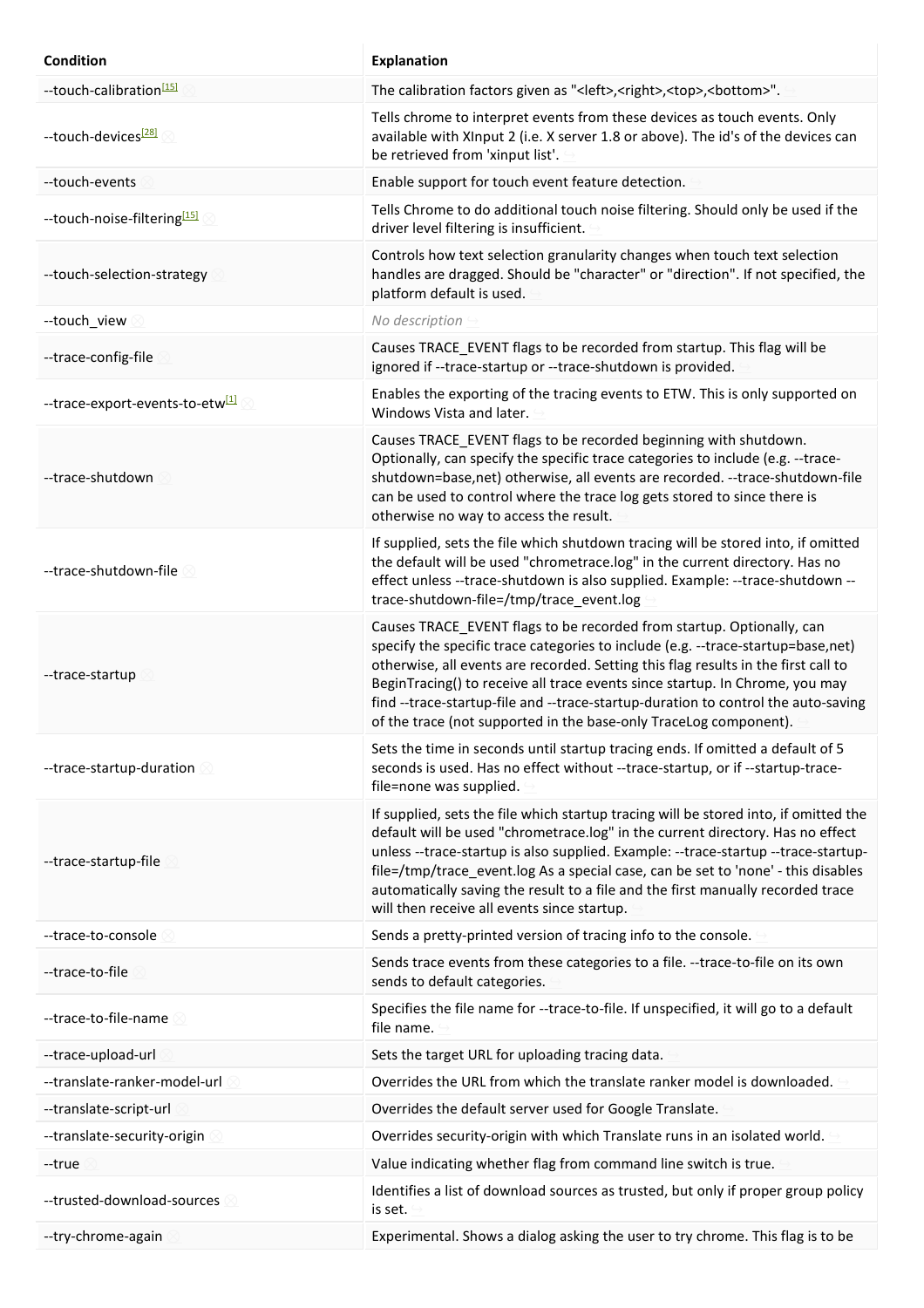| <b>Condition</b>                                           | <b>Explanation</b>                                                                                                                                                                                                                                                                                                                                                                                                                                |
|------------------------------------------------------------|---------------------------------------------------------------------------------------------------------------------------------------------------------------------------------------------------------------------------------------------------------------------------------------------------------------------------------------------------------------------------------------------------------------------------------------------------|
|                                                            | used only by the upgrade process.                                                                                                                                                                                                                                                                                                                                                                                                                 |
| --try-supported-channel-layouts <sup>[1]</sup>             | Instead of always using the hardware channel layout, check if a driver supports<br>the source channel layout. Avoids outputting empty channels and permits<br>drivers to enable stereo to multichannel expansion. Kept behind a flag since<br>some drivers lie about supported layouts and hang when used. See<br>http://crbug.com/259165 for more details.                                                                                       |
| --type                                                     | Indicates the type of process to run. This may be "service-manager", "service-<br>runner", or any other arbitrary value supported by the embedder.                                                                                                                                                                                                                                                                                                |
| --ui-disable-partial-swap                                  | Disable partial swap which is needed for some OpenGL drivers / emulators.                                                                                                                                                                                                                                                                                                                                                                         |
| --ui-enable-layer-lists                                    | No description                                                                                                                                                                                                                                                                                                                                                                                                                                    |
| --ui-enable-rgba-4444-textures                             | No description                                                                                                                                                                                                                                                                                                                                                                                                                                    |
| --ui-enable-zero-copy                                      | No description                                                                                                                                                                                                                                                                                                                                                                                                                                    |
| --ui-prioritize-in-gpu-process                             | Prioritizes the UI's command stream in the GPU process                                                                                                                                                                                                                                                                                                                                                                                            |
| --ui-show-composited-layer-borders                         | No description                                                                                                                                                                                                                                                                                                                                                                                                                                    |
| --ui-show-fps-counter                                      | No description                                                                                                                                                                                                                                                                                                                                                                                                                                    |
| --ui-show-layer-animation-bounds                           | No description                                                                                                                                                                                                                                                                                                                                                                                                                                    |
| --ui-show-paint-rects                                      | No description                                                                                                                                                                                                                                                                                                                                                                                                                                    |
| --ui-show-property-changed-rects                           | No description                                                                                                                                                                                                                                                                                                                                                                                                                                    |
| --ui-show-screenspace-rects                                | No description                                                                                                                                                                                                                                                                                                                                                                                                                                    |
| --ui-show-surface-damage-rects                             | No description                                                                                                                                                                                                                                                                                                                                                                                                                                    |
| --ui-slow-animations                                       | No description                                                                                                                                                                                                                                                                                                                                                                                                                                    |
| --uninstall <sup>11</sup>                                  | Runs un-installation steps that were done by chrome first-run.                                                                                                                                                                                                                                                                                                                                                                                    |
| --unlimited-storage                                        | Overrides per-origin quota settings to unlimited storage for any apps/origins.<br>This should be used only for testing purpose.                                                                                                                                                                                                                                                                                                                   |
| --unsafe-pac-url                                           | Pass the full https:// URL to PAC (Proxy Auto Config) scripts. As opposed to the<br>default behavior which strips path and query components before passing to<br>the PAC scripts.                                                                                                                                                                                                                                                                 |
| --unsafely-allow-protected-media-identifier-for-<br>domain | For automated testing of protected content, this switch allows specific<br>domains (e.g. example.com) to skip asking the user for permission to share the<br>protected media identifier. In this context, domain does not include the port<br>number. User's content settings will not be affected by enabling this switch.<br>Reference: http://crbug.com/718608 Example: -- unsafely-allow-protected-<br>media-identifier-for-domain=a.com,b.ca |
| --unsafely-treat-insecure-origin-as-secure                 | Treat given (insecure) origins as secure origins. Multiple origins can be<br>supplied. Has no effect unless --user-data-dir is also supplied. Example: --<br>unsafely-treat-insecure-origin-as-secure=http://a.test,http://b.test --user-<br>data-dir=/test/only/profile/dir                                                                                                                                                                      |
| --use-angle                                                | Select which ANGLE backend to use. Options are: default: Attempts several<br>ANGLE renderers until one successfully initializes, varying ES support by<br>platform. d3d9: Legacy D3D9 renderer, ES2 only. d3d11: D3D11 renderer, ES2<br>and ES3. warp: D3D11 renderer using software rasterization, ES2 and ES3. gl:<br>Desktop GL renderer, ES2 and ES3. gles: GLES renderer, ES2 and ES3.                                                       |
| --use-cras <sup>[29]</sup>                                 | Use CRAS, the ChromeOS audio server.                                                                                                                                                                                                                                                                                                                                                                                                              |
| --use-double-buffering                                     | No description                                                                                                                                                                                                                                                                                                                                                                                                                                    |
| --use-fake-device-for-media-stream                         | Use fake device for Media Stream to replace actual camera and<br>microphone.                                                                                                                                                                                                                                                                                                                                                                      |
| --use-fake-jpeg-decode-accelerator                         | Use fake device for accelerated decoding of JPEG. This allows, for example,<br>testing of the communication to the GPU service without requiring actual<br>accelerator hardware to be present.                                                                                                                                                                                                                                                    |
| --use-fake-ui-for-media-stream                             | Bypass the media stream infobar by selecting the default device for media                                                                                                                                                                                                                                                                                                                                                                         |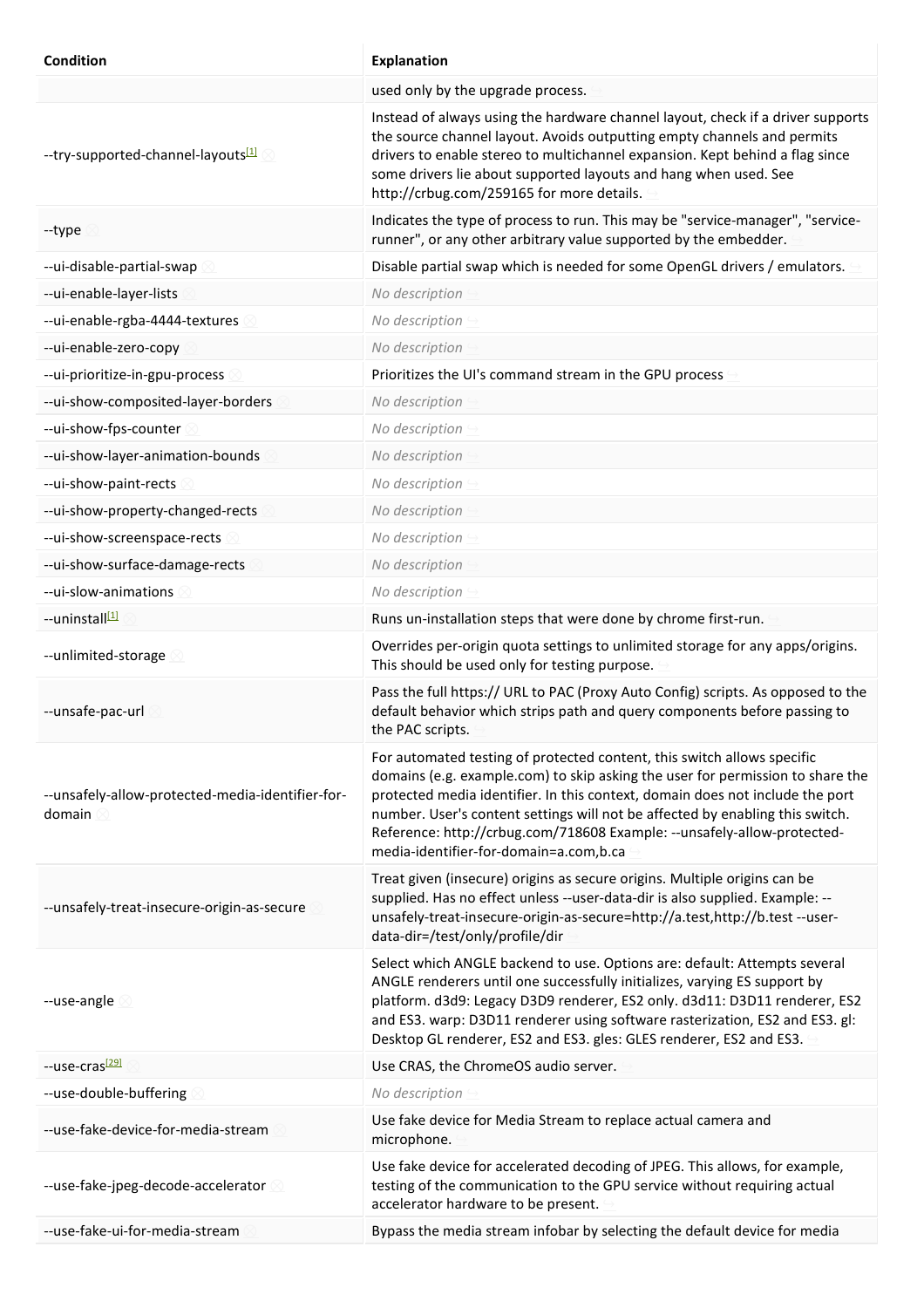| <b>Condition</b>                             | <b>Explanation</b>                                                                                                                                                                                                                                                                                                                                                                                                                                                                     |
|----------------------------------------------|----------------------------------------------------------------------------------------------------------------------------------------------------------------------------------------------------------------------------------------------------------------------------------------------------------------------------------------------------------------------------------------------------------------------------------------------------------------------------------------|
|                                              | streams (e.g. WebRTC). Works with --use-fake-device-for-media-stream.                                                                                                                                                                                                                                                                                                                                                                                                                  |
| --use-file-for-fake-audio-capture            | Play a .wav file as the microphone. Note that for WebRTC calls we'll treat the<br>bits as if they came from the microphone, which means you should disable<br>audio processing (lest your audio file will play back distorted). The input file is<br>converted to suit Chrome's audio buses if necessary, so most sane .wav files<br>should work. You can pass either <path> to play the file looping or<br/><path>%noloop to stop after playing the file to completion.</path></path> |
| --use-file-for-fake-video-capture            | Use an .y4m file to play as the webcam. See the comments in<br>media/capture/video/file_video_capture_device.h for more details.                                                                                                                                                                                                                                                                                                                                                       |
| --use-first-display-as-internal              | Uses the 1st display in --ash-host-window-bounds as internal display. This is for<br>debugging on linux desktop.                                                                                                                                                                                                                                                                                                                                                                       |
| --use-gl                                     | Select which implementation of GL the GPU process should use. Options are:<br>desktop: whatever desktop OpenGL the user has installed (Linux and Mac<br>default). egl: whatever EGL / GLES2 the user has installed (Windows default -<br>actually ANGLE). osmesa: The OSMesa software renderer. swiftshader: The<br>SwiftShader software renderer.                                                                                                                                     |
| --use-gpu-in-tests                           | Use hardware gpu, if available, for tests.                                                                                                                                                                                                                                                                                                                                                                                                                                             |
| --use-ime-service                            | By default we use classic IME (i.e. InputMethodChromeOS) in kMus. This flag<br>enables the IME service (i.e. InputMethodMus) instead.                                                                                                                                                                                                                                                                                                                                                  |
| --use-mobile-user-agent                      | Set when Chromium should use a mobile user agent.                                                                                                                                                                                                                                                                                                                                                                                                                                      |
| --use-mock-keychain <sup>[7]</sup>           | No description                                                                                                                                                                                                                                                                                                                                                                                                                                                                         |
| --use-passthrough-cmd-decoder                | Use the Pass-through command decoder, skipping all validation and state<br>tracking.                                                                                                                                                                                                                                                                                                                                                                                                   |
| --use-skia-renderer                          | Use SkiaRenderer instead of GLRenderer for direct rendering.                                                                                                                                                                                                                                                                                                                                                                                                                           |
| --use-system-default-printer <sup>[30]</sup> | Uses the system default printer as the initially selected destination in print<br>preview, instead of the most recently used destination.                                                                                                                                                                                                                                                                                                                                              |
| --use-test-config                            | Initializes X11 in threaded mode, and sets the   override_redirect  flag when<br>creating X11 windows. Also, exposes the WindowServerTest interface to<br>clients when launched with this flag.                                                                                                                                                                                                                                                                                        |
| --use-viz-hit-test                           | WindowServer uses the viz hit-test logic (HitTestAggregator and<br>HitTestQuery).                                                                                                                                                                                                                                                                                                                                                                                                      |
| --user-agent                                 | A string used to override the default user agent with a custom one.                                                                                                                                                                                                                                                                                                                                                                                                                    |
| --user-always-affiliated                     | Always treat user as affiliated. TODO(antrim): Remove once test servers<br>correctly produce affiliation ids.                                                                                                                                                                                                                                                                                                                                                                          |
| --user-data-dir                              | Directory where the browser stores the user profile.                                                                                                                                                                                                                                                                                                                                                                                                                                   |
| --user-gesture-required                      | Autoplay policy to require a user gesture in order to play.                                                                                                                                                                                                                                                                                                                                                                                                                            |
| --user-gesture-required-for-cross-origin     | Autoplay policy to require a user gesture in ordor to play for cross origin<br>iframes.                                                                                                                                                                                                                                                                                                                                                                                                |
| --utility                                    | Causes the process to run as a utility subprocess.                                                                                                                                                                                                                                                                                                                                                                                                                                     |
| --utility-allowed-dir                        | When utility process is sandboxed, there is still access to one directory. This<br>flag specifies the directory that can be accessed.                                                                                                                                                                                                                                                                                                                                                  |
| --utility-cmd-prefix                         | The contents of this flag are prepended to the utility process command line.<br>Useful values might be "valgrind" or "xterm -e gdb --args".                                                                                                                                                                                                                                                                                                                                            |
| --utility-run-elevated                       | No description                                                                                                                                                                                                                                                                                                                                                                                                                                                                         |
| --utility-sandbox-type                       | Type of sandbox to apply to the utility process. Options are "none", "network",<br>or "utility" (the default).                                                                                                                                                                                                                                                                                                                                                                         |
| --utility-startup-dialog                     | Causes the utility process to display a dialog on launch.                                                                                                                                                                                                                                                                                                                                                                                                                              |
| --v ⊠                                        | Gives the default maximal active V-logging level; 0 is the default. Normally<br>positive values are used for V-logging levels.                                                                                                                                                                                                                                                                                                                                                         |
| --v2-sandbox <sup>[7]</sup>                  | Enable the V2 sandbox during the helper executable initialization.                                                                                                                                                                                                                                                                                                                                                                                                                     |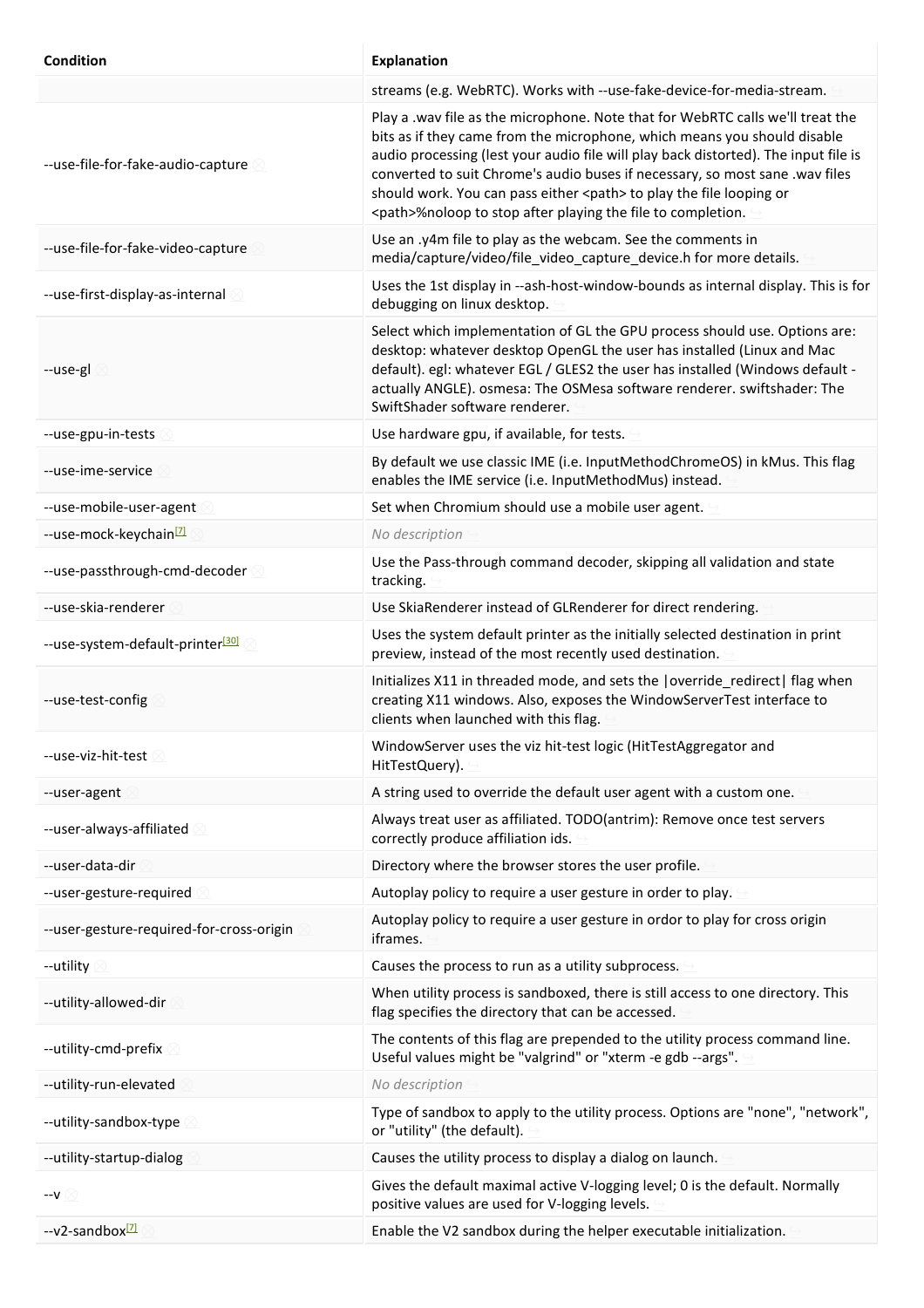| Condition                                | <b>Explanation</b>                                                                                                                                                                                                                                                                                                                                                                                                                                                                                                   |
|------------------------------------------|----------------------------------------------------------------------------------------------------------------------------------------------------------------------------------------------------------------------------------------------------------------------------------------------------------------------------------------------------------------------------------------------------------------------------------------------------------------------------------------------------------------------|
| --v2-sandbox-enabled <sup>[7]</sup>      | The command line paramter indicating that the v2 sandbox is enabled. This<br>must be different than the "v2-sandbox" flag to avoid endless re-executing.<br>The flag tells the sandbox initialization code inside Chrome that the sandbox<br>should already be enabled. TODO(kerrnel): Remove this once the V2 sandbox<br>migration is complete, as processes will be assumed to run under the V2<br>sandbox.                                                                                                        |
| --v8-cache-options                       | Set options to cache V8 data. (off, preparse data, or code)                                                                                                                                                                                                                                                                                                                                                                                                                                                          |
| -- v8-cache-strategies-for-cache-storage | Set strategies to cache V8 data in CacheStorage. (off, normal, or aggressive)                                                                                                                                                                                                                                                                                                                                                                                                                                        |
| --validate-crx                           | Examines a .crx for validity and prints the result.                                                                                                                                                                                                                                                                                                                                                                                                                                                                  |
| --validate-input-event-stream            | In debug builds, asserts that the stream of input events is valid.                                                                                                                                                                                                                                                                                                                                                                                                                                                   |
| --variations-override-country            | Allows overriding the country used for evaluating variations. This is similar to<br>the "Override Variations Country" entry on chrome://translate-internals, but is<br>exposed as a command-line flag to allow testing First Run scenarios.<br>Additionally, unlike chrome://translate-internals, the value isn't persisted<br>across sessions.                                                                                                                                                                      |
| --variations-server-url $\otimes$        | Specifies a custom URL for the server which reports variation data to the<br>client. Specifying this switch enables the Variations service on unofficial builds.<br>See variations_service.cc.                                                                                                                                                                                                                                                                                                                       |
| --version                                | No description                                                                                                                                                                                                                                                                                                                                                                                                                                                                                                       |
| --video-image-texture-target             | Texture target for CHROMIUM_image backed video frame textures.                                                                                                                                                                                                                                                                                                                                                                                                                                                       |
| --video-threads                          | Set number of threads to use for video decoding.                                                                                                                                                                                                                                                                                                                                                                                                                                                                     |
| --video-underflow-threshold-ms           | Allows clients to override the threshold for when the media renderer will<br>declare the underflow state for the video stream when audio is present.<br>TODO(dalecurtis): Remove once experiments for http://crbug.com/470940<br>finish.                                                                                                                                                                                                                                                                             |
| --virtual-time-budget                    | If set the system waits the specified number of virtual milliseconds before<br>deeming the page to be ready. For determinism virtual time does not advance<br>while there are pending network fetches (i.e no timers will fire). Once all<br>network fetches have completed, timers fire and if the system runs out of<br>virtual time is fastforwarded so the next timer fires immediatley, until the<br>specified virtual time budget is exhausted.                                                                |
| --vmodule ©                              | Gives the per-module maximal V-logging levels to override the value given by -<br>-v. E.g. "my module=2,foo*=3" would change the logging level for all code in<br>source files "my_module.*" and "foo*.*" ("-inl" suffixes are also disregarded<br>for this matching). Any pattern containing a forward or backward slash will be<br>tested against the whole pathname and not just the module. E.g.,<br>"*/foo/bar/*=2" would change the logging level for all code in source files<br>under a "foo/bar" directory. |
| --voice-interaction-supported-locales    | List of locales supported by voice interaction.                                                                                                                                                                                                                                                                                                                                                                                                                                                                      |
| --wait-for-debugger                      | Will wait for 60 seconds for a debugger to come to attach to the process.                                                                                                                                                                                                                                                                                                                                                                                                                                            |
| --wait-for-debugger-children             | Will add kWaitForDebugger to every child processes. If a value is passed, it will<br>be used as a filter to determine if the child process should have the<br>kWaitForDebugger flag passed on or not.                                                                                                                                                                                                                                                                                                                |
| --wake-on-wifi-packet                    | Enables wake on wifi packet feature, which wakes the device on the receipt of<br>network packets from whitelisted sources.                                                                                                                                                                                                                                                                                                                                                                                           |
| --wallet-service-use-sandbox             | Use the sandbox Online Wallet service URL (for developer testing).                                                                                                                                                                                                                                                                                                                                                                                                                                                   |
| --watcher <sup>[1]</sup>                 | Causes the process to run as a watcher process.                                                                                                                                                                                                                                                                                                                                                                                                                                                                      |
| --waveout-buffers[1]                     | Number of buffers to use for WaveOut.                                                                                                                                                                                                                                                                                                                                                                                                                                                                                |
| --webapk-server-url <sup>61</sup>        | Custom WebAPK server URL for the sake of testing.                                                                                                                                                                                                                                                                                                                                                                                                                                                                    |
| --webrtc-stun-probe-trial[13]            | Renderer process parameter for WebRTC Stun probe trial to determine the<br>interval. Please see SetupStunProbeTrial in<br>chrome_browser_field_trials_desktop.cc for more detail.                                                                                                                                                                                                                                                                                                                                    |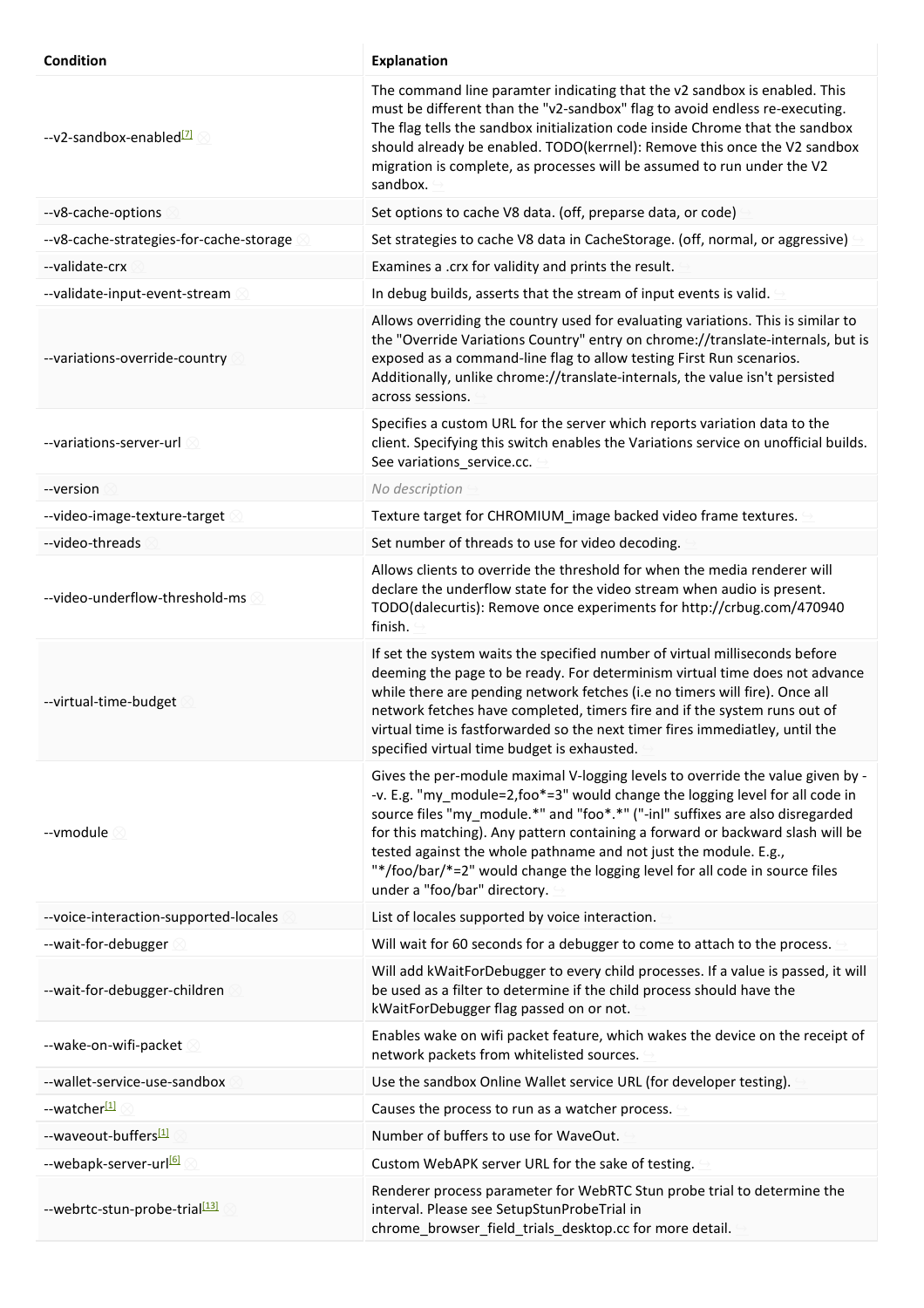| Condition                                  | <b>Explanation</b>                                                                                                                        |
|--------------------------------------------|-------------------------------------------------------------------------------------------------------------------------------------------|
| --webview-enable-safebrowsing-support      | used to enable safebrowsing functionality in webview                                                                                      |
| --webview-sandboxed-renderer               | No description                                                                                                                            |
| --whitelisted-extension-id-                | Adds the given extension ID to all the permission whitelists.                                                                             |
| --win-jumplist-action                      | Specifies which category option was clicked in the Windows Jumplist that<br>resulted in a browser startup.                                |
| --window-position                          | Specify the initial window position: --window-position=x,y                                                                                |
| --window-size                              | Sets the initial window size. Provided as string in the format "800,600".                                                                 |
| --window-workspace                         | Specify the initial window workspace: --window-workspace=id                                                                               |
| --windows10-custom-titlebar <sup>[1]</sup> | Enables custom-drawing the titlebar and tabstrip background so that it's not a<br>garish #FFFFFF like it is by default on Windows 10.     |
| --winhttp-proxy-resolver                   | Uses WinHTTP to fetch and evaluate PAC scripts. Otherwise the default is to<br>use Chromium's network stack to fetch, and V8 to evaluate. |
| --wm-window-animations-disabled            | If present animations are disabled.                                                                                                       |
| --yield-between-content-script-runs        | Whether to split content script injections into multiple tasks.                                                                           |
| --zygote                                   | Causes the process to run as a renderer zygote.                                                                                           |

## **How to use a command line switch?**

The Chromium Team has made a page on which they briefly explain how to use these switches. **Conditions** 

These are rather technical. While most are pretty self-explanatory, keep in mind that any condition means that a switch isn't always available.

- 1. The constant OS WIN must be defined.
- 2. The constant !BUILDFLAG(ENABLE\_MIRROR) must not be defined.
- 3. The constant BUILDFLAG(ENABLE\_OOP\_HEAP\_PROFILING) must be defined.
- 4. The constant BUILDFLAG(ENABLE\_PLUGINS) must be defined.
- 5. The constants OS\_FREEBSD, OS\_LINUX and OS\_SOLARIS must be defined.
- 6. The constant OS ANDROID must be defined.
- 7. The constant OS MACOSX must be defined.
- 8. The constant OS CHROMEOS must be defined.
- 9. The constants OS CHROMEOS and OS MACOSX must not be defined, and the constant OS POSIX must be defined.
- 10. The constant OFFICIAL\_BUILD must not be defined, and the
- constant BUILDFLAG(ENABLE\_PRINT\_PREVIEW) must be defined.
- 11. The constant OS IOS must not be defined, and the constant OS MACOSX must be defined.
- 12. The constant BUILDFLAG(ENABLE\_RUNTIME\_MEDIA\_RENDERER\_SELECTION) must be defined.
- 13. The constant BUILDFLAG(ENABLE\_WEBRTC) must be defined.
- 14. The constant OS CHROMEOS must not be defined.
- 15. The constants USE OZONE and USE X11 must be defined.
- 16. The constant OS ANDROID must not be defined, and the constant BUILDFLAG(ENABLE\_PLUGINS) must be defined.
- 17. The constant OS POSIX must be defined.
- 18. The constant GOOGLE\_CHROME\_BUILD must be defined.
- 19. The constant OS ANDROID must not be defined.
- 20. The constant OS\_CHROMEOS must not be defined, and the constant OS\_LINUX must be defined.
- 21. The constant BUILDFLAG(ENABLE\_SPELLCHECK) must be defined.
- 22. The constant BUILDFLAG(ENABLE\_WAYLAND\_SERVER) must be defined.
- 23. The constant ENABLE\_IPC\_FUZZER must be defined.
- 24. The constant GOOGLE CHROME BUILD must not be defined.
- 25. The constant BUILDFLAG(ENABLE\_PACKAGE\_MASH\_SERVICES) must be defined.
- 26. The constant USE ASH must be defined.
- 27. The constant CHROMIUM BUILD must be defined.
- 28. The constant OS LINUX must be defined.